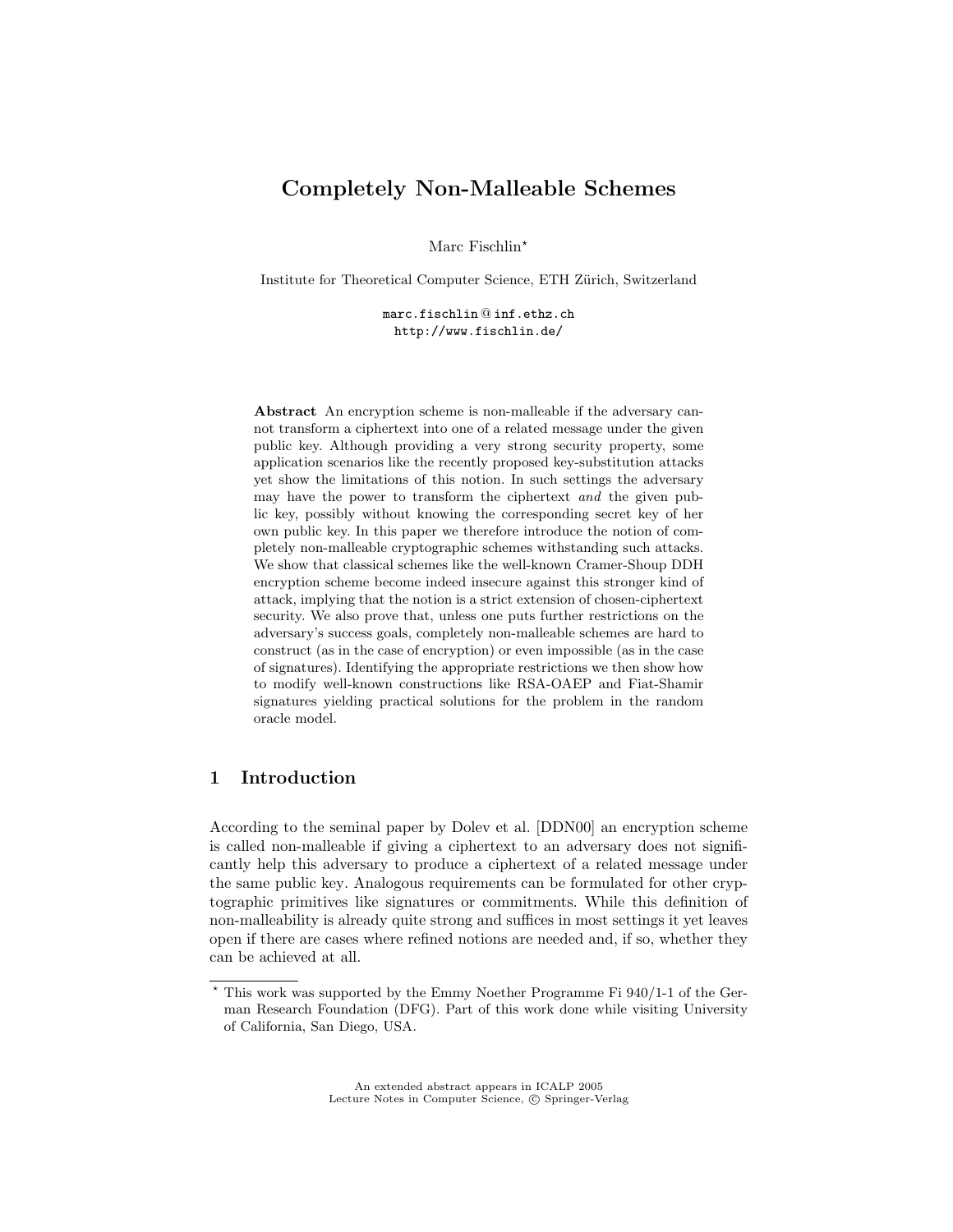Motivation. A possible stronger definition of non-malleability, introduced here as complete non-malleability, basically allows the adversary to transform the public key as well. That is, in case of encryption the adversary may output a ciphertext of a related message under an adversarial chosen public key. For this, the adversary does not even need to know the matching secret key to the chosen public key.

Our initial interest in completely non-malleable schemes stems from the area of (regular) non-malleable commitments. Previous constructions of such non-malleable commitments usually require a common reference string (e.g., [CIO98,FF00,CKOS01,FF02]), or are rather theoretical in terms of efficiency [DDN00,Bar02]. Coming up with an efficient non-malleable commitment protocol in the plain model is still an open problem.

Early in cryptography it has been observed that efficient commitment schemes can be derived from encryption schemes. To commit, the sender creates a key pair and sends a ciphertext of the message together with the public key. To decommit, the sender transmits the message with the random bits used to create the ciphertext, or simply sends the secret key (if appropriate). Now, if the encryption scheme was completely non-malleable then the resulting commitment scheme in this basic construction would be non-malleable in the ordinary sense. And the derived commitment scheme would be non-interactive and would not rely on public parameters either.

In addition to the application to commitment schemes, it turns out that, recently, the problem of complete non-malleability also appeared in similar flavors in related areas like signatures or hash functions:

- Blake-Wilson and Menezes [BWM99] show how to deploy unknown key-share attacks to show weaknesses in the station-to-station key agreement protocol. In their case, the adversary is given a signature  $s$  for message  $m$  under some public verification key vk and her task is to find a different key pair  $(s k^*, v k^*)$ such that s is also a valid signature for m under  $vk^*$  (called key-substitution attack). The problem of unknown-key attacks has later been addressed more general in [MS04], showing that standard signature schemes like Schnorr signatures are in fact secure against this kind of attack. Here we show that the schemes are insecure with respect to the stronger security requirement of complete non-malleability where the adversary does not need to know the secret key. The schemes are therefore in principle subject to other attacks in the key-agreement setting.
- Kaliski [Kal02] discusses attacks on hash-and-sign signature schemes in which the adversary is allowed to replace the original hash function (description). Given a signature s for the hash value  $HASH(m)$  of a message the adversary tries to find a hash function  $HASH^*$  and message  $m^*$  such that  $HASH^*(m^*) =$ HASH $(m)$ . In this case, s would also be a valid signature for HASH<sup>\*</sup> $(m^*)$ .
- In strong unforgeability attacks on signature schemes the adversary is allowed to query a signature oracle and is considered to be successful if she later forges a signature for a new message, but also if she creates a new signature for a previously signed message. This security notion is for ex-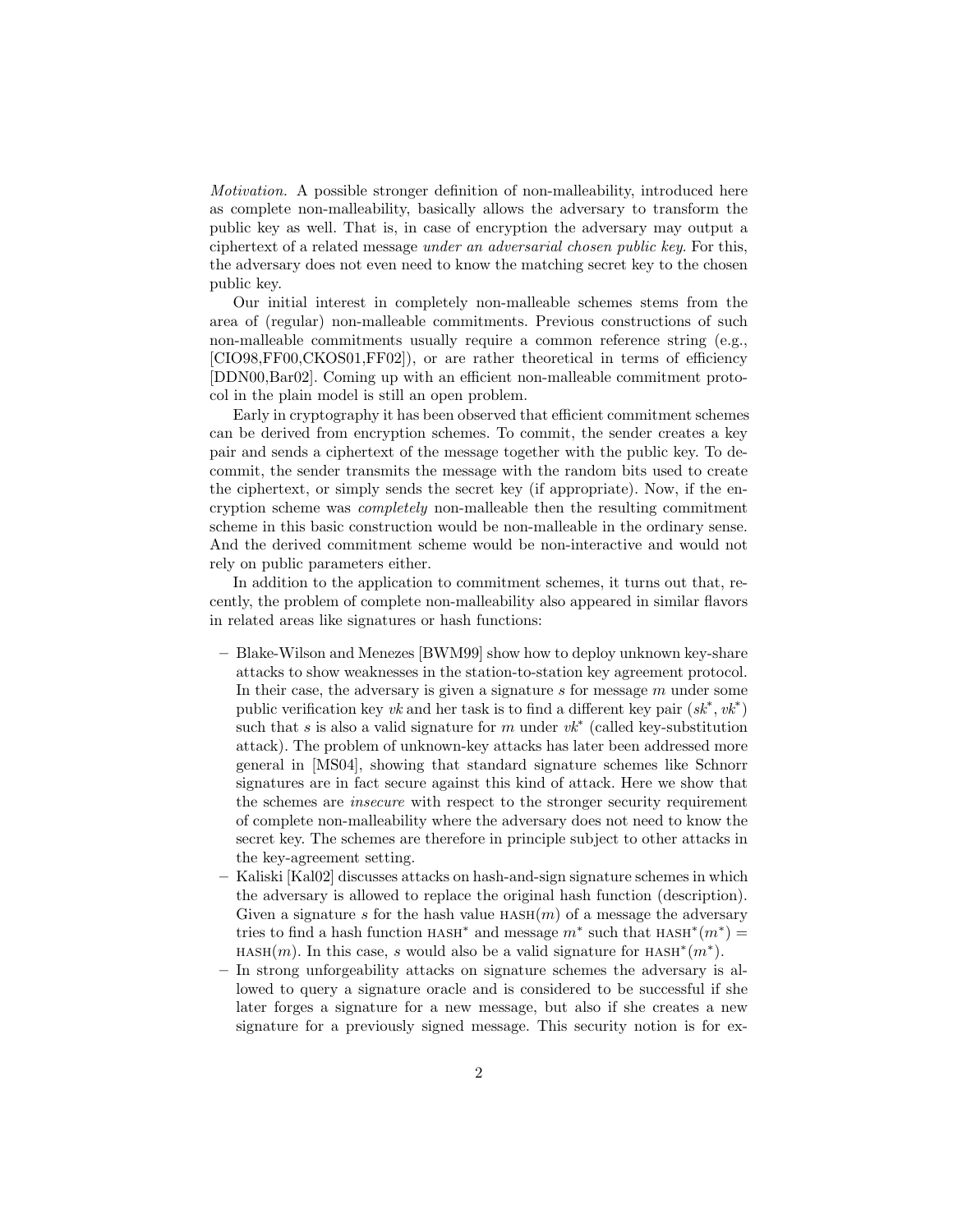ample important for blind signatures used as coins in e-cash systems: It should be infeasible to create another coin from a given coin, even for the same message. Such attacks can be easily cast in the framework of complete non-malleability.

Our Results. In this work we discuss the issue of complete non-malleability for public-key encryption and signatures. We first show that most of the wellknown encryption and signature schemes fall prey to complete non-malleability attacks. Specifically, we propose attacks against the Cramer-Shoup DDH encryption scheme, RSA-OAEP and signatures of the Fiat-Shamir type like Schnorr signatures. This shows that the security notion of complete non-malleability is not covered by chosen-ciphertext security and by unforgeability against chosenmessage attacks, respectively.

Then we give a formal framework for complete non-malleability of public-key encryption and signatures. There are two major differences to the basic definition of non-malleability. First, the adversary's goal in the definition of [DDN00] for encryption is to relate the original secret message  $m$  to a chosen message  $m^*$ via a relation  $R(m, m^*)$ . Here we extend the relation to include the given public key pk. For message-only relations it remains for example unclear if it is easy to modify a ciphertext of some message  $m$  into a ciphertext of the related message  $m^* = m + e$  under the same public key, where e is for example an RSA-exponent in the public key. We show that such attacks are feasible, at least for general schemes. Namely, we present a scheme which is non-malleable for relations over messages, but for which the adversary can easily produce a ciphertext  $c^*$  of a message  $m^*$  under pk such that a specific relation  $R(pk, m, m^*)$  is satisfied. We stress that the adversary does not even take advantage of the possibility to select her own public key for this attack.

Our separating example for relations  $R(m, m^*)$  over messages shows that (regular) non-malleable commitments constructed by means of encryption schemes in the common reference string model (as in [CKOS01]) may not provide adequate security for the classical Internet auction example. In the auction case the users' bids are encrypted with a public key published in the reference string. Now, an adversarial bidder may be able to transform such a sealed bid of an honest user into one which is related via this public key, and may thus overbid this user easily with a reasonably small amount (e.g., by  $m^* = m + e$ ).

The second, and more significant extension of the [DDN00] framework for encryption is that the adversary now has the power to tamper the public key. Consequently, the relations now also range over the given public key  $pk$ , the adversarial chosen public key  $pk^*$  and, for sake of generality, also over adversary's ciphertext. Similarly, for signatures we let the relation include the given verification key vk, the adversarial key vk<sup>\*</sup>, message  $m^*$  and signature  $s^*$ .

Concerning constructions of completely non-malleable schemes, the bad news is that schemes for general relations are hard to derive or even impossible. We show that there are relations where complete non-malleability cannot be proven via black-box proofs for both encryption and signatures. Even worse, for more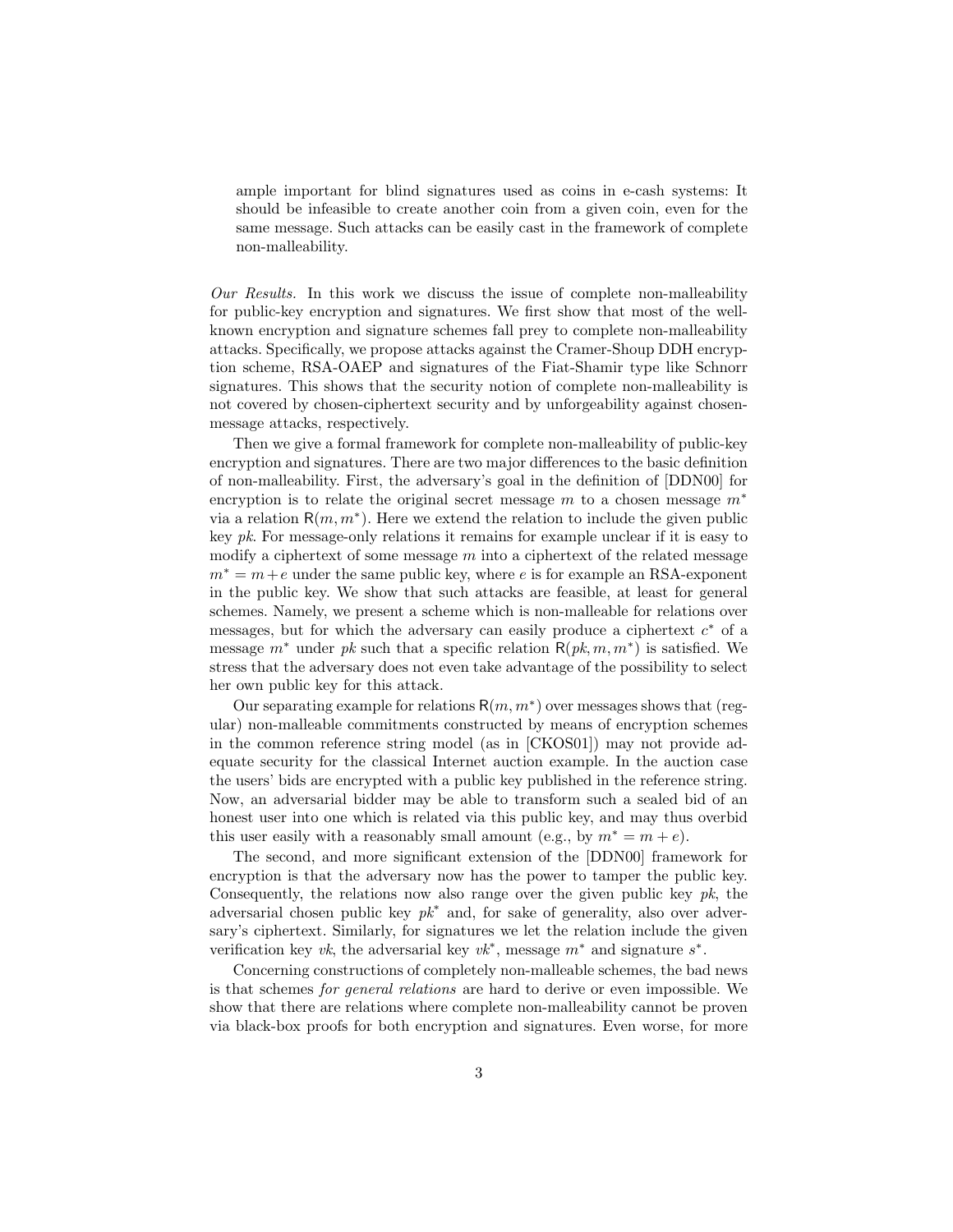complex relations we prove that completely non-malleable signature schemes do not exist at all.

On the positive side, we can show that practical schemes like RSA-OAEP and Fiat-Shamir signatures can be made completely non-malleable in the random oracle model (while the basic versions do not achieve this goal, not even in the random oracle model). Security holds for a broad class of relations which, roughly, excludes only such relations for which we are able to show our unconditional impossibility results. Also, our solutions are essentially as efficient as the original schemes, thus giving us complete non-malleability almost for free.

However, we remark that the completely non-malleable versions of the schemes above are proven secure in the random oracle model only. A closer look reveals why this model provides a useful countermeasure: Random oracles are by nature highly non-malleable constructs, because outputs of related inputs are completely uncorrelated and because all users in the system use the same hash function oracle as a common anchor. The advantage of giving security of these schemes in terms of complete non-malleability, even in the random oracle model, is that security now follows for a vast number of attacks, including keysubstitution and strong-unforgeability attacks. That is, any attacks where the adversary's goal can be cast through such relations, provably fail; extra security proofs become obsolete. An interesting open question is whether there are secure schemes in the plain model for interesting relations or not.

Organization. To provide some intuition about the power of complete nonmalleability attack we start with the attack on the Cramer-Shoup encryption scheme (and other schemes) in Section 2. We define completely non-malleable schemes formally in Section 3. We then given an informal overview over the results in Section 4. In Section 5 we discuss the separation with respect to relations over messages and those including the public key. Section 6 covers all negative results and the concluding Section 7 presents the positive examples in the random oracle model.

# 2 Attacks on Well-Known Schemes

We first provide some intuition and present attacks on schemes which are known to be secure against ordinary attacks. We show that the Cramer-Shoup encryption scheme, the RSA-OAEP encryption scheme and the Schnorr signature scheme all suffer from weaknesses with respect to complete non-malleability. We remark that all these schemes still satisfy their designated security goals like chosen-ciphertext security or unforgeability. Our attacks merely show that they do not withstand the stronger kind of attack.

For the examples in this section we do not give formal security definitions of complete non-malleability. For the moment, it suffices to keep in mind that the adversary's goal is to modify a given public key and a cryptogram (e.g., a ciphertext or a signature) into a related one.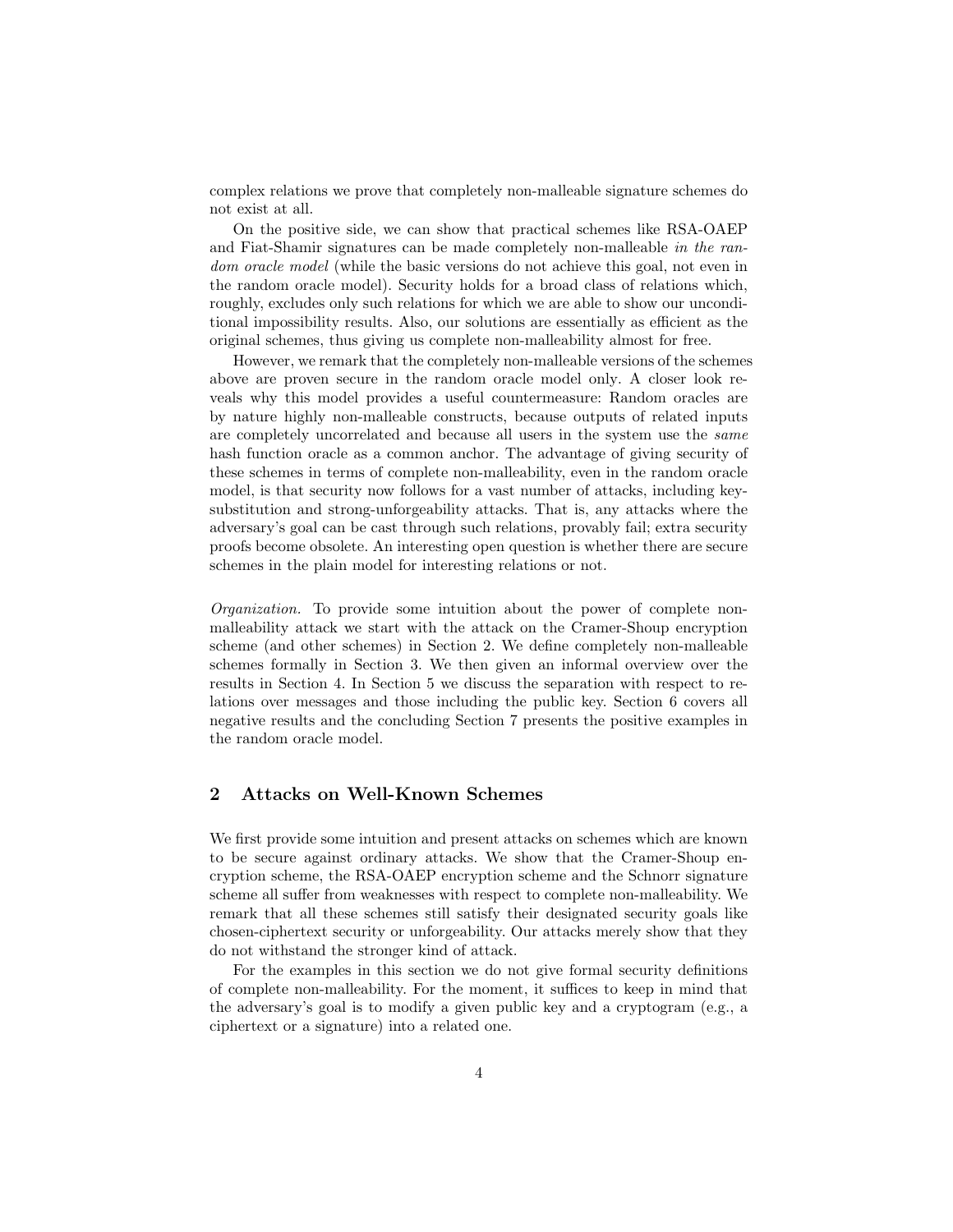#### 2.1 Cramer-Shoup Encryption Scheme

The Cramer-Shoup encryption scheme [CS98] is semantically secure against adaptive chosen-ciphertext attacks under the decisional Diffie-Hellman assumption. It is thus also non-malleable (in the classical sense) with respect to such attacks.

**Key Generation:** The public key is given by the description of a group  $\mathcal{G}_q$  of prime order  $q$  for which the decisional Diffie-Hellman problem is believed to be intractable, two random generators  $g_1, g_2$  of this group as well as c, d and h where

$$
c = g_1^{x_1} g_2^{x_2}, \qquad d = g_1^{y_1} g_2^{y_2}, \qquad h = g_1^{z_1} g_2^{z_2}
$$

for random values  $x_1, x_2, y_1, y_2, z_1, z_2 \leftarrow \mathbb{Z}_q$ . The public key also contains a collision-intractable hash function H. The secret key is  $(x_1, x_2, y_1, y_2, z_1, z_2)$ .

**Encryption:** To encrypt a message  $m \in \mathcal{G}_q$  pick a random  $r \leftarrow \mathbb{Z}_q$  and compute

$$
u_1 = g_1^r
$$
,  $u_2 = g_2^r$ ,  $e = h^r m$ ,  $\alpha = H(u_1, u_2, e)$ ,  $v = c^r d^{r\alpha}$ 

The ciphertext is given by  $(u_1, u_2, e, v)$ .

**Decryption:** To decrypt a ciphertext  $(u_1, u_2, e, v)$  compute  $\alpha = H(u_1, u_2, e)$ and verify that  $v = u_1^{x_1 + \alpha y_1} u_2^{x_2 + \alpha y_2}$ . If so, then output  $m = e/u_1^{z_1} u_2^{z_2}$ .

The attack showing that the scheme fails to provide complete non-malleability now proceeds as follows. Given a public key  $(\mathcal{G}, g_1, g_2, H, c, d, h)$  and a ciphertext  $(u_1, u_2, e, v)$  first recompute  $\alpha = H(u_1, u_2, e)$ . With overwhelming probability  $\alpha \neq 0 \mod q$  and we can invert  $\alpha$  in  $\mathbb{Z}_q^*$ ; else, if a random ciphertext maps to 0 with noticeable probability, collisions for  $H$  could be found easily. Next compute

$$
u_1^*=u_1^2,\quad u_2^*=u_2^2,\quad e^*=e^2,\quad \alpha^*=H(u_1^*,u_2^*,e^*),\quad v^*=v^{2\alpha^*/\alpha}
$$

and finally prepare the public key as

$$
c^* = c^{\alpha^*/\alpha}, \qquad d^* = d, \qquad h^* = h.
$$

A simple calculation shows that

$$
v^* = v^{2\alpha^*/\alpha} = c^{2r\alpha^*/\alpha} d^{2r\alpha\alpha^*/\alpha} = (c^*)^{2r} (d^*)^{2r\alpha^*}
$$

Hence, the tuple  $(u_1^*, u_2^*, e^*, v^*)$  is a valid ciphertext of  $m^* = m^2 \in \mathcal{G}$  under randomness  $r^* = 2r \mod q$  and public key  $(\mathcal{G}, g_1, g_2, H, c^*, d^*, h^*)$ .<sup>1</sup>

<sup>&</sup>lt;sup>1</sup> At first glance it seems that replacing h by  $h^* = h^a$  (or similar substitutions), and leaving the other ciphertext components untouched, would work as well. But then the adversary would encrypt a message  $m^* = e/(h^*)^r = mh^{r(1-a)}$ . This, however, would be a random message (over the choice of  $r$ ) and would be thus unlikely to be related to m in a reasonable way.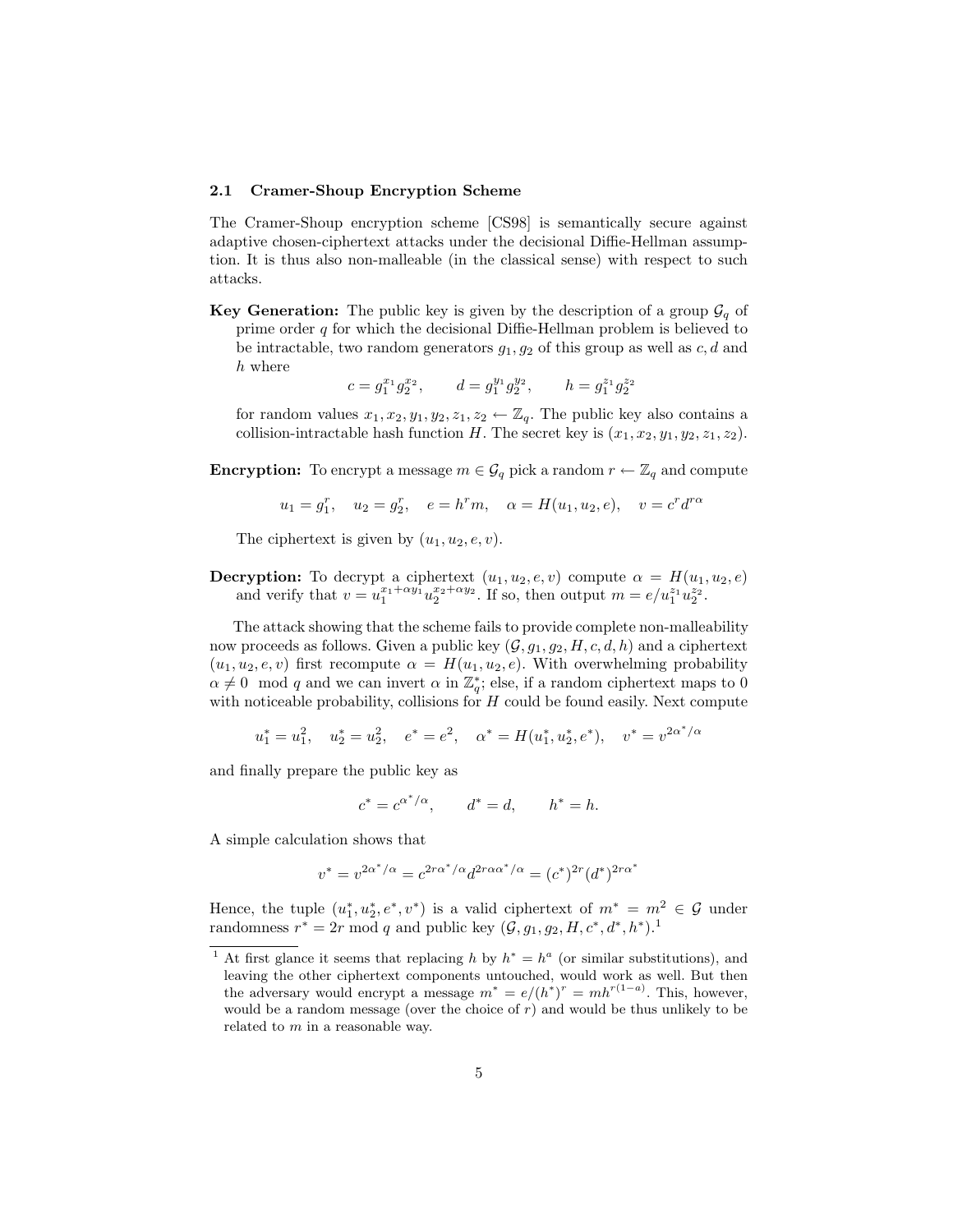The attack shows that the encryption scheme cannot be used as a nonmalleable commitment scheme, as explained in the introduction. With this attack the adversary would be able to open her commitment correctly with  $(m^2, 2r)$  after seeing the decommitment  $(m, r)$  of the original sender. Analogously, if the adversary is given the original secret key  $(x_1, x_2, y_1, y_2, z_1, z_2)$  she can modify it to  $(x_1\alpha^*/\alpha, x_2\alpha^*/\alpha, y_1, y_2, z_1, z_2).$ 

We also point out that the attack does not depend on the primitives  $\mathcal{G}_q$  and H, nor the generators  $g_1, g_2$ . Even if this part of the public key was provided by a trusted party as common parameters or if  $H$  was a random oracle, then the attack would still work. Neither relies the attack on any decryption requests passed to the original key holder.

#### 2.2 RSA-OAEP

The RSA-OAEP encryption scheme has been proposed by Bellare and Rogaway in [BR95]. The scheme is widely used in practice in the RSA-PKCS version [RSA02]. It is known to be plaintext aware under the RSA assumption in the random oracle model, and also chosen-ciphertext secure in the random oracle model [FOPS01]. We assume that two random oracles  $G$  and  $H$  are available to all parties:

Key Generation: Generate an RSA modulus  $N$  and an RSA exponent  $e$ . The public key is given by  $(N, e)$  while the secret key is given by  $d =$  $e^{-1} \bmod \varphi(N)$ .

**Encryption:** To encrypt a message  $m$  pick a random string  $r$  and compute

$$
y = (m||0^k \oplus G(r)) || (r \oplus H(m||0^k \oplus G(r))) \in \mathbb{Z}_N^*.
$$

Return  $c = y^e \mod N$ .

**Decryption:** To decrypt  $c \in \mathbb{Z}_N^*$  compute  $y = c^d \mod N$  and parse y as  $(m||0^k \oplus G(r))$  ||  $(r \oplus H(m||0^k \oplus G(r)))$ . Compute the hash value of the left part under  $H$  and xor it to the right part to retrieve  $r$ . Then compute the exclusive-or of the left part and  $G(r)$ . If the least significant k bits are all 0 then output m.

For the attack copy the public key but replace the exponent  $e$  by  $3e$ . Later, after seeing the ciphertext c, substitute c by  $c^3$  mod N. Clearly, this is a valid encryption of the same message under a different public key.

We remark that, if one stipulates the RSA exponent to be of a special form like  $e = 2^{16} + 1$  and has the verifier check this, then our attack fails of course. However, such a check is currently not intended, neither in the RSA-OAEP [BR95] nor in RSA-PKCS [RSA02].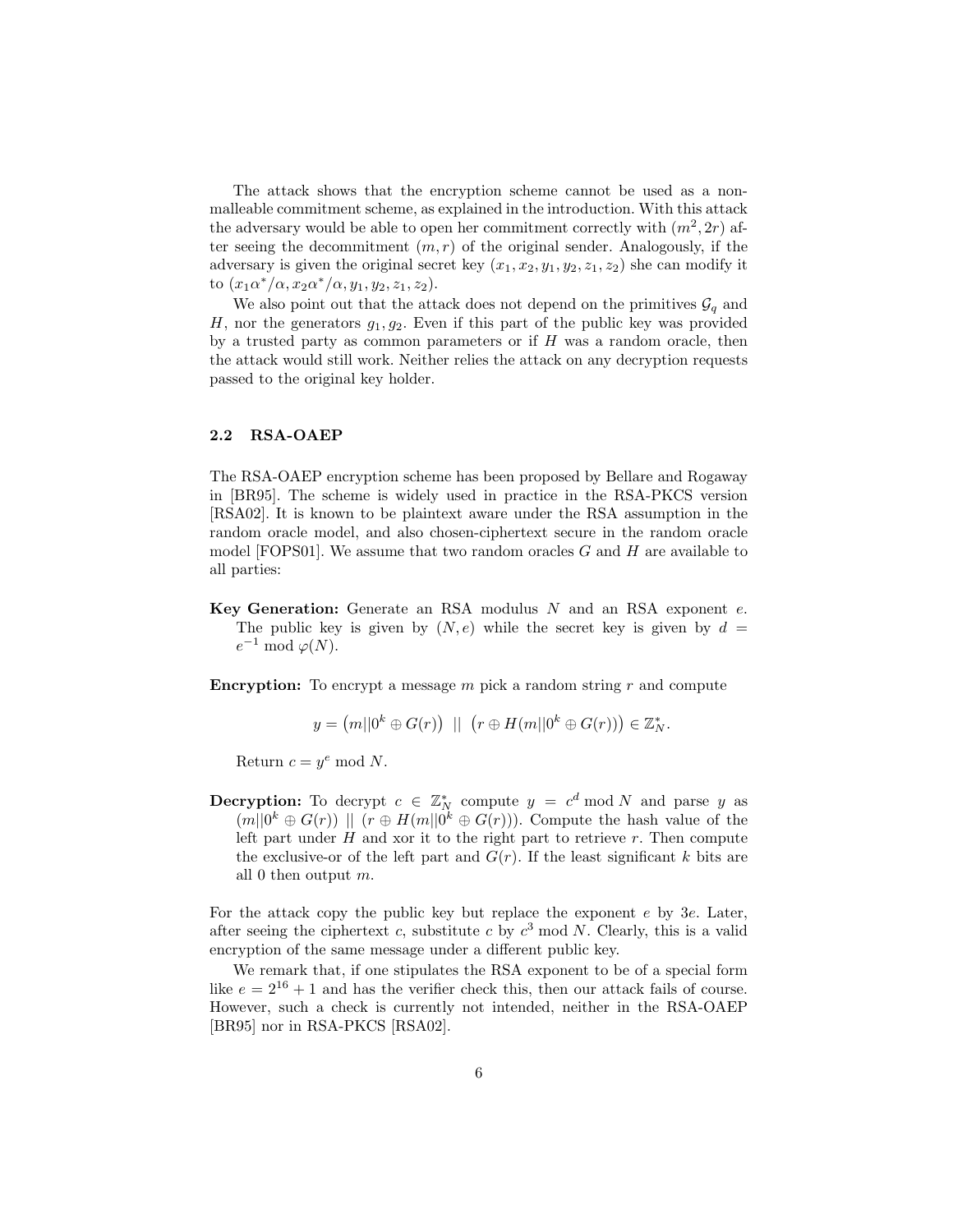#### 2.3 Schnorr Signatures

The attack presented here against the Schnorr signatures scheme [Sch91] works, mutatis mutandis, also for other Fiat-Shamir like signature schemes. The original Schnorr scheme for random oracle  $H$  goes as follows:

- **Key Generation:** Let  $\mathcal{G}_q$  be again a group of prime order q. Assume that the discrete logarithm problem in this group is intractable, and let  $g$  be a generator of this group. The user holds a secret key  $x \leftarrow \mathbb{Z}_q$  and the public key is given by  $(\mathcal{G}_q, g, X)$  for  $X = g^{-x}$ .
- **Signing:** To sign a message m the user picks  $r \leftarrow \mathbb{Z}_q$ , computes  $R = g^r$ ,  $c = H(R, m)$  and  $y = r + cx \mod q$ . The user outputs  $(c, y)$ .
- **Verification:** To verify a signature  $(c, y)$  for message m the verifier checks that  $c = H(X^c g^y, m).$

For the attack we simply modify a given public key X to  $X^* = Xg^{-x'}$  for some  $x' \in \mathbb{Z}_q^*$ . Then, a given signature  $(c, y)$  for some message m under public key X can be transformed into a valid signature  $(c^*, y^*) = (c, y + cx' \mod q)$  for the same message  $m$  under public key  $X^*$ . If the original user later reveals his secret key x then the adversary can claim  $x^* = x + x'$  mod q as her secret key.

# 3 Definitions

In this section we define completely non-malleable public-key encryption and signature schemes. Our approach follows the line of Dolev at el. [DDN00] and also investigates the non-malleability question of an encryption or signature scheme merely with respect to itself. Achieving non-malleability between different schemes is in general impossible, even in the basic case.

#### 3.1 Encryption

Discussion. An obvious problem with defining completely non-malleable encryption schemes lies in the adversary's possibility to choose her own public key and the uniqueness of ciphertexts. With a fake, yet valid-looking public key the adversary might be able to produce ciphertexts which can be decrypted ambiguously. We consider this to be a characteristic of the encryption scheme, and not an issue of complete non-malleability. Specifically, we allow the adversary to produce such phony keys if the scheme supports it, i.e., if one cannot distinguish good keys from fake ones. We note that, for the application to non-malleable commitments as explained in the introduction, verifying the validity of keys is for example necessary.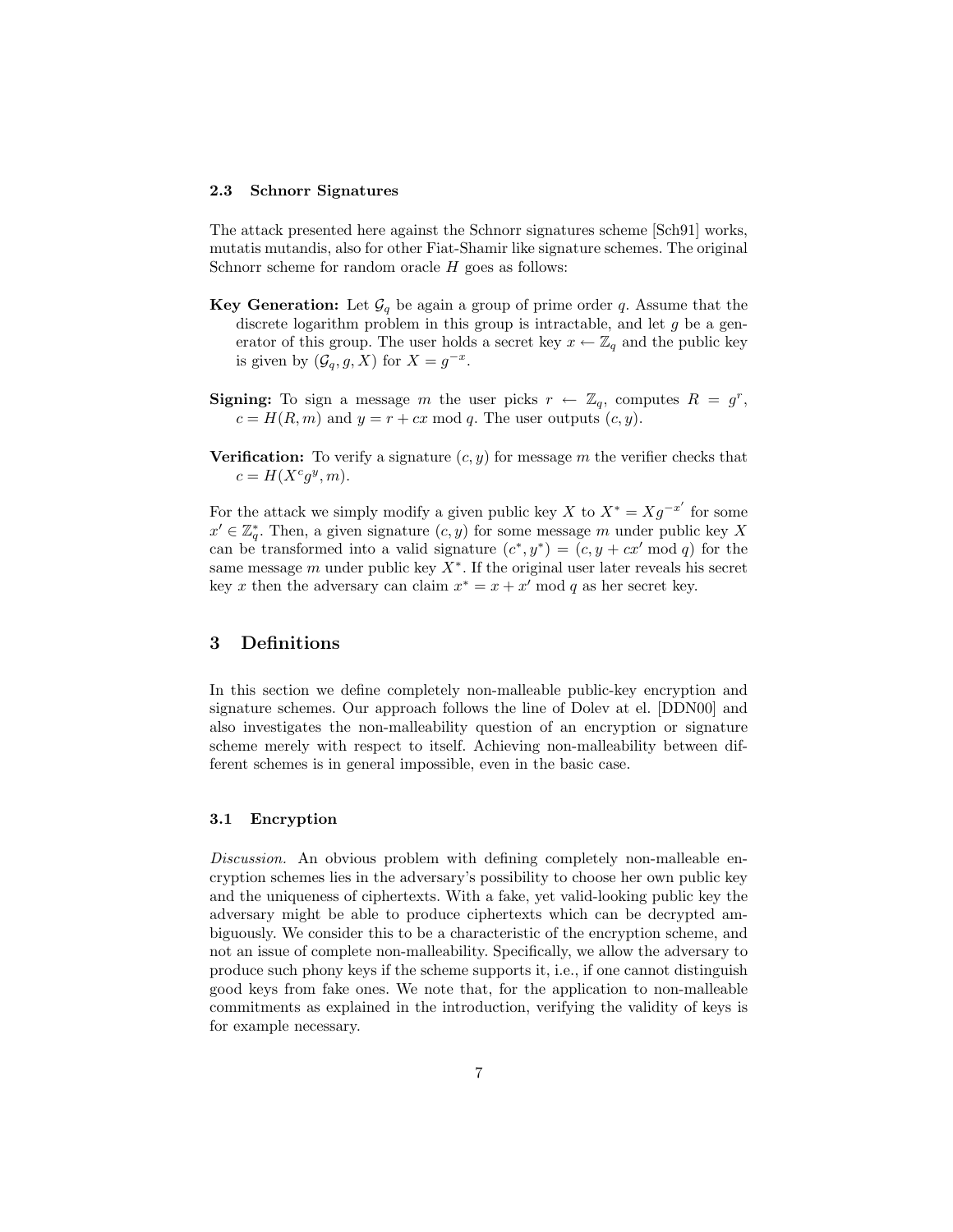Relations. As mentioned in the introduction, regular non-malleability says that it is hard to transform a given ciphertext of message  $m$  into one of a related message m<sup>∗</sup> under the same key. There, related messages are designated according to an efficiently computable (probabilistic) algorithm R which basically takes the messages m and  $m^*$  as input.<sup>2</sup> But here we are interested in more general attacks where, as in the examples of non-malleable commitments or key-substitution attacks on signatures, finding a related public key  $pk^*$  or ciphertext  $c^*$  to the given key  $pk$  may be considered a success. Hence, we let the relations in general also depend on  $pk$  and  $pk^*, c^*$ .

To capture both the original definition of relations over messages only and the more general approach including public keys, we look at classes  $\mathcal R$  of relations and define complete non-malleability with respect to such classes. The class for the basic definition then spans over relations  $R(pk, m, pk^*, m^*, c^*) = R_0(m, m^*) \wedge$  $pk = pk^*$ , for example.

Message Distributions. We assume that the distribution of the user's message is determined according to some efficiently computable probabilistic algorithm M from some class  $M$ . The message distribution M may depend on the given public key. Yet, we sometimes focus on distributions which are independent of the key, i.e., we consider the class  $\mathcal{M}_{\text{pk-ind}}$  of distributions M such that  $M(pk) \equiv M(pk)$ for any keys  $pk, pk'$ . In this case the distribution M may still depend on the security parameter, though.

Dolev at al. [DDN00] let the adversary and the simulator determine the message distribution after seeing the public key and having queried the decryption oracle in a preprocessing phase. This can be subsumed in our model by letting these two algorithms output some parameter  $\mu$  before the ciphertext is created. Unless stated differently all our results, positive and negative ones, remain valid in the setting where the adversary and simulator select such values; yet, we usually do not include them here for sake of simplicity.

Attack Model. In the first stage of the actual attack the adversary  $A$  is given a public key pk and access to a decryption oracle  $DEC(sk, \cdot),$  where  $(sk, pk) \leftarrow$  $KGEN(1<sup>k</sup>)$  have been produced by the key generator. The adversary also gets a description of the relation R and the message distribution M. A message  $m$  is sampled according to the distribution  $M(pk) \in \mathcal{M}$  and encrypted under pk to ciphertext  $c \leftarrow \text{ENC}(pk, m; r)$ . The adversary starts the attack on the ciphertext c, the decryption oracle and some information about the message  $m$  in form of the value  $h \leftarrow$  hist $(m)$  of an efficiently computable probabilistic function hist. This function can be formally regarded of part of the distribution M. The adversary finally outputs a public key  $pk^*$ , possibly for a different yet polynomially related security parameter, and a ciphertext  $c^*$ .

<sup>&</sup>lt;sup>2</sup> The definition in [DDN00] lets the relations include another string chosen by the adversary, mainly to deal with the case of symmetric encryption schemes. All our positive and negative results for public-key encryption and signatures remain valid for this extension.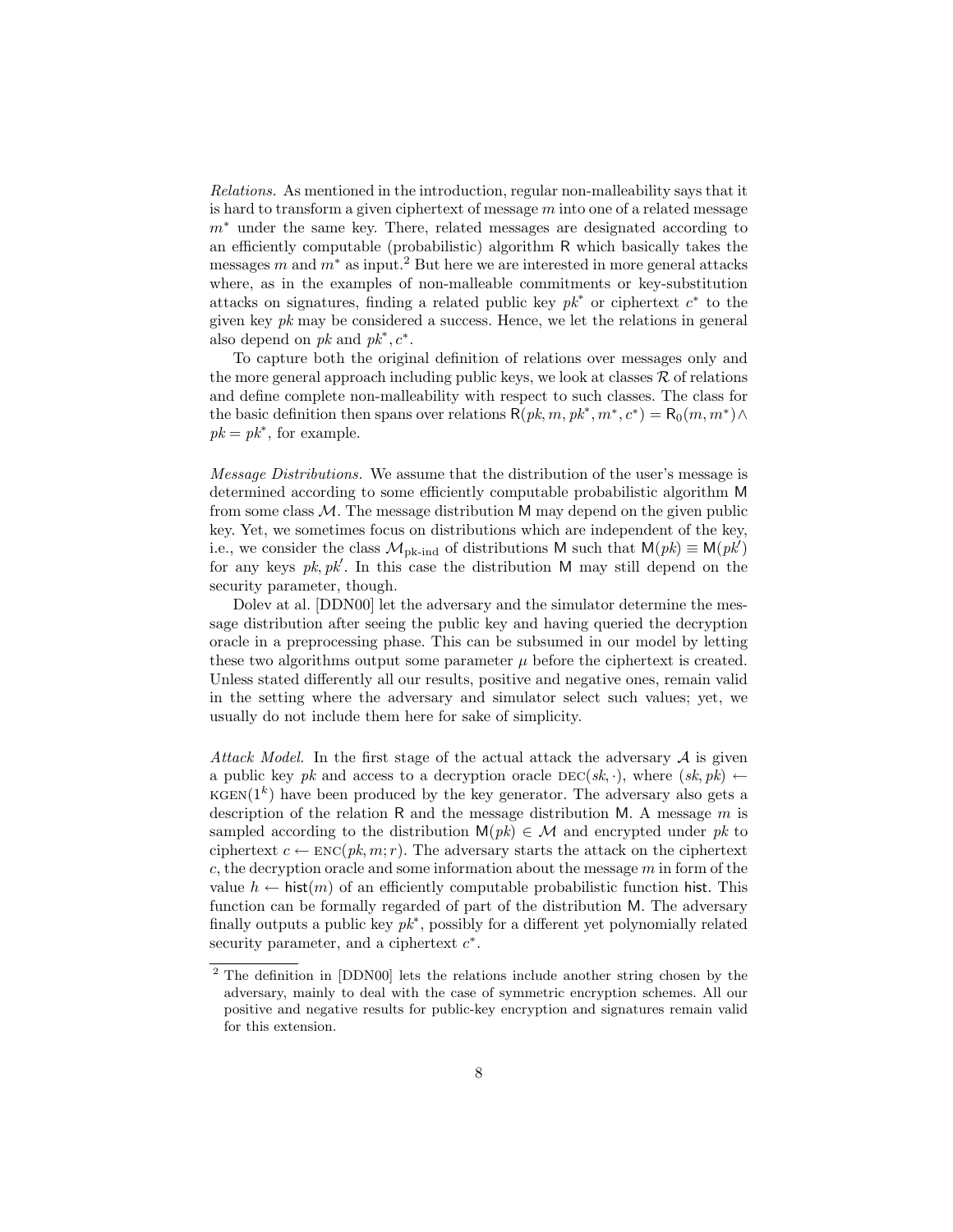Let  $\pi_{\text{enc}}(\mathcal{A}, \mathsf{M}, \mathsf{R})$  be the probability that  $(pk, c) \neq (pk^*, c^*)$  and that there exists some  $m^*, r^*$  such that  $c^* = \text{ENC}(pk^*, m^*; r^*)$  and  $R(pk, m, pk^*, m^*, c^*)$  for the relation R. We call this a related-ciphertext attack. Here, as usual for nonmalleability definitions, R may implicitly depend on the encryption scheme itself and some security parameter. However, we do not demand that  $m \neq m^*$ ; it suffices to produce a different key/ciphertext pair.

As explained in the introduction, the usage of the encryption scheme as a commitment may result in different attacks and success goals, e.g., the adversary may be obliged to actually open her ciphertext after seeing the opening of the original ciphertext. Therefore, let  $\pi_{open}(\mathcal{A}, \mathsf{M}, \mathsf{R})$  denote the probability that A after the first stage, on input  $\alpha^*$  and values  $m, r$ , also returns  $m^*, r^*$ such that  $c^* = \text{ENC}(pk^*, m^*; r^*)$  and  $R(pk, m, pk^*, m^*, c^*) = 1$ . This is called a related-opening attack. Write  $\pi_{sk\text{-open}}(\mathcal{A}, \mathsf{M}, \mathsf{R})$  for the probability that  $\mathcal A$  for input  $\alpha^*$  and the secret key sk returns sk<sup>\*</sup> such that  $DEC(sk^*, c^*) = m^*$  and  $R(pk, m, pk^*, m^*, c^*) = 1$  in a so-called related-key-opening attack. The three cases are described informally in the middle column in Figure 1.

|                                               | A gets $pk$ , c, oracle DEC( $sk$ , ·) and           | $S$ gets pk [and possibly<br>oracle $DEC(sk, \cdot)$ and |
|-----------------------------------------------|------------------------------------------------------|----------------------------------------------------------|
| $\eta_{\text{enc}}^{(\prime)}$                | A outputs $pk^*, c^*$                                | S outputs $pk', c', m', r'$                              |
| $\left  \pi_{\text{open}}^{(\prime)} \right $ | A outputs $pk^*, c^*$ , then $m^*, r^*$ after $m, r$ | S outputs $pk', c', m', r'$                              |
| $(\prime)$<br>$\pi_{\rm sk-open}$             | A outputs $pk^*, c^*$ , then $sk^*$ after $sk$       | S outputs $pk', c', m', r', sk'$                         |

Figure1. Overview of Attack and Simulation Modes for Encryption

Simulation Model. To capture the idea of the user's ciphertext not helping to produce a ciphertext of a related message we define a simulator  $S$  which is supposed to be as successful as the adversary but without seeing the ciphertext.  $S$  gets as input a public key pk and descriptions of the relation and the message distribution, but does not get access to a decryption oracle. Then, a message  $m$ is sampled according to  $M(pk)$  and algorithm S receives  $h \leftarrow \text{hist}(m)$  as input.

Depending on the adversary's attack mode, the simulator's task becomes increasingly challenging such that a successful simulator for a security level automatically constitutes a simulator for a lower level. Precisely, the simulator is supposed to output a key  $pk'$ , a ciphertext c', a message m' and randomness r' (if the adversary runs a related-ciphertext or a related-opening attack), $3$  and a key  $pk'$ , a ciphertext c', a message m', a random string r' and a secret key sk' (if the adversary runs a related-key-opening attack). Again, see Figure 1 for an overview.

<sup>&</sup>lt;sup>3</sup> For some of our negative results we use a milder requirement and let the simulator only output  $pk', c'$ . This even strengthens these hardness results.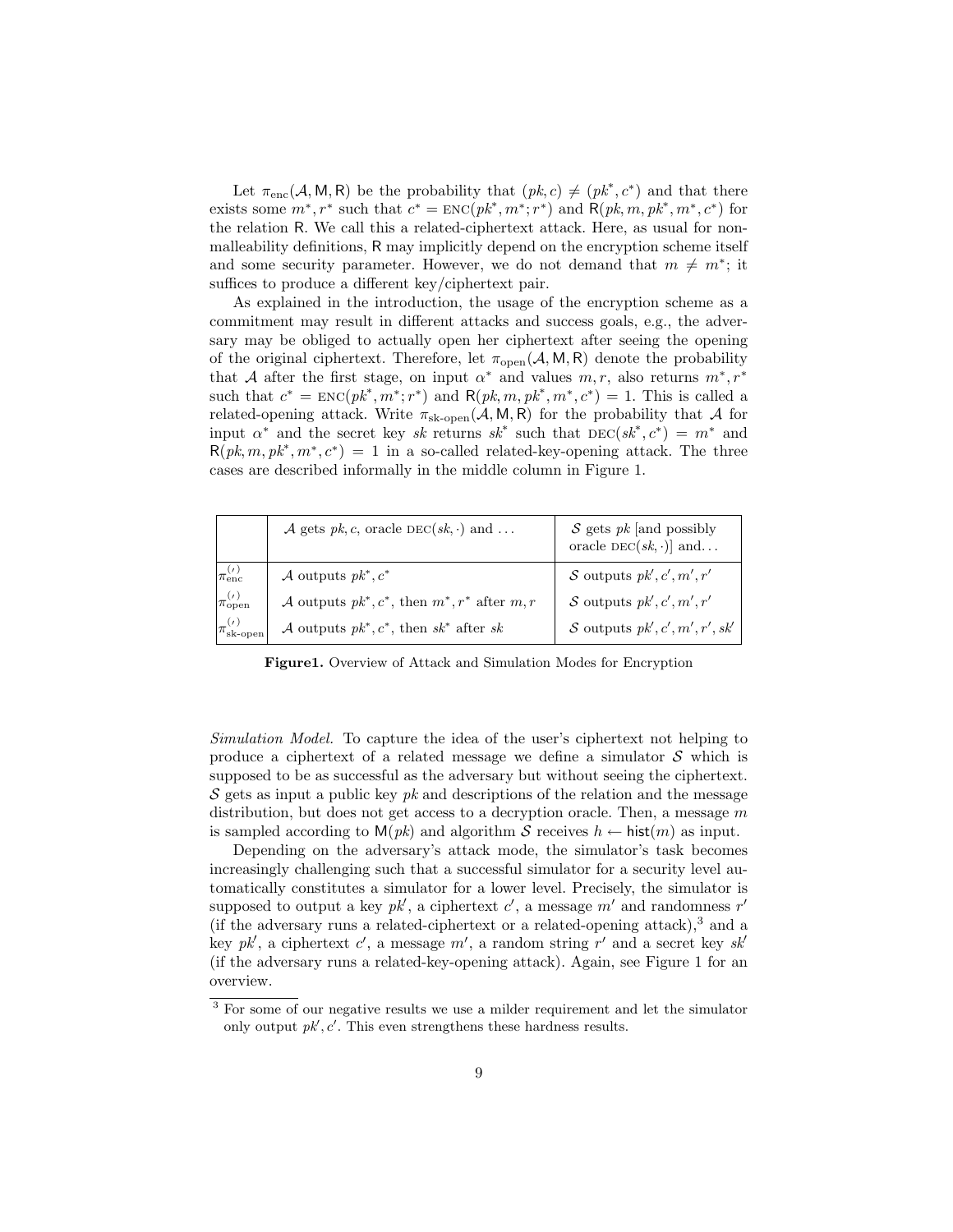Concerning the auxiliary power of the simulator there are two possibilities. One version is to give the simulator, like the adversary, additional access to the decryption oracle. We call this an *assisted* simulator. This reflects the approach that the simulator should have comparable power as the adversary. The other possibility is to deny the simulator access to DEC. We call such simulators standalone simulators. This approach follows the definition of [DDN00].

Although the definition with assisted simulators appears to be more intuitive at first, it is not clear that giving the simulator access to DEC captures the "right flavor" of complete non-malleability. The additional power may for example allow to prove schemes to be secure which are completely malleable in a natural sense. While this question has somewhat been settled for chosenciphertext security, where this additional power is acceptable, our separation of complete non-malleability from chosen-ciphertext security means that these arguments cannot be transfered without precautions. Instead, a conservative approach for designing schemes is therefore to rely on stand-alone simulators, as it suffices for our solutions in the random oracle model for example. We note that our impossibility results hold for both cases, although in a slightly weaker sense for assisted simulators.

Let both  $\pi'_{enc}(\mathcal{S}, \mathsf{M}, \mathsf{R})$  and  $\pi'_{open}(\mathcal{S}, \mathsf{M}, \mathsf{R})$  denote the probability that  $c' =$  $\text{ENC}(pk', m'; r')$  and that  $R(pk, m, pk', m', c') = 1$  in the first and second simulation experiment, respectively. Similarly,  $\pi'_{\text{sk-open}}(\mathcal{S}, \mathsf{M}, \mathsf{R})$  stands for the probability that  $c' = \text{ENC}(pk', m'; r')$ ,  $m' = \text{DEC}(sk', c')$  and  $R(pk, m, pk', m', c') = 1$  in the third simulation experiment.

Definition 1. A public-key encryption scheme is completely non-malleable (for stand-alone or assisted simulator) with respect to kind  $\in \{enc, open, sk-open\},\$ distribution class  $\mathcal M$  and relation class  $\mathcal R$ , if for any adversary  $\mathcal A$  there exists a (stand-alone or assisted) simulator S such that for any distribution  $M \in \mathcal{M}$ and any relation  $R \in \mathcal{R}$  the absolute difference  $|\pi_{kind}(\mathcal{A}, \mathsf{M}, \mathsf{R}) - \pi'_{kind}(\mathcal{S}, \mathsf{M}, \mathsf{R})|$ is negligible.

In the sequel, when speaking of completely non-malleable encryption schemes we refer to related-ciphertext attacks and  $\pi_{\text{enc}}(\mathcal{A}, \mathsf{M}, \mathsf{R})$ ,  $\pi'_{\text{enc}}(\mathcal{S}, \mathsf{M}, \mathsf{R})$ . The definitions for completely non-malleable encryption (and signatures in the next section) can be extended in a straightforward way to the random oracle model.

#### 3.2 Signatures

The attack scenario for completely non-malleable signature schemes resembles the setting of adaptive chosen-message attacks known from regular signature schemes.

Discussion. Defining the attack model for completely non-malleable signature schemed as outlined above, it seems that the adversary can always generate a new signature under a new public key, i.e., the adversary can naturally generate a new key pair and sign some message with the self-generated secret key. As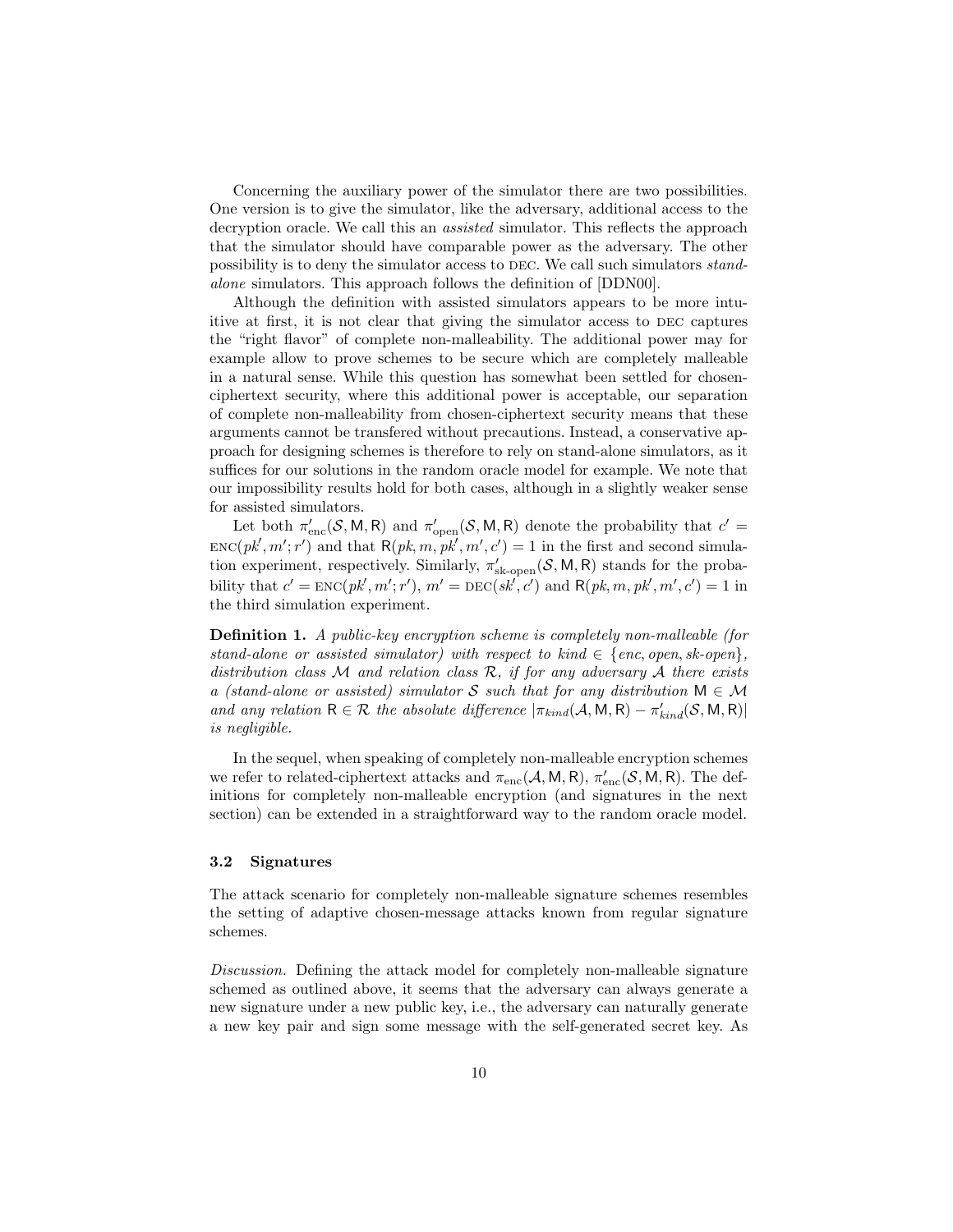explained, this attack can be confined as in the example of unknown-key attacks [BWM99] where the adversary is supposed to find a matching key pair for a given message and a given signature. Here we do not restrict the adversary's goal in such a way. First, we do not want to give up generality and exclude certain application scenarios, e.g., signatures encrypted together with the message under a malleable encryption scheme, where the message is not known but the signature may still be transformable by permeating the malleable ciphertext. Second, if the adversary can trivially output a signature, i.e., without relying on the original signature, then this does not violate the idea of (complete) non-malleability and we should therefore be able to prove this formally as well.

Attack and Simulation Model. At the outset of the complete non-malleability attack the adversary  $A$  gets as input the description of the relation  $R$  and a verification key vk, generated together with the secret signing key sk by KGEN( $1^k$ ). The adversary is then allowed to query a signature oracle  $\text{sig}(sk, \cdot)$  about messages of her choice. For definitional reasons we let the signature oracle prepend the verification key  $vk$  and the message  $m$  to each signature reply  $s$  for such a query. The adversary finally outputs some verification key  $vk^*$ , a message  $m^*$ and some signature  $s^*$ . Define  $\pi_{sig}(\mathcal{A}, \mathsf{R})$  as the probability that  $s^*$  is a valid signature for  $m^*$  under  $vk^*$ , i.e.,  $\overline{VP}(vk^*, m^*, s^*) = 1$ , that  $(vk^*, m^*, s^*)$  is different from any previously given answer  $(vk, m, s)$  of the signature oracle, and that  $R(vk, v k^*, m^*, s^*)$  holds for relation R from the class R.

The simulator only gets vk and the relation as input and is supposed to output a triple  $(vk', m', s')$  without having oracle access to  $\text{sig}(sk, \cdot)$ . Let  $\pi'_{\text{sig}}(\mathcal{S}, \mathsf{R})$  be the probability that s' is a valid signature for m' under  $vk'$  and that  $R(vk, vk',m',s')$ is satisfied. The attack and simulation model is outlined in Figure 2.

|                               | A gets $vk$ , oracle $\text{SIG}(sk, \cdot)$ and $\ldots$   S gets $vk$ and $\ldots$ |                         |
|-------------------------------|--------------------------------------------------------------------------------------|-------------------------|
| $\pi_{\text{sig}}^{(\prime)}$ | A outputs $vk^*, m^*, s^*$                                                           | S outputs $vk', m', s'$ |

Figure2. Overview of Attack and Simulation Mode for Signatures

Similar to the encryption case one could also distinguish between standalone simulators (as defined here) and assisted simulators (which additionally get access to the signature oracle). In the latter case one would have to unorthodoxly extend the model to allow the adversary to ask for a "challenge signature" which the simulator is denied. We do not follow this approach here as our negative results would hold for this case as well, and our constructions in the random oracle already work for stand-alone simulators.

Security Definition. The idea is now to say that for any adversary there is a simulator such that the success probabilities differ only insignificantly. But with this definition a signature scheme could be completely non-malleable and yet be insecure in the sense of unforgeability, e.g., if it is easy to derive the secret key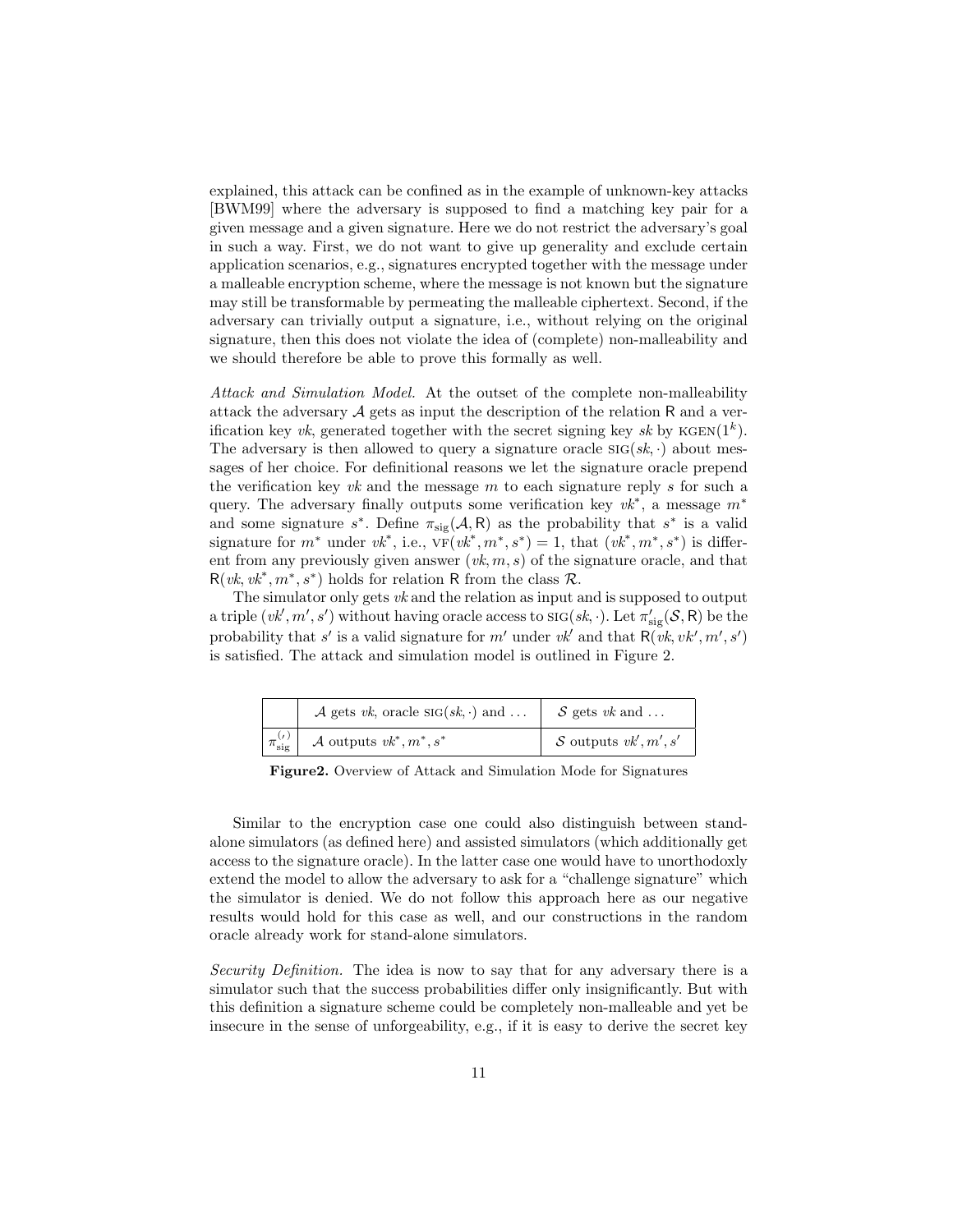from the verification key. Therefore, we also throw in the mild assumption that the signature scheme must be unforgeable under key-only attacks, i.e., it must be infeasible on input vk (but no signature oracle) to find some message together with a valid signature under *vk*.

Definition 2. A signature scheme is completely non-malleable for relation class  $\mathcal R$  if it is existentially unforgeable under key-only attacks and if for any adversary A there exists a simulator S such that for any relation  $R \in \mathcal{R}$  the absolute difference  $|\pi_{sig}(\mathcal{A}, \mathsf{R}) - \pi'_{sig}(\mathcal{S}, \mathsf{R})|$  is negligible.

Implications. We briefly discuss some consequences of the definition, showing that the definition is powerful to reflect the notions of strong unforgeability (i.e., where the adversary is also considered victorious if she finds a new signature under the original verification key to a message previously signed by the signature oracle) or key-substitution attacks (where the adversary tries to find another key  $vk^*$  to a valid triple  $vk, m, s$ , both under adaptive chosenmessage attacks. For this, let  $R_{str-unf}(vk, vk^*, m^*, s^*)$  be the relation such that  $R_{str-unf}(vk, vk^*,m^*,s^*) = 1$  iff  $vk = vk^*$ ; let  $R_{key-sub}$  be the relation such that  $\mathsf{R}_{\text{key-sub}}(vk, vk^*,m^*,s^*) = 1$  iff  $\text{VF}(vk,m^*,s^*) = 1$ . Note that a successful attack also requires  $VF(vk^*, m^*, s^*) = 1$  by definition.

**Proposition 1.** Let (KGEN, SIG, VF) be a signature scheme which is completely non-malleable with respect to  $\mathcal{R} \ni \mathsf{R}_{str-unf}$ . Then the scheme is strongly unforgeable under adaptive chosen-message attacks.

*Proof.* Assume towards contradiction that there is an adversary  $A$  that executes a chosen-message attack and refutes the strong unforgeability requirement. On input vk and oracle access  $\text{sig}(sk, \cdot)$  adversary A returns with noticeable probability a forgery  $(m^*, s^*)$  under key vk such that  $\text{sig}(sk, \cdot)$  has never answered  $m^*$ with  $s^*$ . Then  $A$  in particular mounts a complete non-malleability attack for relation  $R_{str-unf}$  in  $\mathcal R$  and thus succeeds with noticeable probability  $\pi_{\text{sig}}(\mathcal A, R_{str-unf})$ . Because the scheme is completely non-malleable there is a simulator  $S$  that outputs a valid signature tuple  $(vk', m', s')$  where  $vk' = vk$  with noticeable probability, too. But  $S$  is only given vk and does not get access to a signature oracle. Hence,  $S$  forges with noticeable probability a signature in a key-only attack, refuting the presumption about the security of the signature scheme against this kind of attack.  $\Box$ 

**Proposition 2.** Let  $(KGEN, SIG, VF)$  be a signature scheme which is completely non-malleable with respect to  $\mathcal{R} \ni \mathsf{R}_{key-sub}$ . Then the scheme is secure against key-substitution attacks.

Proof. The proof is almost identical to the previous one. Only this time consider the relation  $R_{key-sub}$ . Again, if there was an adversary running a key-substitution attack with noticeable success probability  $\pi_{sig}(\mathcal{A}, R_{key-sub})$ , then there would be a simulator S returning  $(vk', m', s')$  such that  $\nu F(vk, m', s') = 1$  with noticeable probability, too. But  $\mathcal S$  would not have access to a signature oracle and would therefore forge a signature s' for message m' under vk in a key-only attack.  $\square$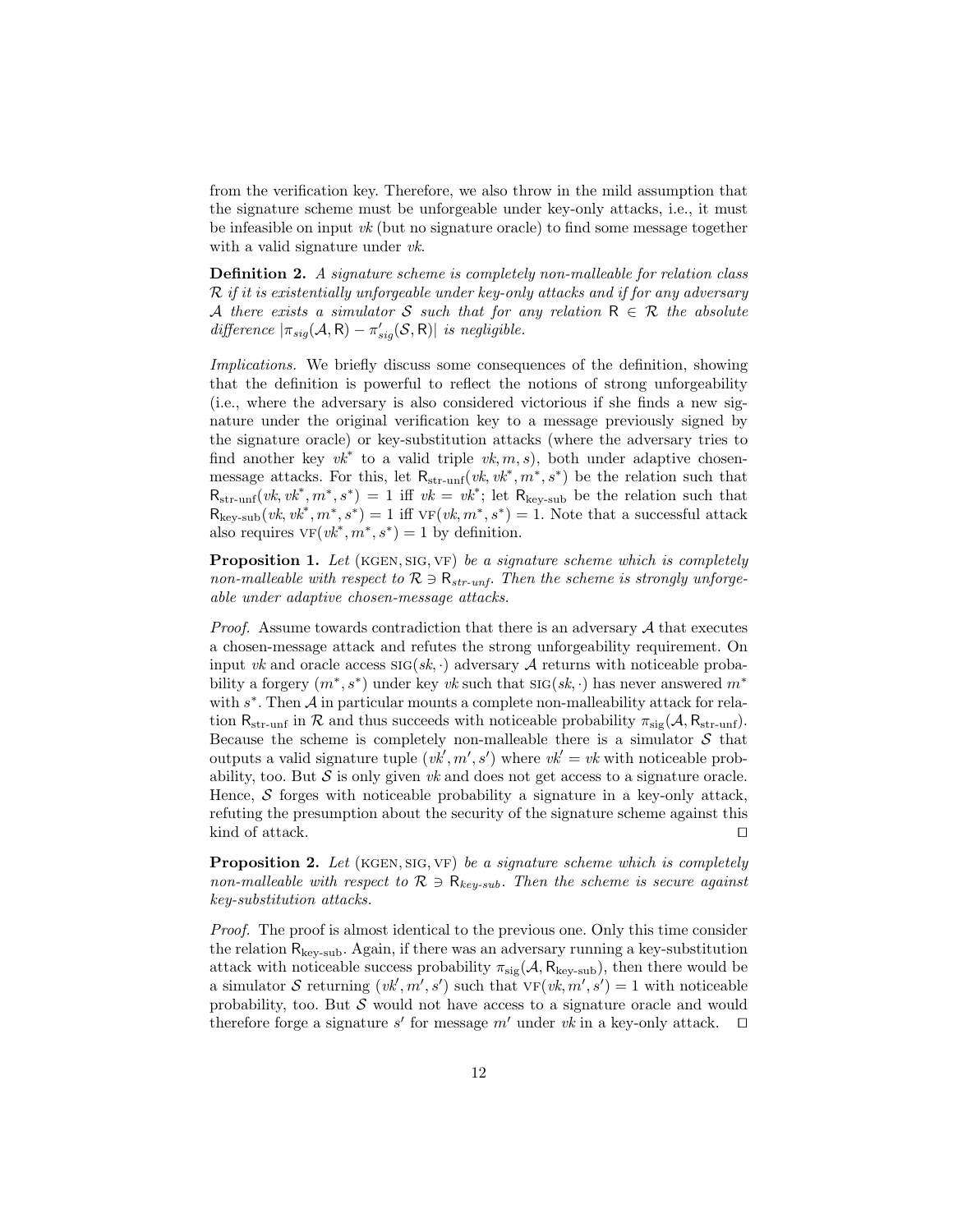#### 3.3 Extensions to the Random Oracle Model

The definitions for completely non-malleable encryption and signature can be extended to the random oracle model. In this case, a random function  $H$  is chosen at the outset and all parties, including encryption and decryption algorithm, or signer and verifier, adversary, simulator etc. have oracle access to this function. Even the relation and the message distribution may contain oracle queries. We note the simulator S must also succeed with respect to the *given* oracle  $H$ , i.e., the simulator does not have the possibility to choose oracle values. Such oracles are called non-programmable [Nie02].

# 4 Summary of Results

In this section we summarize our (positive and negative) results. For better comprehensibility the results are stated in an informal way. The formal results and technical details can be found in Sections 5, 6 and 7.

Regular Non-Malleability and Relations over Messages Only. We show that extending the relations in the definition of [DDN00] for regular non-malleability, i.e., where the adversary does not tamper the public key, to include the given public key pk (in addition to the messages  $m, m^*$ ) can be fatal to security:

Theorem 1 (informal). There is an encryption scheme which is non-malleable with respect to  $\mathcal{R}_{msg} = \{R(m, m^*)\}$  but which is malleable with respect to some relation  $\mathsf{R}_{pk}(pk, m, m^*)$ .

Hardness of Constructions for General Relations. Here we discuss our negative results for constructions of completely non-malleable schemes where, in contrast to the previous case, the adversary is allowed to output another key  $pk^*$ . We show that there are relations for which completely non-malleable schemes are hard to construct. Although we prove this result for a specific set of "bad" relations, we note that the implication carries over to any class where such relations can be "somehow embedded" in relations of the class.

Theorem 2 (informal). Public-key encryption schemes which are completely non-malleable according to black-box stand-alone simulators and general relations, do not exist.

Note that the previous theorem assumes that the simulator is stand-alone. For assisted simulators, which are granted access to DEC, we can show the same result for relations which are efficiently computable relative to an oracle. We note that the black-box simulator does not have access to this oracle directly, but only through the relation. This corresponds to the case that the simulator can efficiently compute the relation (via black-box access) but is denied the description of the relation.

Theorem 3 (informal). Public-key encryption schemes which are completely non-malleable according to black-box assisted simulators and general relations (relative to an oracle), do not exist.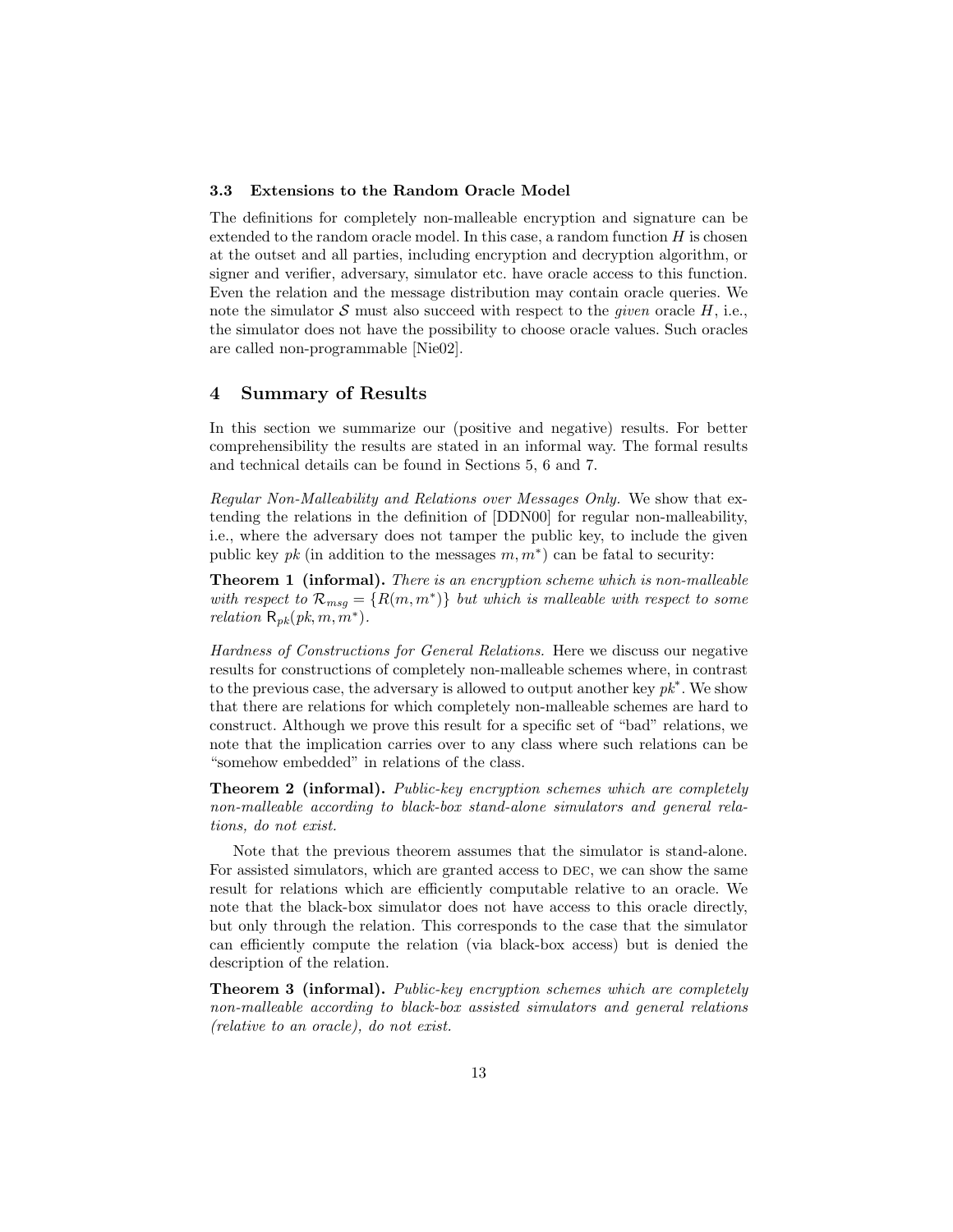The results about encryption easily transfers to signatures:

Proposition 3 (informal). Signature schemes which are completely non-malleable according to black-box simulations for general relations, do not exist.

Yet, for signatures we can show that completely non-malleable systems for general relations are impossible at all, even when allowing non-black-box constructions or if the simulator depends on the relation.

Theorem 4 (informal). There do not exist completely non-malleable signature schemes with respect to general relations.

Constructions in the Random Oracle Model. On the positive side, solutions in the random oracle for completely non-malleable schemes exist. And while OAEP encryption [BR95] and Fiat-Shamir signatures [FS86] provably do not have this property, slight variations of these schemes work. The basic idea to simply include the public encryption or signature key, respectively, to each hash function evaluation. We append the term "with public-key hashing" to such modified schemes:

Proposition 4 (informal). RSA-OAEP with public-key hashing is completely non-malleable with respect to stand-alone simulators and any relations, in the random oracle model.

A similar result holds for Fiat-Shamir signatures:

Proposition 5 (informal). Fiat-Shamir signatures with public-key hashing are completely non-malleable with respect to general relations (except for essentially those relations, for which the unconditional impossibility results of Theorem  $\lambda$ holds), in the random oracle model.

In both cases the proofs rely on the original results [BR95,FOPS01,PS00] about the security against regular chosen-ciphertext attacks and chosen-message attacks.

# 5 Regular Non-Malleability and Relations Over Messages Only

In this section we present an encryption scheme which is malleable in an intuitive sense, but which allows a non-malleability proof if the relations  $R_{\text{msg}}(pk, m, m^*)$  =  $R(m, m^*)$  in the class  $\mathcal{R}_{\text{msg}}$  are only based on the messages and not on the given public key. The example here follows a related construction in [DDN00] to separate semantic security and non-malleability in the case of chosen-ciphertext preprocessing attacks where the adversary can only access the decryption oracle before receiving the challenge ciphertext. Indeed, our scheme is only secure with respect to such attacks.

Although our counterexample holds for preprocessing attacks we can still show that even in the setting where decryption queries are allowed after receiving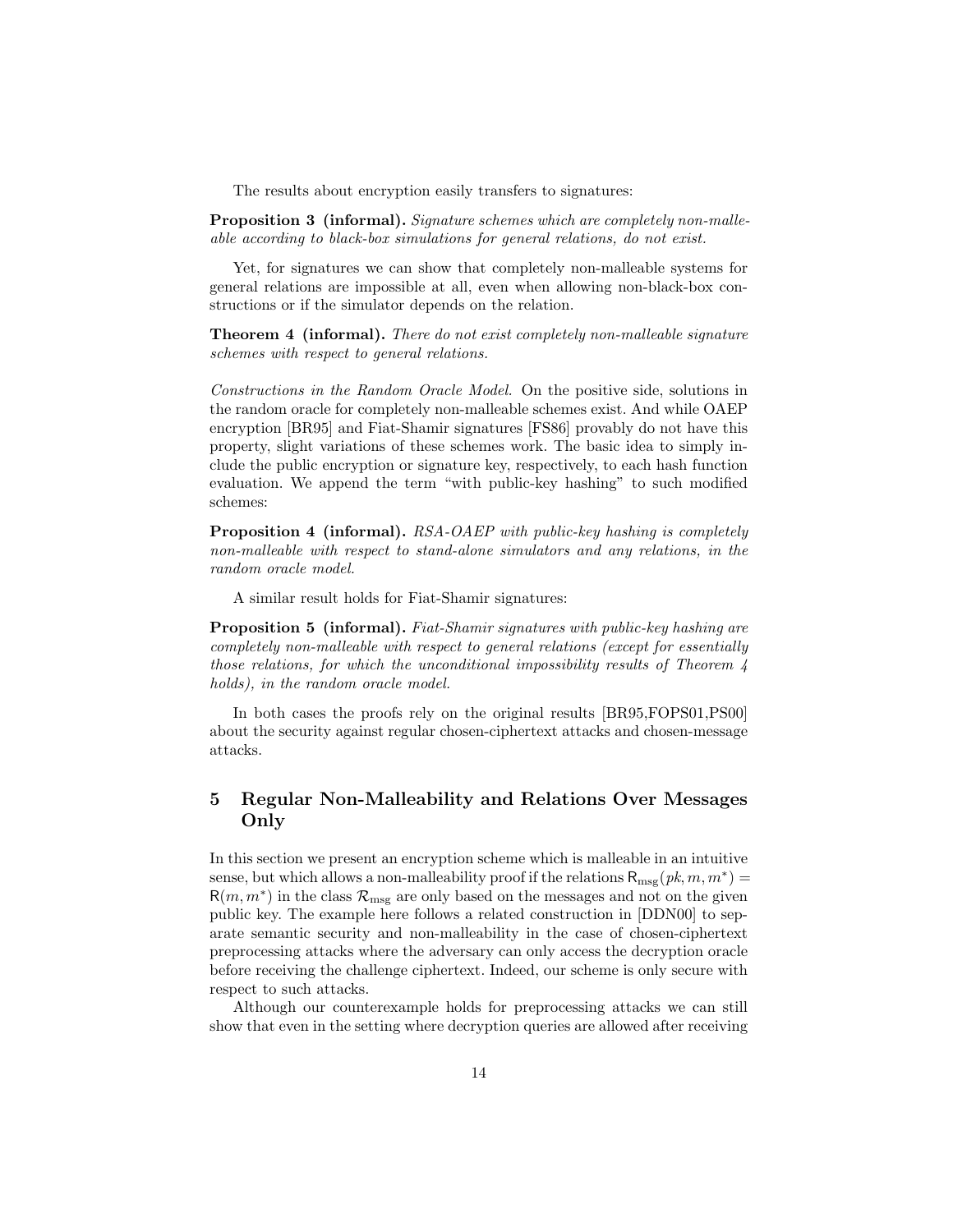the challenge, the problem remains hard. That is, in Section 6.5 we briefly discuss that our impossibility result about black-box construction of completely nonmalleable schemes (Section 6) carries over to regular non-malleable schemes and to relations  $R(pk, m, m^*)$ , i.e., if the adversary is not allowed to maul the public key but if the relations depend on the given public key. Again, if the relation solely depend on the messages then we know black-box constructions to achieve basic non-malleability in this scenario.

To prove our separation result we start with the non-malleable encryption scheme of Dolev et al. [DDN00]. Most of the details of the encryption scheme are irrelevant to our discussion here. We merely remark that this scheme has a special simulator  $S_0$  which extracts the message  $m_0^*$  of the adversary  $\mathcal{A}_0$  by running  $\mathcal{A}_0$  on a prepared public key  $pk'_0$  (different from the given public key  $pk_0$ ) and a fake ciphertext  $c_0'$  of a random message. With the chosen key  $pk_0'$  the simulator is able to decrypt ciphertexts  $c_0^*$  different from  $c_0'$ , although the latter may fail with some negligible probability.

Modify the given encryption scheme as follows. We presume that only messages of  $n$  bits are encrypted. The key generation algorithm now also appends a random string  $r \leftarrow \{0, 1\}^n$  to the original keys  $pk_0, sk_0$  and outputs  $pk = pk_0||r$ and  $sk = sk_0||r$ . To encrypt a message  $m \in \{0, 1\}^n$  pick a random bit b and encrypt  $m_0 = m$  if  $b = 0$  and  $m_0 = m \oplus r$  if  $b = 1$  under the original scheme and public key  $pk_0$ . Given the ciphertext  $c_0$  append the bit b in clear and return  $c = c_0 || b$ . To decrypt a ciphertext  $c = c_0 || b$  decrypt  $c_0$  under the original scheme with  $sk_0$  to get  $m_0$  and return  $m = m_0$  if  $b = 0$  and  $m = m_0 \oplus r$  if  $b = 1$ .

For the following, we call a scheme strongly malleable with respect to R in a key-only attack if there is a probabilistic polynomial-time adversary  $A$  such that A on input any public key  $pk$  and any ciphertext c of some message m always outputs a ciphertext  $c^*$  of a message  $m^*$  such that  $R(pk, m, m^*)$  is satisfied. The specific relation for which we prove strong non-malleability is  $R_{pk}(pk, m, m^*) = 1$ if  $m^* = m \oplus r$  and  $pk = pk_0 || r$  for some  $pk_0$  and  $r \in \{0, 1\}^n$ .

We allow arbitrary message distributions as long as they are independent of the given public key (as explained in Section 3.1). Recall that such distributions are denoted by  $\mathcal{M}_{\rm pk-ind.}$ 

Theorem 5. Assume trapdoor permutations exist. Then there is an encryption scheme which is non-malleable with respect to  $\mathcal{R}_{msg}$  and  $\mathcal{M}_{pk-ind}$  in chosenciphertext preprocessing attacks, but which is strongly malleable with respect to  $\mathsf{R}_{pk}$  and  $\mathcal{M}_{pk-ind}$  in key-only attacks.

Proof. If trapdoor permutations exist then the constructed encryption scheme above exist. We first show non-malleability with respect to relations over messages.

For any adversary  $\mathcal A$  consider the following simulator  $\mathcal S$  which uses the simulator  $S_0$  of the original scheme as a subroutine. S gets as input a key  $pk = pk_0||r$ . It runs  $S_0$  to prepare a key  $pk'_0$ , and starts a simulation of the adversary on  $pk' = pk'_0 || r$ . Any decryption query  $c = c_0 || b$  in the preprocessing phase in answered by chopping of the bit b and handing  $c_0$  to  $S_0$ . This simulator returns a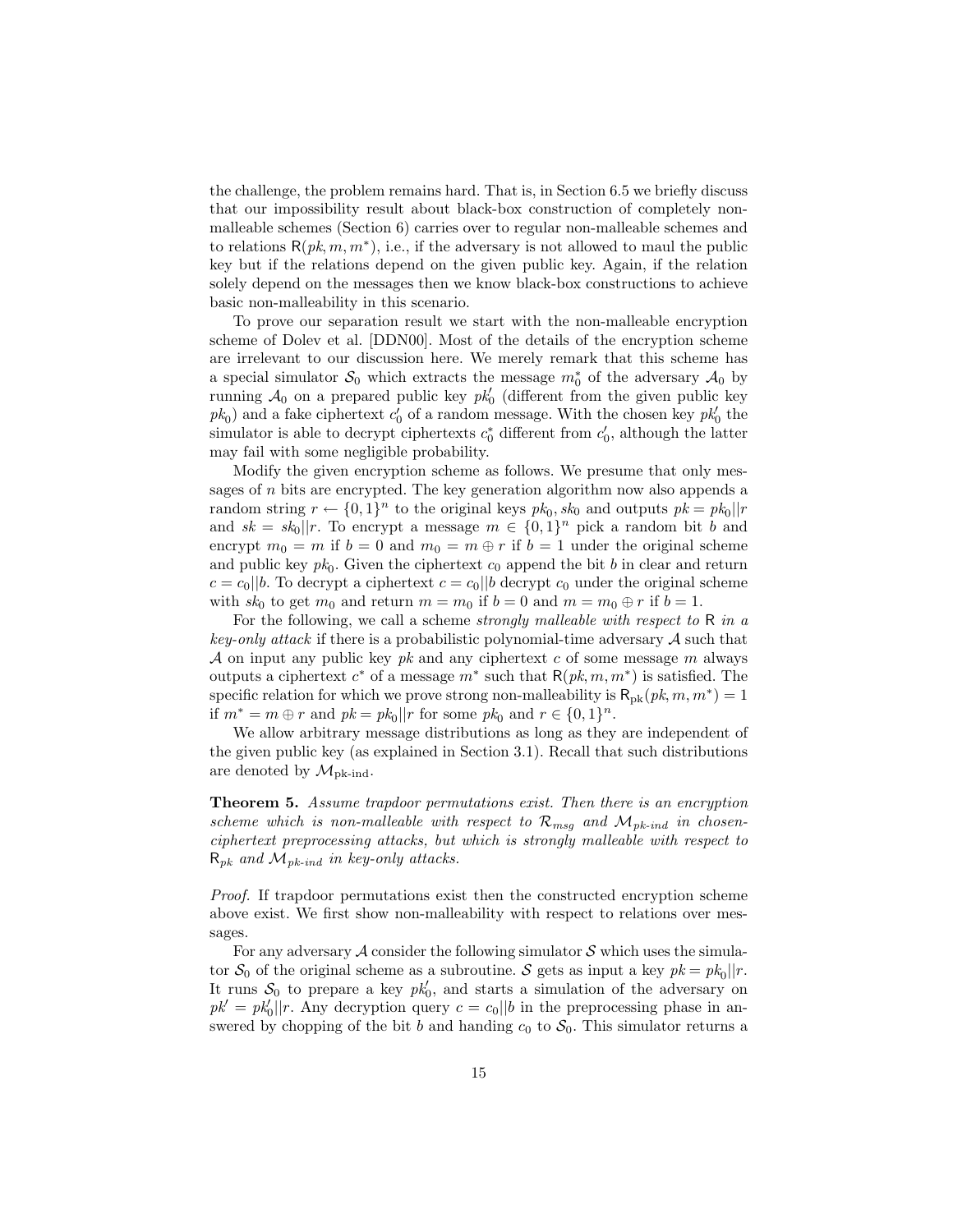message  $m_0$  and we forward  $m = m_0$  for  $b = 0$  and  $m = m_0 \oplus r$  if  $b = 1$  to the adversary. We neglect the small error involved in this decryption runs.

Then, for distribution  $M \in \mathcal{M}_{pk-ind}$  a message m is sampled and hist $(m)$  is forwarded to simulator who hands this information to the adversary.  $S$  also runs  $\mathcal{S}_0$  to get a ciphertext  $c'_0$  of some random message. S picks a bit b' and hands  $c' = c'_0 || b'$  to the adversary. Except with negligible probability this challenge ciphertext  $c'$  is different from each of the previous decryption queries.

The adversary finally outputs  $c^* = c_0^* ||b^*$ . If  $c_0^* = c_0'$  (and therefore  $b^* \neq b'$ ) then the simulator simply returns a random message  $m' \in \{0, 1\}^n$ . If  $c_0^* \neq c'_0$  then the simulator invokes  $S_0$  to get the message  $m_0$ . This fails only with negligible probability. The simulator then outputs  $m' = m_0$  if  $b^* = 0$  and  $m' = m_0 \oplus r$  if  $b^* = 1.$ 

Under the condition that  $c_0^* = c_0'$ , i.e., the adversary has flipped the appended bit to encrypt message  $m^* = m \oplus r$ , the simulator S outputs a random message m'. In this case,  $\text{Prob}_{m'}[\mathsf{R}(m, m')] = \text{Prob}_r[\mathsf{R}(m, m \oplus r)]$ . On the other hand, given that  $c_0^* \neq c_0'$  the derived message  $m'$  equals the adversary's message  $m^*$ encrypted in  $c^*$ , and thus  $Prob[R(m, m')] = Prob[R(m, m^*)]$ . In both cases the simulator therefore outputs a related message with almost the same probability that the adversary succeeds. The scheme is therefore non-malleable with respect to relations over messages.

Why is this scheme strongly malleable for relations spanning over the public key? Clearly, an adversary  $A$  that gets a public key  $pk = pk<sub>0</sub> ||r$  and a ciphertext  $c = c_0 || b$  of an unknown message m can output the ciphertext  $c^* = c_0 || b \oplus 1$  of the message  $m^* = m \oplus r$ . This message is related to the original message in a non-trivial way via the given public key, of course. Hence, the scheme is strongly malleable with respect to relation  $R_{pk}$ .

# 6 Hardness of Constructions for General Relations

In this section we discuss the hardness of constructions of completely nonmalleable schemes for general relation classes. For encryption schemes we show that for certain relations over  $pk$ ,  $pk^*$  no solutions relying on black-box simulators can exist. This argument can be easily transfered to similar relations over pk, m<sup>∗</sup> as well as to signatures. For signatures we can even prove unconditionally that completely non-malleable schemes do not exist, although this result relies on more complex relations which are more likely to be excluded by restricted classes R.

We start by defining black-box simulation. While this formalization is necessary to state the impossibility results precisely, the definition follows the usual setting and the reader may initially skip this part.

### 6.1 Black-Box Simulations

The basic idea of black-box simulations for interacting machines [GMR89] is that simulator can only exploit the adversary's program and the relation's pro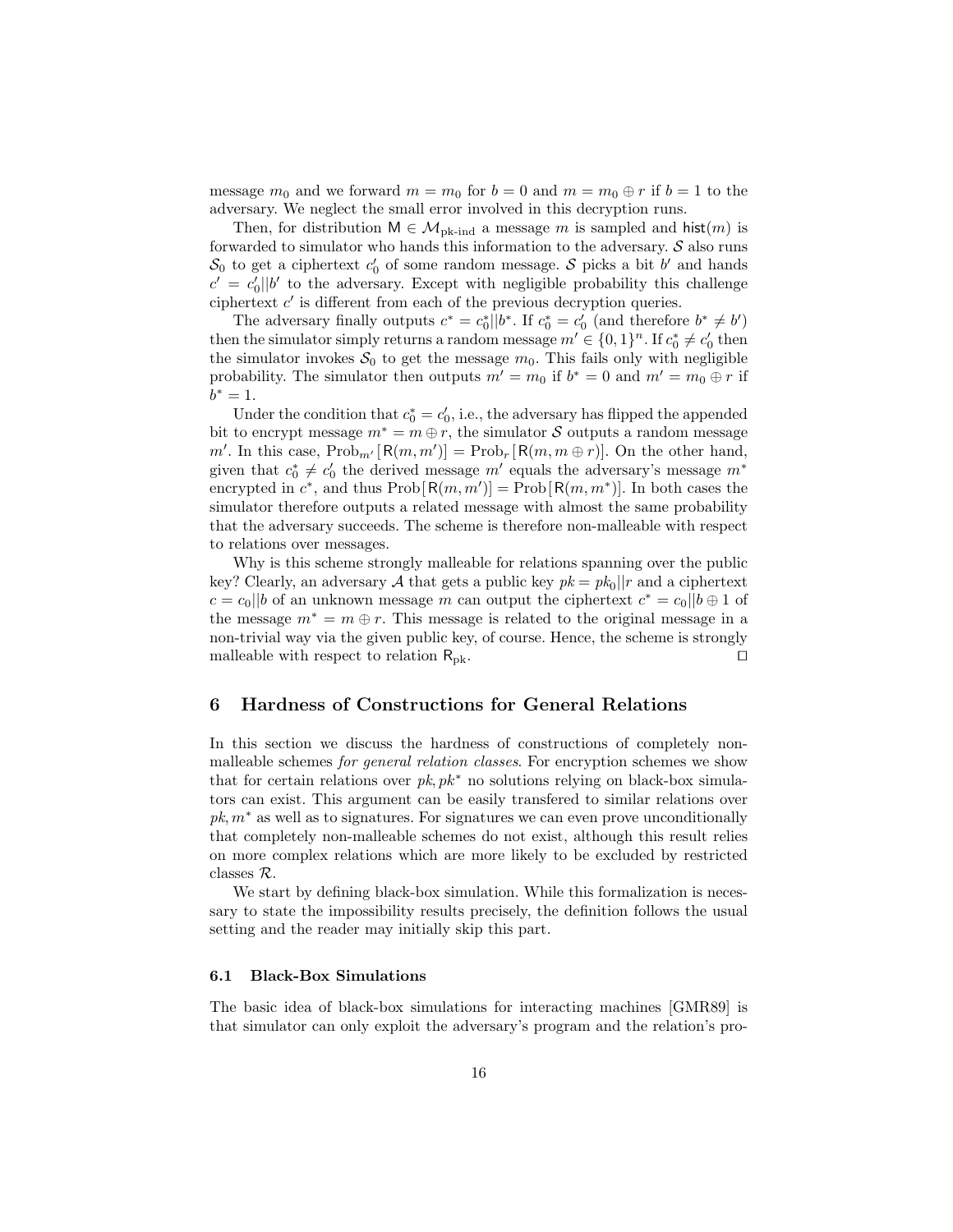gram via the input/output behavior (but the simulator can for example rewind executions)

*Machine Model.* We assume that the simulator  $S$  is an interactive Turing machine [GMR89] connected by individual communications tapes to  $q^2$  other interactive Turing machines  $A_{i,j}$ ,  $i, j = 1, 2, ..., q$ , for some polynomial  $q = q(k)$ in the security parameter. At the outset the random tape of  $S$  is filled up with randomness  $\sigma$ . Also, q random strings  $\alpha_i$  are chosen and  $\alpha_i$  is written on all q tapes of machines  $A_{i,1}, \ldots, A_{i,q}$ , i.e., all machines with index i are initialized with the same random string, yet for different indices  $i$  the random tapes are independent.

Some input I is written to the input tape of  $S$  which is then woken up. Repeat the following steps until the simulator enters a halting state and writes some output O on its output tape. S first performs some internal computation. Then it writes a message on the communication tape of some machine  $\mathcal{A}_{i,j}$ , unless it is the first time S communicates with machine  $A_{i,j}$ ; in this case S must write some input  $I_{i,j}$  on the input tape of  $A_{i,j}$  and a special symbol on the communication tape to start machine  $A_{i,j}$ . In both cases, S goes idle and the corresponding machine  $A_{i,j}$  wakes up.

Once activated,  $A_{i,j}$  internally computes the next message to be written on the shared communication tape with  $S$  and returns to an idle state again after having written the message. If  $A_{i,j}$  halts instead and writes something on the output tape, then this message is written on the communication tape with a special symbol signalizing S that  $A_{i,j}$  has stopped. S eventually wakes up again and continues the computation.

Our impossibility result also relies on black-box relations, i.e., instead of getting a description of the relation as input, we assume that another interactive machine R is connected to S via a communication tape. This machine is initialized with a random tape  $\rho$  at the beginning of the execution and then the simulator can interact with this machine as with  $A_{i,j}$  through the communication tape.

We remark that the running time of  $\mathcal S$  is the sum of all steps of all machines, i.e., we charge the simulator also for the steps of machines  $A_{i,j}$  and R. Unless stated differently,  $\mathcal S$  is polynomially bounded. We further note that we can extend the setting to non-uniform algorithms such that each machine gets an auxiliary input on a special tape (where  $A_{i,1}, \ldots, A_{i,q}$  all get the same auxiliary information).

Having access to q identical copies  $A_{i,1}, \ldots, A_{i,q}$  allows the simulator to mount reset attacks, despite the fact that interactive Turing machines keep state. The simulator can somewhat reset the machine if it re-runs an execution with some copy  $\mathcal{A}_{i,j}$  by giving the same input and answers to another copy of  $\mathcal{A}_{i,k}$ up to a certain point.

Black-Box Simulations. Consider an encryption or signature scheme and an adversary  $A$  with oracle access to a decryption or signature oracle. We say that S runs a black-box simulation of A and R on input I if S gets I as input, if R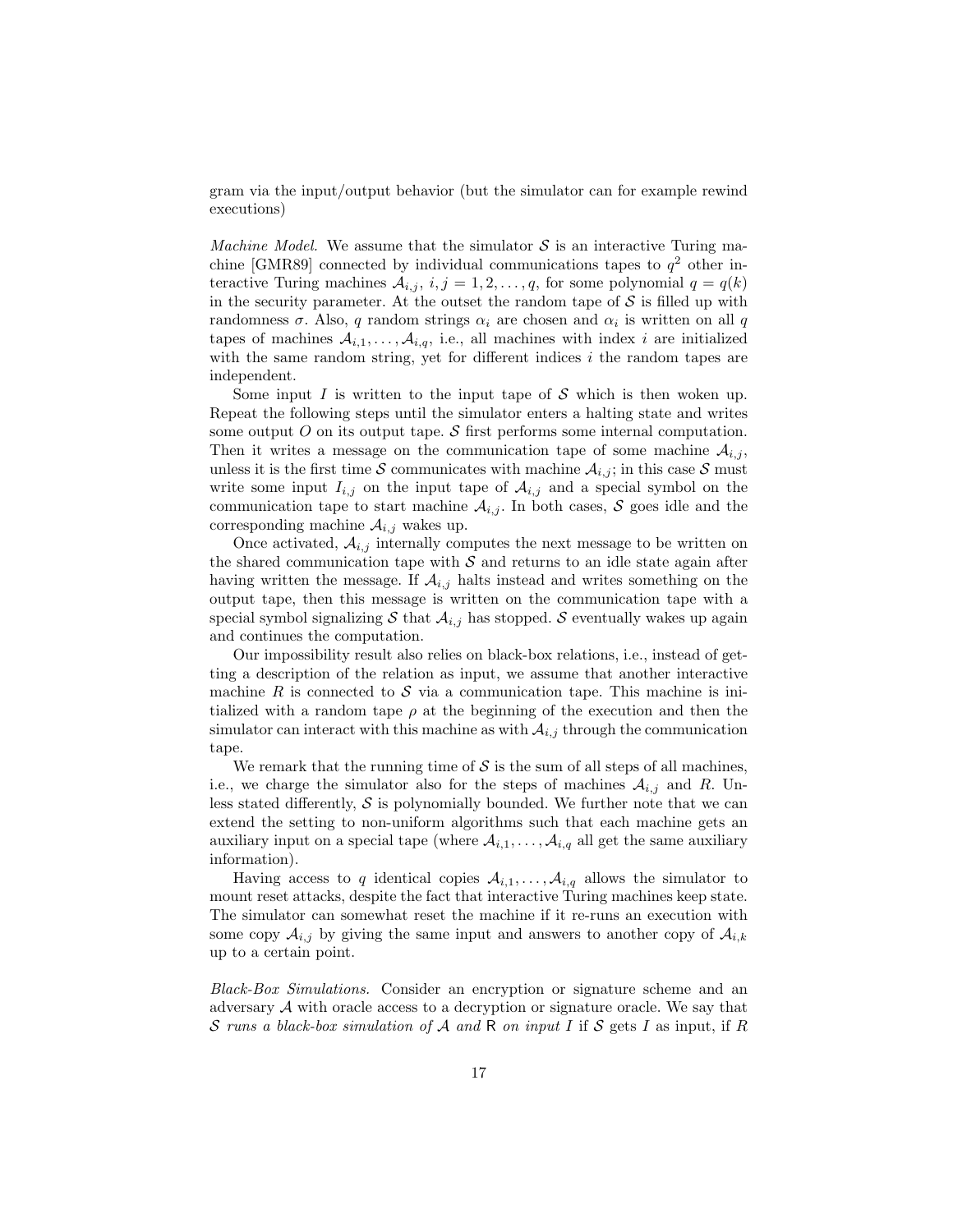efficiently computes the function R for data written on the communication tape (where the result is also written on the communication type), and if all machines  $\mathcal{A}_{i,j}$  run  $\mathcal{A}$ 's polynomial-time program with the only exception that each of  $\mathcal{A}$ 's oracle query is written on the communication tape instead, and that each answer of the oracle is read from this communication tape instead. We write  $S^{A,R}(I)$ for both the actual process and the output  $O$  of  $S$  in such an execution.

We say that an encryption scheme is *completely non-malleable according to* black-box simulations for distribution class M and relation class R if there is a probabilistic polynomial-time interactive Turing machine  $S$  such that the following holds. For any adversary  $A$  mounting a related-ciphertext attack, any distribution  $M \in \mathcal{M}$ , any relation  $R \in \mathcal{R}$ , the probability that  $\mathcal{S}^{\mathcal{A},R}(pk)$  outputs  $(pk', c', m', r')$  such that  $c' = \text{ENC}(pk', m'; r')$  and that  $R(pk, m, pk', m', c') = 1$ , is negligibly close to  $\pi_{enc}(\mathcal{A}, \mathsf{M}, \mathsf{R})$ . Here the probability is taken over the choice of sk, pk (generated by KGEN), m and the random tapes  $\sigma, \alpha_1, \ldots, \alpha_q, \rho$ .

Analogously, we call a signature scheme *completely non-malleable according* to black-box simulations for relation class  $R$  if there is a probabilistic polynomialtime interactive Turing machine  $\mathcal S$  such that the following holds. For any adversary A and any relation  $R \in \mathcal{R}$ , the probability that  $\mathcal{S}^{\mathcal{A},R}(vk)$  outputs  $(vk', s', m')$ such that  $VF(vk', s', m') = 1$  and  $R(vk, vk', s', m') = 1$ , is negligibly close to  $\pi_{\text{sig}}(\mathcal{A}, \mathsf{R}).$ 

For encryption the model allows furthermore to distinguish between standalone and assisted simulators; in the latter case the simulator is also given access to the decryption oracle.

#### 6.2 Encryption and Stand-Alone Simulators

For our negative result we switch to the non-uniform machine model, i.e., we assume that the adversary  $A$ , the simulator  $S$  and the relation R are all given by a family of polynomial-size circuits. For the adversary the auxiliary information consists of a sequence **key** of keys  $key \in \{0,1\}^k$  of a pseudorandom function PRF. The pseudorandom function PRF takes a key  $key \in \{0,1\}^k$  and any public key  $pk$  generated by  $KGEN(1<sup>k</sup>)$  as input. Varying over all such key sequences gives us an infinite set of adversaries. We also index the relations by such key sequences.

The pseudorandom function PRF takes a key  $key \in \{0, 1\}^k$  and any public key  $pk$  generated by KGEN( $1<sup>k</sup>$ ) as input. Since the function is pseudorandom for any polynomial-size family of circuits the following holds. The circuit for parameter k is given oracle access to a function  $PRF(key, \cdot)$  for a random key  $key \leftarrow \{0, 1\}^k$ and is allowed to adaptively query this oracle for values of its choice. Then the circuit outputs a value  $pk$  not among those queries, and is either given a random string as reply or the value  $PRF(key, pk)$ . The circuit may continue to query the oracle about different inputs and finally outputs a guess bit. The advantage is the absolute difference between the probabilities that the circuit outputs 1 in either case. This advantage is known to be negligible for pseudorandom functions.

Now we define the adversary and the relation in detail. The message distribution is arbitrary and we assume that hist returns the empty output. On input  $\overline{pk}$ , possibly different from the simulator's input pk, and oracle access to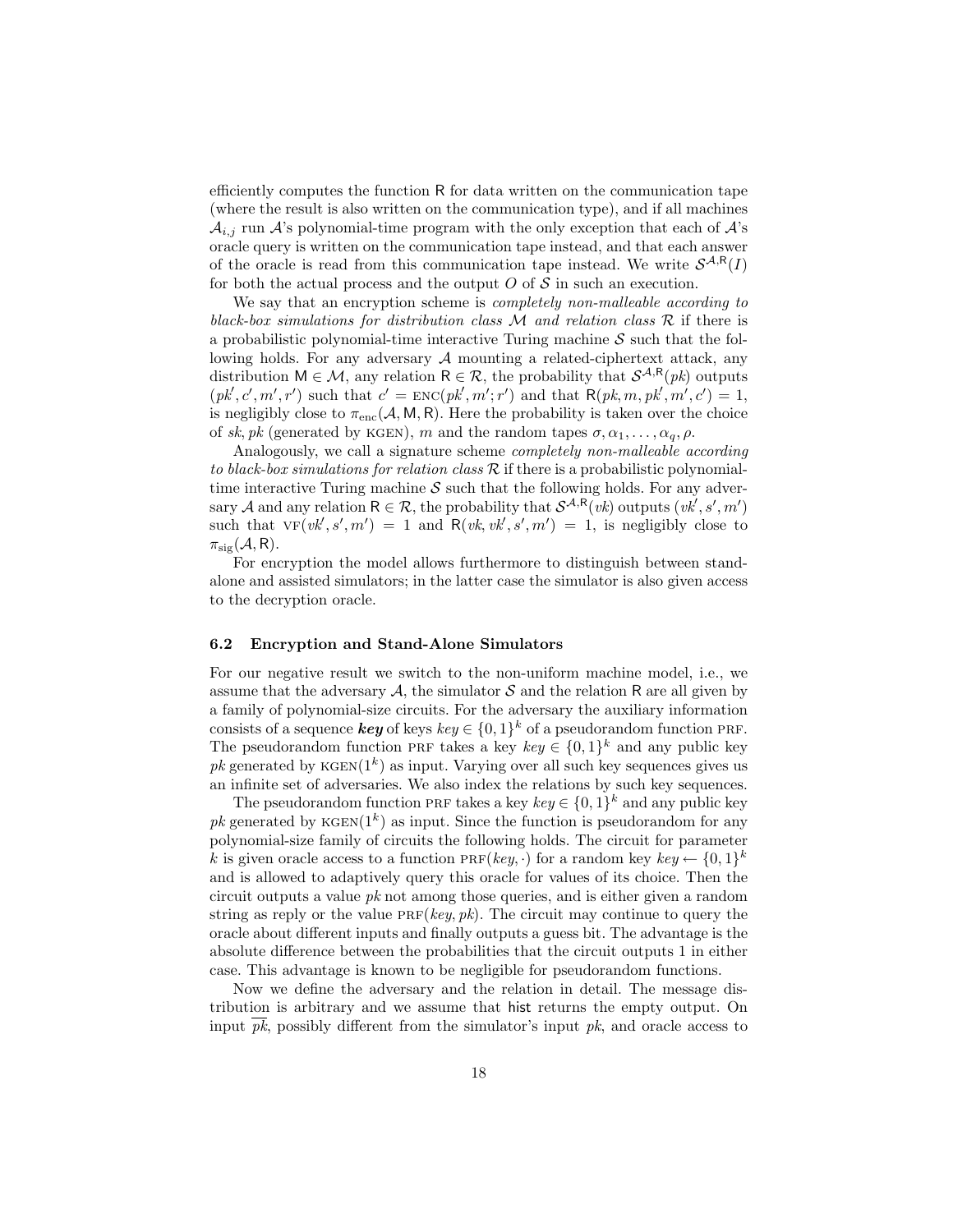DEC( $\overline{sk}$ ,  $\cdot$ ) the adversary  $\mathcal{A}_{key}$  for security parameter k and key  $key \in \{0,1\}^k$ works as follows:

- $-\mathcal{A}_{key}$  computes  $(m_{test}, r_{test}, \omega) = \text{PRF}(key, \overline{pk})$  and encrypts the first part to  $c_{\text{test}} = \text{ENC}(pk, m_{\text{test}}; r_{\text{test}})$  and passes  $c_{\text{test}}$  to the decryption oracle.
- If the oracle's answers is different from  $m_{\text{test}}$  then  $A_{\text{key}}$  halts with output  $\perp$ . - Else  $\mathcal{A}_{key}$  computes  $(sk^*, pk^*) = \text{KGEN}(1^k, \omega)$ , i.e., the key generator's output
- for (pseudo)randomness  $\omega$ .
- $\mathcal{A}_{key}$  computes  $c^* \leftarrow \text{ENC}(pk^*, 0^k)$  and outputs  $(pk^*, c^*)$ .

The relation  $\mathsf{R}_{key}$  for input  $(pk, m, pk^*, c^*, m^*)$  returns 1 if and only if the pseudorandom function  $\text{PRF}(key, pk)$  returns  $(m_{\text{test}}, r_{\text{test}}, \omega)$  such that  $\text{KGEN}(\tilde{1}^k, \omega)$ yields the public key  $pk^*$  (and an arbitrary secret key). In particular,  $R_{key}$  only depends on the keys  $pk, pk^*$ . One can easily modify the construction to get relations depending on  $pk$  and  $m^*$  only (as done for instance for the result in Section  $6.5$ ).

For the proof we also require that the scheme is semantically secure (against key-only attacks) with respect to the uniform distribution Munif on messages of superlogarithmic length, and for the equality relation  $R_{\text{msg-eq}}(pk, m, pk^*, m^*, c^*)$ 1 iff  $m = m^*$ . Complete non-malleability for this distribution and this relation already implies semantic security against key-only attacks.

Theorem 6. Encryption schemes which are completely non-malleable according to black-box stand-alone simulators for  $M \ni M_{unif}$  and  $\mathcal{R} \supseteq {\mathcal{R}_{key}|key} \cup$  ${R_{msg\text{-}eq}}$  do not exist.

The theorem even holds if the simulator is only supposed to output  $pk$ ,  $c'$ (but not  $m', r'$  as required by Definition 1). The intuition of the construction is that the black-box simulator is not able to answer the test ciphertext for the given public key pk, but only on self-chosen keys  $\overline{pk}$  different than pk. Thus, the simulator never gets to see the adversary's key  $pk^*$  for  $pk$ , and predicting this key otherwise is infeasible because of the pseudorandomness of PRF.

Proof. Assume that there exists a completely non-malleable encryption scheme which is provably secure via a (non-uniform) black-box simulator  $S$ . The existence of a secure encryption scheme implies that there are pseudorandom functions [IL89,HILL99,GGM86] and therefore adversaries  $A_{key}$  and relations  $R_{key}$ as described above exist. Note that any adversary  $A_{key}$  outputs a related input with probability 1 in such an attack for relation  $R_{key}$  for the same key sequence.

By assumption the black-box simulator approximates the success probability of any adversary well. Here we look at the behavior of this simulator when run on the adversary  $A_{key}$  and the relation  $R_{key}$  for the same key sequence key, but this time each key key in the sequence is chosen at random. Then the simulator must also succeed with respect to such an adversary and relation, specified by the sequence of random keys.

We first claim that the probability that there is some execution  $A_{i,j}$  for input pk for which the black-box simulator is able to return  $m_{\text{test}}$  to the adversary, is negligible. Presume for sake of contradiction that this probability is noticeable.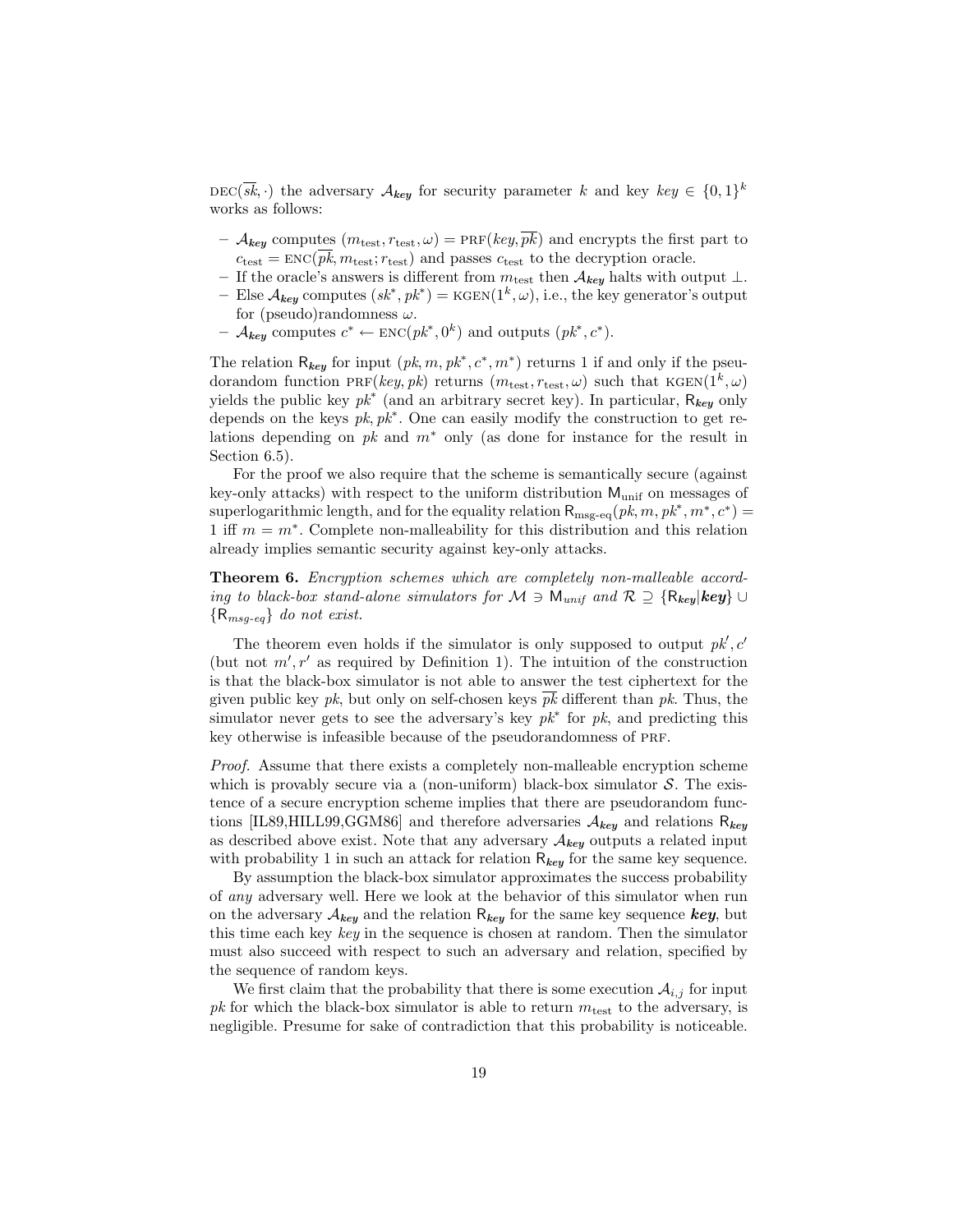We show that we can then use the simulator to distinguish the value of the pseudorandom function with noticeable advantage from a random value. The description below can be easily turned into a corresponding circuit.

We are given oracle access to a pseudorandom function  $PRF(key, \cdot)$  for a random secret key key. We first generate a random key pair  $(sk, pk) \leftarrow \text{KGEN}(1^k)$ and pass  $pk$  as the challenge to the function oracle. We receive either a truly random values  $(m_{test,0}, r_0)$  or the pseudorandom values  $(m_{test,0}, r_0)$ ; in both cases  $\omega_0$  is considered to be pseudorandom.<sup>4</sup>

Next, we pass  $pk$  to the simulator and use the pseudorandom function oracle to run an emulation of the black-box simulator by supplying all actions of the (copies of the) adversary  $\mathcal{A}_{key}$  and  $R_{key}$ . To do so we perfectly imitate the behavior of the adversary and the relation for random tapes  $\alpha_1, \ldots, \alpha_q, \rho$  except for two points: First, if in some execution the machine is supposed to evaluate  $PRF(key, \cdot)$  for some  $pk \neq pk$  then we simply query the given pseudorandom function oracle instead. Second, if a machine is supposed to evaluate the function at  $\overline{pk} = pk$  then we use the given values  $(m_{\text{test},0}, r_0, \omega_0)$  instead of querying  $PRF(key, \cdot)$  about pk. We continue the simulation until the simulator eventually stops and returns  $pk'$ , c' (and possibly  $m'$ , r').

If the probability that the simulator answers a decryption query  $c_{\text{test}}$  correctly for an execution involving pk drops significantly when the values  $(m_{test,0}, r_0)$  are truly random, then it is easy to derive a distinguisher for the pseudorandom function. Namely, return 1 if and only if the simulator returns such a valid decryption. For pseudorandom values  $(m_{test,0}, r_0)$  this would happen with noticeable probability by assumption, whereas for random  $(m_{test,0}, r_0)$  this would then occur with negligible probability only.

In conclusion, if the probability that the simulator decrypts correctly  $c_{\text{test}}$ for pseudorandom values is noticeable, then it must also be noticeable if we use random values. This, however, would contradict the semantic security for distribution  $M_{\text{unif}}$  and relation  $R_{\text{msg-eq}}$ . Specifically, given a public key pk and ciphertext  $c$  of a random message, run the emulation above for  $pk$  and guess the execution  $(i, j)$  for which the simulator first returns such a valid decryption. In this execution return  $c_{\text{test}} = c$  on the first initialization of  $\mathcal{A}_{i,j}$ . Stop and return the simulator's decrypted message for this execution if, at some point,  $\mathcal S$  returns a message in this execution. Return a random message otherwise. Apparently, the probability of satisfying the relation  $R_{\text{msg-eq}}$  in this case would be noticeably larger than if one is not given the ciphertext  $c$  at all (in which case equality holds with negligible probability only for the unknown random message with superlogarithmic length). This refutes semantic security of the scheme.

From now on we can condition on the event that the simulator never returns a valid decryption for a run on  $pk$ . Under this condition the probability (over the choice of the pseudorandom function key) that the simulator at some point runs (either at the end or during the execution) the relation algorithm on some

<sup>4</sup> Usually, the output is either completely random or pseudorandom. It is not hard to see that for pseudorandom functions it is also hard to distinguish outputs which are partially random from entirely pseudorandom outputs.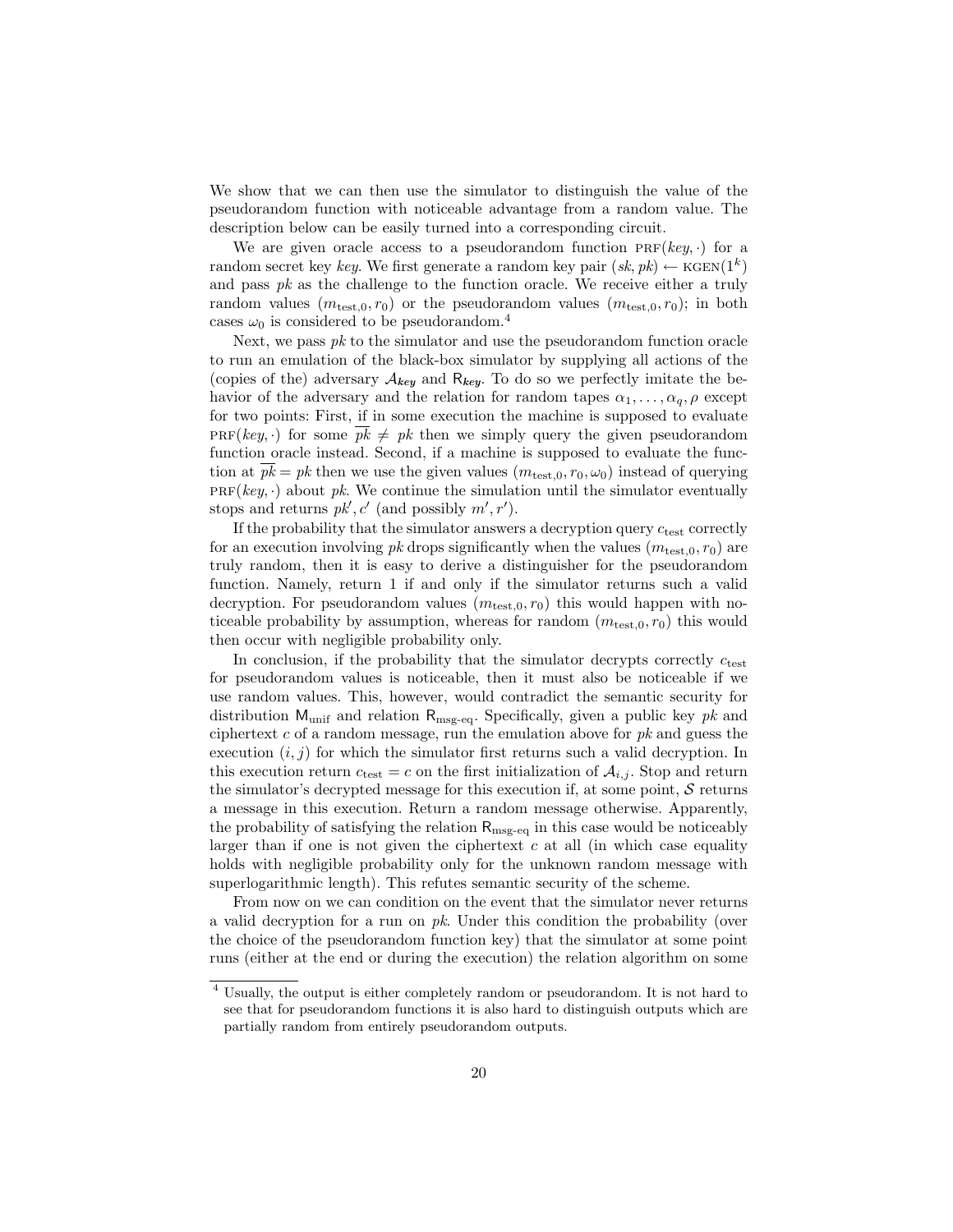$pk'$  such that KGEN( $1^k, \omega_0$ ) =  $pk'$ , is negligible. If this probability was noticeable then it would remain noticeable if the value pseudorandom function  $PRF(key, \cdot)$ would return  $(m_{\text{test},0}, r_0, \omega_0)$  for a truly random  $\omega_0$  instead. Else, following the argument above, it would be easy to derive a distinguisher for the pseudorandom function.

So suppose that the probability (now over the random choice of  $\omega_0$ ) that the simulator runs the relation algorithm on some  $pk'$  such that KGEN $(1^k, \omega_0) = pk'$  is noticeable. Recall that this probability is under the condition that the simulator never answers the adversary's decryption request correctly, and therefore the simulator never gets any information about  $\omega_0$ . Hence, it suffices to show that for each  $pk'$  the probability that  $KGEN(1^k, \omega_0)$  returns this public key is negligible, where the probability is over the secret choice of  $\omega_0$ .

If the probability for  $\textsc{kgen}(1^k, \omega_0)$  returning a given public key was noticeable then we can easily break the semantic security of the scheme. Namely, if this was the case then for a given challenge pair  $pk', c'$  we pick  $\omega_0$  at random and run KGEN $(1^k, \omega_0)$ . By assumption this yields some output  $(sk, pk)$  such that  $pk' = pk$ with noticeable probability, and we are therefore able to recover the secret key to the given key  $pk'$  with noticeable probability. This, of course, contradicts the semantic security of the scheme.

Overall, the black-box simulator's success probability is negligible, whereas the adversary always succeeds. Hence, the encryption scheme cannot be completely non-malleable.  $\Box$ 

### 6.3 Encryption and Assisted Simulators

In this section we show that black-box simulations remain infeasible for relations which are efficiently computable relative to an oracle  $\mathcal{O}$ , even if the simulator gets oracle access to the decryption oracle. Concerning the relations, the relativized result is slightly weaker than the result for stand-alone simulators (albeit the simulator now has more power). We remark that the simulator can still efficiently compute the relation via black-box access. Yet, since we consider the oracle to be a part of the relation, the simulator is not given access to this oracle directly, but merely through the relation.

We specify the adversary and the relation in detail. The message distribution is again the uniform distribution  $M_{\text{unif}}$  on strings of superlogarithmic length and we assume that hist returns the empty output. The adversary does not make any decryption queries and thus expects to receive a key  $\overline{pk}$ , possibly different from the simulator's input  $pk$ , and a challenge ciphertext  $\bar{c}$  immediately. Then, the adversary  $\mathcal{A}_{key}$  for security parameter k and key  $key \in \{0,1\}^k$  works as follows:

- $-\mathcal{A}_{key}$  first computes  $m^* = \text{PRF}(key, 0, \overline{pk})$  and  $(\omega^*, r^*) = \text{PRF}(key, 1, \overline{pk}, \overline{c})$ .
- $-$  Next it computes  $(s k^*, p k^*) = \text{KGEN}(1^k, \omega^*)$ , i.e., the key generator's output for (pseudo)randomness  $\omega^*$ , and  $c^* = \text{ENC}(pk^*, m^*, r^*)$ .
- The adversary outputs  $pk^*, c^*$  and stops.

The relation  $\mathsf{R}_{key}^{\mathcal{O}}$  for input  $(pk, m, pk^*, c^*, m^*)$  returns 1 if and only if  $m^* =$ PRF(key, 0, pk) and if there exists an r such that, for  $c = \text{ENC}(pk, m, r)$ , we have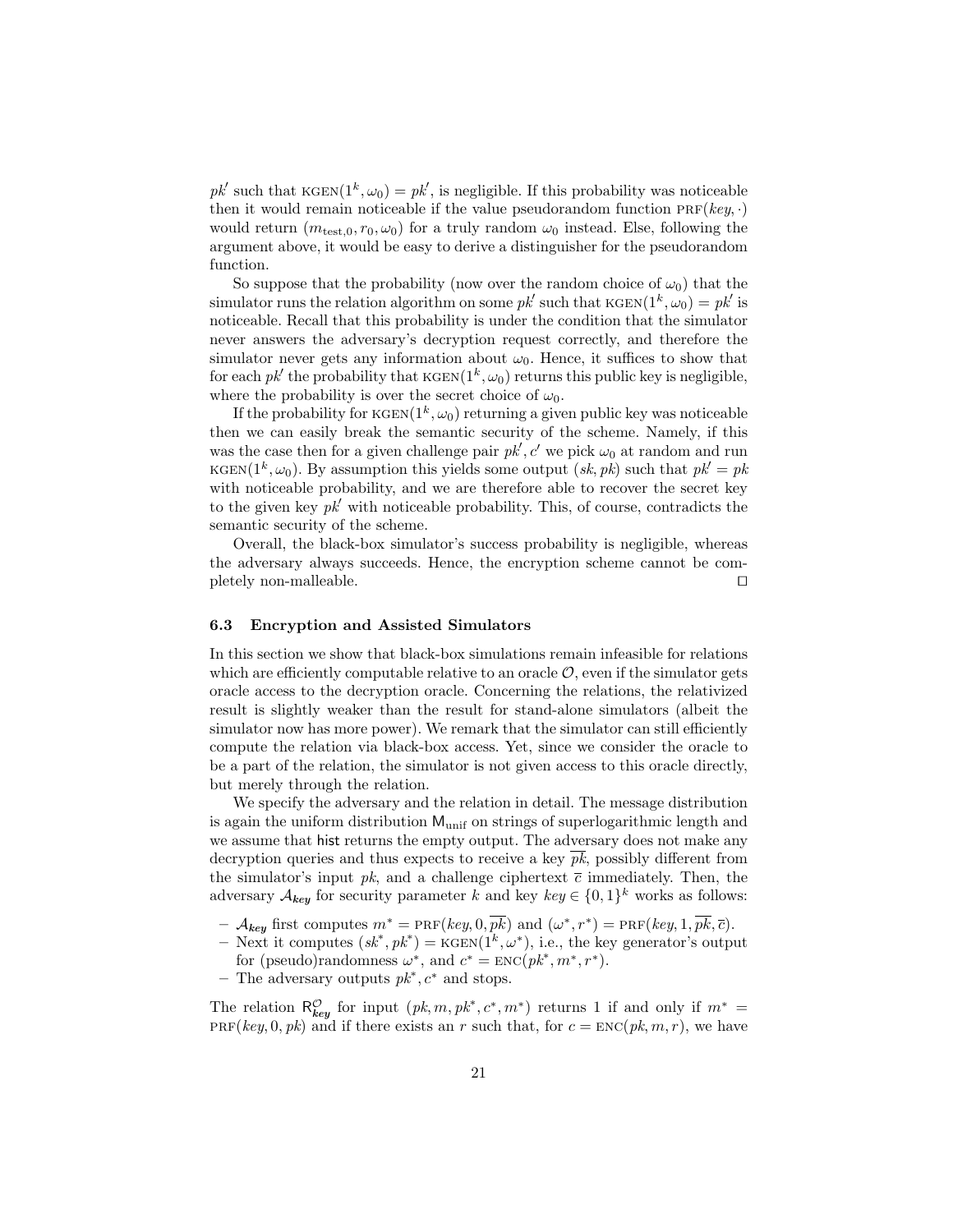$(\omega, r)$  = PRF(key, 1, pk, c) and  $(sk^*, p k^*)$  = KGEN(1<sup>k</sup>,  $\omega$ ). This relation is computable in exponential time or, given on oracle  $\mathcal O$  checking the second condition on input  $(pk, m, pk^*, key)$ , in polynomial time relative to the oracle.

We again assume that the encryption scheme is semantically secure (against key-only attacks) with respect to Munif and the equality relation defined by  $R_{\text{msg-eq}}(pk, m, pk^*, m^*, c^*) = 1$  iff  $m = m^*$ .

Theorem 7. Encryption schemes which are completely non-malleable according to black-box assisted simulators for  $\mathcal{M} \ni \mathsf{M}_{unif}$  and  $\mathcal{R} \supseteq {\mathsf{R}_{key}^{\mathcal{O}}}$   $\{ \mathsf{R}_{msg\text{-}eq}^{\mathcal{O}} \}$ do not exist.

In contrast to the case of stand-alone simulators, we are not aware if the theorem remains true if the simulator is only supposed to output  $pk', c'$  (and not  $m', r'$  as we require here).

*Proof.* It is clear that the adversary  $\mathcal{A}_{key}$  in an attack always outputs  $pk^*, c^*$ which satisfy the relation  $R^{\mathcal{O}}_{key}$ . We show that nay black-box simulator  $\mathcal{S}$ , even if given access to dec, fails with overwhelming probability for randomly chosen key key. Note that we apply the pseudorandom function at two places; prepending 0 or 1, respectively, makes these evaluations essentially independent. We therefore assume below for simplicity that we deal with two independent pseudorandom functions, described by keys  $key_0$  and  $key_1$ . Formalizing and proving this is easy and omitted.

We first claim that the simulator, even with access to DEC, fails to ask the relation  $\mathsf{R}_{key}^{\mathcal{O}}$  for an input  $(\overline{pk}, \overline{m}, \overline{pk}^*, \overline{c}^*, \overline{m}^*)$  during the black-box simulation such that the relation returns 1. Assume that this was not the case, and the probability was noticeable. In particular,  $S$  manages to find an input such that  $\overline{m}^*$  = PRF( $key_0$ ,  $\overline{pk}$ ) with noticeable probability. We show that this refutes the unpredictability of the pseudorandom function.<sup>5</sup>

For deriving the contradiction to the unpredictability we first change the black-box simulation stepwise. In the first step, we let (each instance  $(i, j)$  of) the adversary on input  $\overline{pk}, \overline{c}$  pick independent random values  $(\omega^*, r^*)$  instead of computing it as the output  $(\omega, r^*) = \text{PRF}(key_1, \overline{pk}, \overline{c})$  of the pseudorandom function. There is one exception, though: If an instance is run for a previously queried input  $\overline{pk}, \overline{c}$  then we let this copy use the same pair  $(\omega^*, r^*)$  as before, even if this input appeared for a different instance. In any case,  $A_{key}$  always uses PRF( $key_0$ , $\cdot$ ) to compute the value  $m^*$ .

With this modification the probability that  $S$  queries the relation about an input such that  $\overline{m} = \text{PRF}(key_0, \overline{pk})$  remains noticeable according to the assumption. If this were not the case it would be easy to build a distinguisher for the pseudorandom function. Namely, we are given oracle access to either  $PRF(key_1, \cdot)$  or a random function and are supposed to tell both cases apart. For this, we "simulate the simulator" by picking a key  $key_0$ , generating a key pair  $(s\&, pk) \leftarrow \text{KGEN}(1^k)$  and picking at random an index j between 1 and the

 $5$  Unpredictability says that it is hard to output x and an correct image y for the pseudorandom function, even if one has queried the function about other values  $x' \neq x$  before. This property is implied by the pseudorandomness of the function.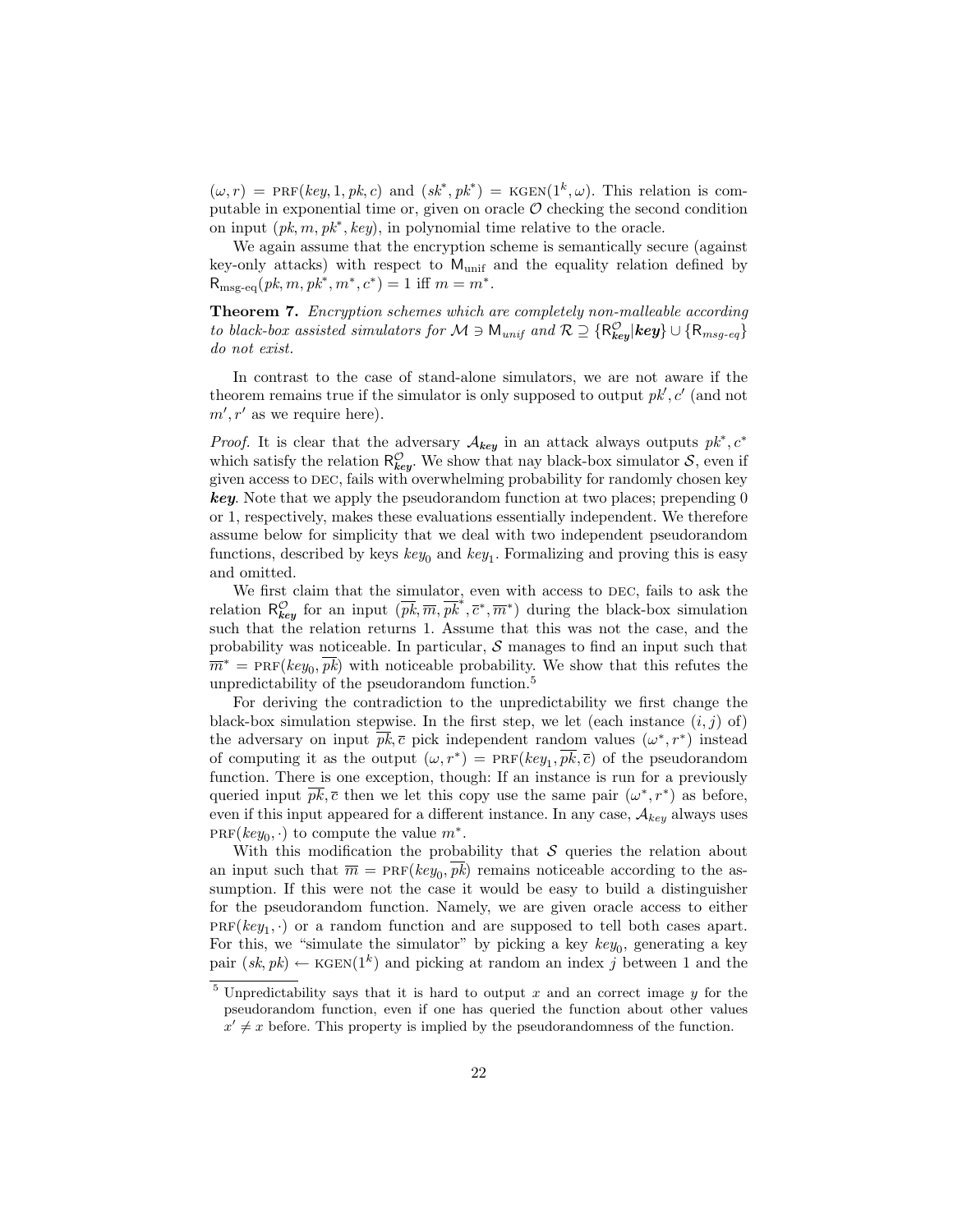(at most polynomial) number of queries the simulator makes to  $\mathsf{R}_{key}^{\mathcal{O}}$ . We run the black-box simulation but use the given (random or pseudorandom) function oracle to compute the pairs  $(\omega^*, r^*)$  if the adversary is invoked on  $\overline{pk}, \overline{c}$ . We answer the first  $j-1$  queries to  $\mathsf{R}_{key}^{\mathcal{O}}$  with 0 and use the secret key sk to reply to decryption queries. If S puts the j-th query  $(\overline{pk}, \overline{m}, \overline{pk}^*, \overline{c}^*, \overline{m}^*)$  to the relation then we stop with output 1 if and only if  $\overline{m} = \text{PRF}(key_0, \overline{pk})$  for the chosen key  $key_0$ .

Clearly, if S manages to put a query such that  $\overline{m}^* = \text{PRF}(key_0, \overline{pk})$  in the original setting, then we also output 1 with noticeable probability if the given function oracle is pseudorandom. Namely, in this case we guess the smallest query for which this happens correctly with noticeable probability, and in this case we perfectly simulate the original setting. If, on the other hand, the probability that the simulator fails to find such values if we use random values  $(\omega^*, r^*)$  instead, except with negligible probability, then we output 1 with negligible probability only in case the given function oracle is random. Hence, both cases would be easy to distinguish.

In the next modification of the simulation experiment we let each adversarial instance output an encryption  $c^*$  =  $ENC(pk^*, 0^k, r^*)$  instead of  $c^*$  =  $\text{ENC}(pk^*, m^*, r^*)$ . We claim again that this cannot decrease the simulator's success probability for a relation query with  $\overline{m}^* = \text{PRF}(key_0, \overline{pk})$  by more than a negligible amount. Else it would be straightforward to derive a contradiction to the semantic security of the encryption scheme, with a similar "simulation of the simulator" technique as before and access to an encryption oracle for random key  $pk^*$ .

Note that the adversary's behavior is now independent of  $m^*$  and of the pseudorandom function  $\text{PRF}(key_0, \cdot)$ . Hence, we can mount the following attack against a given function oracle  $\text{PRF}(key_0, \cdot),$  trying to predict a value  $\text{PRF}(key_0, \overline{pk})$ with noticeable probability. We initially guess again an index  $j$  for the simulator's query to the relation. We start the experiment for random values  $(sk, pk) \leftarrow$  $KGEN(1<sup>k</sup>)$  and  $key_1$ . Each decryption query is answered with the help of sk, each run of an adversarial instance is simply answered by (consistent yet) independent random values  $pk^*$ ,  $ENC(pk^*, 0^k, r^*)$ . Observe that A's reply is computed independently of  $m^*$  and we do not query the the function  $PRF(key_0, \cdot)$  at any point. For the first  $j-1$  queries of S to the relation return 0; for the j-th query  $(\overline{pk}, \overline{m}, \overline{pk}^*, \overline{c}^*, \overline{m}^*)$  we stop immediately with output  $(\overline{pk}, \overline{m}^*)$ .

Clearly, by the assumption about the simulator, we have a noticeable success probability that indeed  $\overline{m}^* = \text{PRF}(key_0, \overline{pk})$ . And since we have never queried the function oracle before, we derive a contradiction to the unpredictability of the pseudorandom function. Hence, our initial assumption must have been wrong. This also shows shows that the simulator will not manage to eventually find values  $pk', c', m', r'$  satisfying the relation, except with negligible probability.  $\Box$ 

#### 6.4 Signatures

The result from the previous sections (for stand-alone simulators) can be easily transfered to signatures. This time the adversary tests the given oracle by letting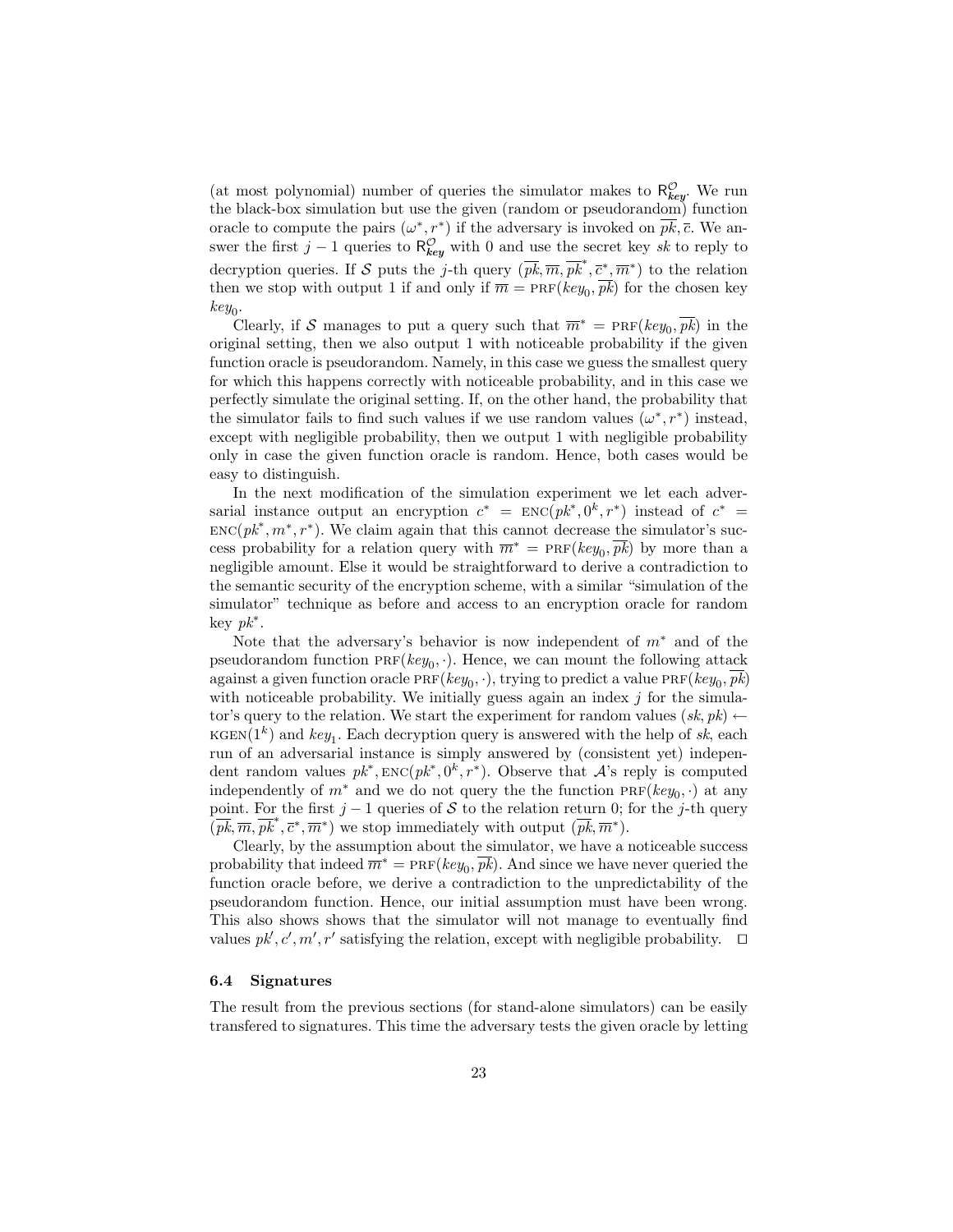it sign a fixed messages  $m_{\text{test}} = 0^k$  and finally outputs a key  $vk^*$  (together with a signature  $s^*$  for message  $m_{\text{test}}$ ) such that KGEN $(1^k, \omega)$  returns  $vk^*$ . Details are omitted.

Proposition 6. Signature schemes which are completely non-malleable according to black-box simulations for  $\mathcal{R} \supseteq {\mathcal{R}_{key}|key}$  do not exist.

Yet, for signatures we can show that completely non-malleable systems for general relations are impossible at all, even when allowing non-black-box constructions or if the simulator depends on the relation. For this let  $R_{\text{encode}}$  be such that  $\mathsf{R}_{\text{encode}}(vk, vk^*,m^*,s^*) = 1$  if and only if  $m^* = vk||m||s$  encodes a valid signature s for m under vk, i.e., such that  $VF(vk, m, s) = 1$ .

Theorem 8. There do not exist completely non-malleable signature schemes with respect to class  $\mathcal{R} \ni \mathsf{R}_{encode}$ .

Proof. Suppose that there is such a signature scheme. Consider the following adversary A which, on input vk, first queries the signature oracle  $\text{sig}(sk, \cdot)$  about  $m = 0<sup>k</sup>$  to get a valid signature s for m under vk. The adversary then generates a key pair  $(sk^*, vk^*) \leftarrow \text{KGEN}(1^k)$  and a signature  $s^*$  for  $m^* = vk||m||s$  under  $vk^*$ . She finally outputs  $vk^*, m^*, s^*$ .

The adversary above generates a related output with probability 1 for relation Rencode. But then there must be a simulator S such that S for input vk also outputs a valid tuple  $vk', m', s'$  under relation  $R_{\text{encode}}$  with probability negligibly close to 1. That is, the simulator's output  $m'$  must encode a valid signature s of some message  $m$  under the given public key  $vk$  with probability almost 1. In contrast to the adversary, the simulator does not get access to a signature oracle, though. Hence, with high probability  $S$  produces a valid signature given the public key vk only. This, however, contradicts the extra security property of the completely non-malleable scheme being unforgeable in key-only attacks, and there cannot exist such a signature scheme.  $\Box$ 

The usage of relation Rencode for our negative result is not surprising: a signature oracle always leaks some information in the sense that it reveals that the signature s for a message m stands in a relation to the public key  $vk$  via  $VF(vk, m, s)$ . These information is not available to the simulator, though. As for our positive result in the next section, we will therefore exclude most of the relations based on VF.

#### 6.5 Revisiting Relations over Messages Only

Inspecting the impossibility proof for encryption schemes and black-box simulators enables us to extend our separation example of Section 5 for non-malleability for relations over messages only. There we have shown that, if the relation can depend on the public key, the notion of non-malleability for such relations constitutes a strict extension for chosen-ciphertext pre-processing attacks (unconditionally). Here we show that the same is true for post-processing attacks for black-box (stand-alone) simulators.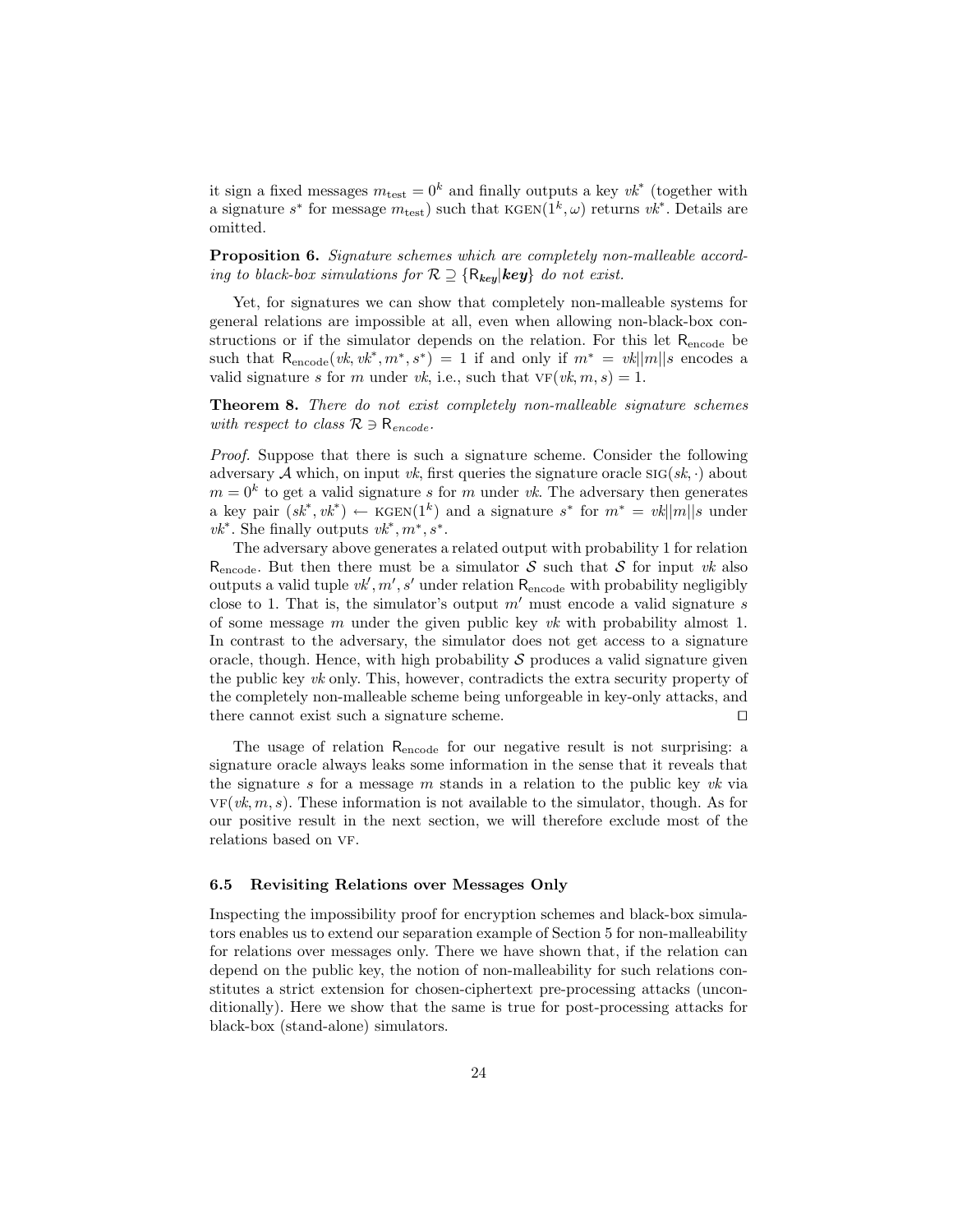We slightly change the construction of the previous sections for stand-alone simulators and let the pseudorandom function return tuples  $(m_{\text{test}}, r_{\text{test}}, m^*, r^*)$ instead of  $(m_{\text{test}}, r_{\text{test}}, \omega)$ . The adversary finally outputs  $c^* = \text{ENC}(pk, m^*; r^*)$ and we define the relation to be satisfied iff  $c^*$  is the ciphertext under  $pk$  obtained by encrypting the message  $m^*$  contained in the pseudorandom value for  $pk$ , using randomness  $r^*$ . The same argument as before shows that the simulator will not be able to learn this ciphertext from the adversary. Hence, the simulator's probability of accidently outputting a ciphertext of this message  $m^*$  is significantly less than 1, the adversary's success probability. We will now take advantage of this modification for our negative result about basic non-malleable encryption schemes and relations ranging over the public key.

Let  ${R}_{pk,key}(key)$  be the set of relations such that  $R_{pk,key}(pk, m, m^*) = 1$  iff  $m^*$  is part of the output PRF(key, pk). Basically, the result then says that one cannot construct black-box simulators for these relations, even under chosenciphertext post-processing attacks. On the other hand, the [DDN00] construction is in fact a black-box construction for such attacks and relations  $\mathcal{R}_{\text{msg}}$  over messages only.

Proposition 7. Assume trapdoor permutations exist. Then there is an encryption scheme which is (completely) non-malleable according to black-box, standalone simulators for  $\mathcal{R}_{msg}$  and  $\mathcal{M}_{pk-ind}$ . Yet, encryption schemes which are (completely) malleable according to black-box, stand-alone simulators for  $\mathcal{R} \supseteq$  ${R}_{pk,key}$ |**key**} do not exist.

We are not aware if our results for assisted simulators can be applied as well, and if similar separations hold for such simulators.

# 7 Solutions in the Random Oracle Model

In this section we show how to modify schemes like RSA-OAEP and Fiat-Shamir signatures to get efficient completely non-malleable schemes.

### 7.1 Encryption

Recall from Section 2.2 that, in RSA-OAEP, a message m is encrypted under public key  $(N, e)$  and in presence of two random oracles  $G, H$  by computing

$$
y = (m||0^k \oplus G(r)) || (r \oplus H(m||0^k \oplus G(r))) \in \mathbb{Z}_N^*.
$$

and then outputting the ciphertext as  $c = y^e \mod N$ . Here we slightly modify this by incorporating the public key into the hash function evaluations for random oracle G. Call this RSA-OAEP<sub>cnm</sub>:

Key Generation: Generate an RSA modulus N and an RSA exponent e. The public key is given by  $pk = (N, e)$  while the secret key is given by  $d = e^{-1} \bmod \varphi(N).$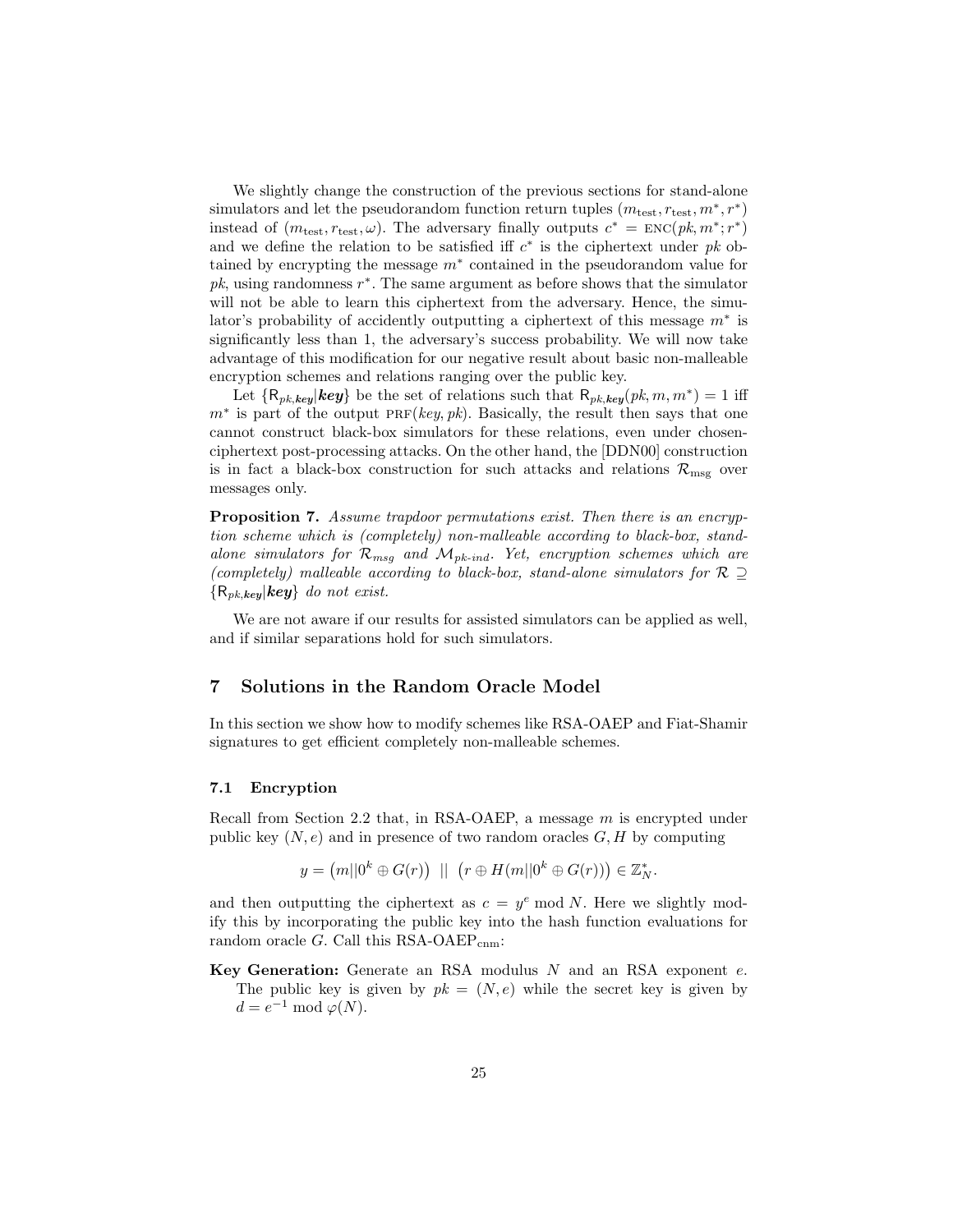**Encryption:** To encrypt a message  $m$  pick a random string  $r$  and compute

$$
y = (m||0^k \oplus G(pk, r)) || (r \oplus H(m||0^k \oplus G(pk, r))) \in \mathbb{Z}_N^*.
$$

Return  $c = y^e \mod N$ . We further assume that the position of the (at least) k zero-bits in the left part is uniquely determined by the public key.

**Decryption:** To decrypt  $c \in \mathbb{Z}_N^*$  compute  $y = c^d \mod N$  and parse y as  $(m||0^k \oplus G(pk,r))$  ||  $(r \oplus H(m||0^k \oplus G(pk,r)))$ . Compute the hash value of the left part under  $H$  and xor it to the right part to retrieve  $r$ . Then compute the exclusive-or of the left part and  $G(pk, r)$ . If the least significant k bits are all 0 then output  $m$ .

We also assume that the adversary may only output *well-formed* RSA keys, i.e., where e is relatively prime to  $\varphi(N)$ , independently of N. Put differently, we presume that decryption is unique. As discussed in Section 3.1 we do not consider the enforcement of this property to be an issue of non-malleability.

**Proposition 8.** Under the RSA assumption RSA-OAEP<sub>cnm</sub> with well-formed keys is a completely non-malleable encryption scheme for any distribution class M and any relation class R.

Proof. The proof makes use of the plaintext-extractor in [BR95,FOPS01] which basically allows to replace the decryption oracle by inspecting the queries to the random oracles and thereby retrieving the plaintext from a ciphertext. Here, we slightly modify the original extractor and take the public-key prefix for hashes into account and also let the extractor return both the plaintext and the randomness.

The plaintext-extractor  $\mathcal{P}\mathcal{E}$  here takes as input the well-formed RSA-key  $(N, e)$ , a value  $c \in \mathbb{Z}_N^*$  and two lists  $(\gamma_i, G_{\gamma_i})_{i=1,2,...}$  and  $(\delta_i, H_{\delta_i})_{i=1,2,...}$  of queries and answers to oracles  $G$  and  $H$ . From the lists it first filters out those where  $(N, e)$  is not a prefix of  $\gamma_i$ . With the remaining pairs it generates all possible ciphertexts  $(\delta_i||\gamma_j \oplus H_{\delta_i})^{\epsilon}$  mod N and checks if the given c is among them, and if the k least significant bits of  $G_{\gamma_j} \oplus \delta_i$  are all zero. If it finds such a pair then it outputs  $G_{\gamma_i} \oplus \delta_i$  (without the k least significant 0-bits) as well as  $\gamma_j$  as the random bits. Otherwise  $\mathcal{PE}$  returns  $\perp$ .

As in [FOPS01] it follows that the extractor's answer is unique and, given that oracles  $G, H$  have been queried to produce c under  $(N, e)$ , then the extractor perfectly simulates the decryption oracle. This holds even if the extractor is given an arbitrary, yet well-formed key  $(N^*, e^*)$  instead.

Our proof also relies on the observation in [FOPS01] that RSA is a so-called set partial-domain one-way function: Given an algorithm A that gets as input some well-formed key  $(N, e)$  and a random  $c = (s||t)^e \mod N$  the algorithm is supposed to output a list including s. That is, the algorithm should find a list including parts of the preimage of c. Denote by  $Succ^{s-pd-ow}(A)$  the success probability of A. Fujisaki et al. [FOPS01] show that, as long as the length of s is large enough, e.g., as in case of RSA-OAEP, every polynomial-time algorithm A only has negligible success probability under the RSA assumption.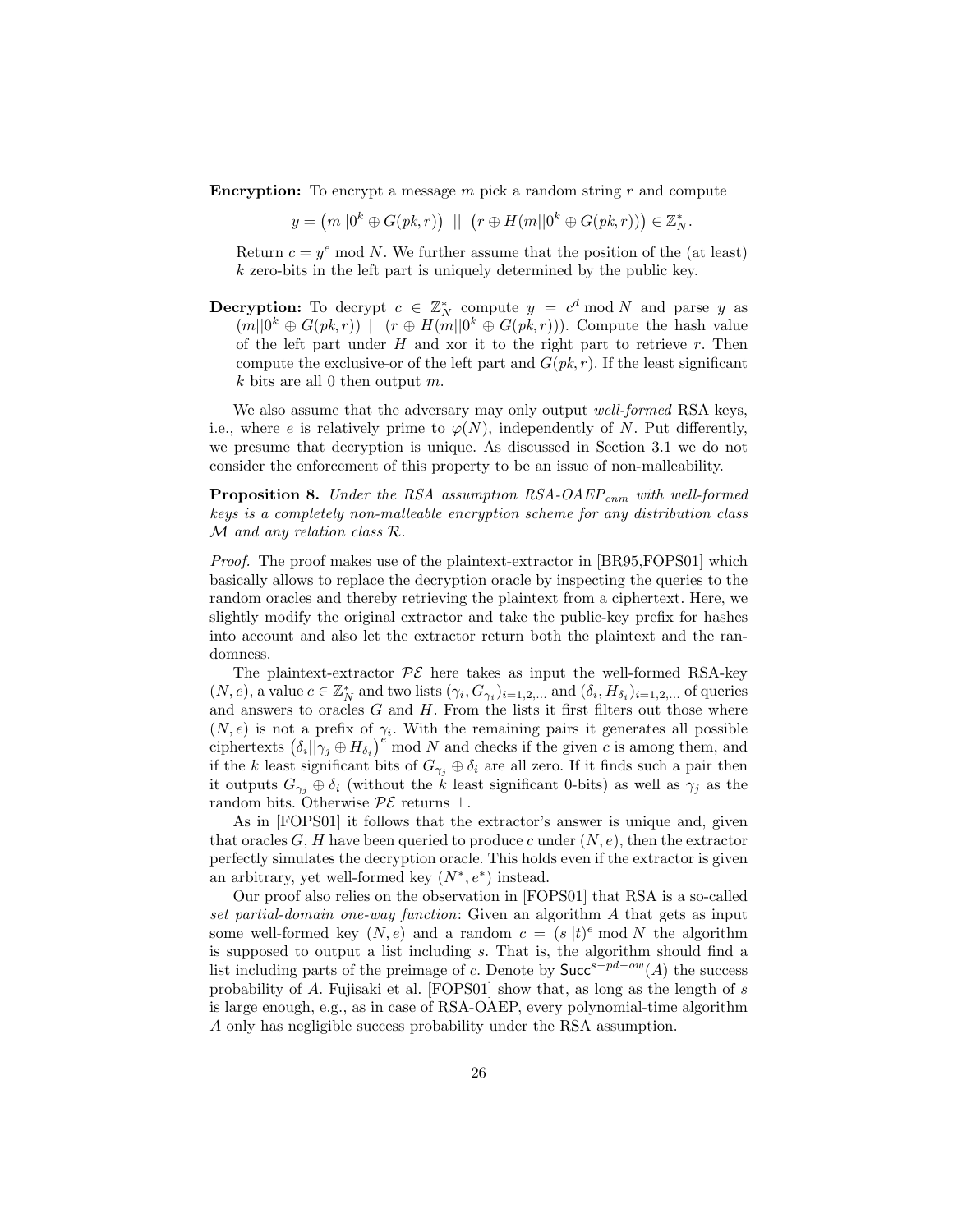We now show how to construct a simulator  $S$  from any adversary  $A$  such that the simulator outputs related data almost with the same probability as A. Fix some distribution M and relation R. The simulator gets a public key  $pk = (N, e)$  and oracle access to G, H. It starts a simulation of A on pk. The simulator records each hash oracle query of  $A$  to  $G$  or  $H$ , retrieves the answer for this query from its own oracle and hands this reply back to the adversary. Each decryption query about some ciphertext is answered by running  $\mathcal{PE}$  on  $(N, e)$ , the ciphertext as well as the list of queries and answers to G and H. We assume that the simulator strips off the randomness from the answer of  $\mathcal{P}\mathcal{E}$ .

In the second phase a message  $m \leftarrow M(pk)$  is sampled and  $h \leftarrow \text{hist}(m)$  is given to the simulator. S passes a random value  $c \in \mathbb{Z}_N^*$  and h to the adversary. Each further oracle calls, either to  $G, H$  or the decryption oracle, are answered as before. If the adversary finally outputs a well-formed  $pk^* = (N^*, e^*)$  and a ciphertext  $c^*$  then the simulator invokes once more  $\mathcal{PE}$  on  $pk^*$ ,  $c^*$  and the query lists to get  $m^*, r^*$ . It outputs  $pk' = pk^*, c' = c^*, m' = m^*, r' = r^*$  and stops.

To show that the simulator approximates the adversary's success probability closely, we use the approach in [FOPS01] and consider the following sequence of games, starting from  $\mathcal{A}$ 's attack with decryption queries and transforming it into the simulation above with plaintext-extractions. In each game  $GAME_i$  we denote by  $\pi_i$  the adversary's success probability  $\pi_{\text{enc}}(\mathcal{A}, \mathsf{M}, \mathsf{R})$  in this game. Below we also use the notation  $s = m||0^k \oplus G(pk, r)$  and  $t = r \oplus H(s)$  for the left and right part of ciphertexts.

In  $A$ 's original attack (GAME<sub>0</sub>) and the subsequent games we add an artificial step at the end, when the adversary has output  $pk^*, c^*$ . We then run an all-powerful decryption oracle DEC<sup>\*</sup> which, given a well-formed key  $(N^*, e^*)$ , computes (presumably in exponential time) the decryption key  $d^*$  and decrypts  $c^*$  to  $m^*$  and  $r^*$ . Note that all values  $d^*, m^*, r^*$  are uniquely determined given  $pk^*, c^*$  and  $H, G$  because the key is well-formed. This extra steps enables us to relate the simulator's final run of  $\mathcal{PE}$  with a decryption request to DEC<sup>\*</sup>, i.e., while morphing the actual attack into a simulation we will replace this decryption oracle DEC<sup>∗</sup> by the (efficient) plaintext-extractor.

- **GAME<sub>0</sub>:** Describes the actual attack of A when given pk, oracle access to  $G, H$ and a decryption oracle  $DEC(sk, \cdot)$ , a ciphertext  $c = (s||t)^e \mod N$  for the sampled message  $m \leftarrow M(pk)$  and  $h \leftarrow \text{hist}(m)$ . When the adversary has output  $pk^*, c^*$  run DEC<sup>\*</sup> to get  $m^*, r^*$ . Let  $\pi_0 = \pi_{enc}(A, M, R)$ .
- GAME<sub>0</sub><sup>\*</sup>: <sup>6</sup> Execute GAME<sub>0</sub> but if the adversary finally outputs  $pk^* \neq pk$  but  $c^* = c$  then let DEC<sup>\*</sup> return  $\perp$  instead. Note that for a well-formed key  $pk^* = (N^*, e^*)$  the ciphertext c uniquely determines  $c = (s^*||t^*)^{e^*} \mod N^*$ . Given  $s^*, t^*$  oracles  $G, H$  then pin down  $r^*$  and  $m^*$ . In other words,  $s^*, r^*$ are a function of  $pk^*$  (for given parameters  $c, G, H$ ). Hence, the probability that the adversary finds some  $pk^* \neq pk$  during the attack such that the least k significant bits of  $s^* \oplus G(pk^*, r^*)$  —whose positions are fixed once the key

<sup>6</sup> Our games here correspond to the games in [FOPS01]. Yet, this is an extra step which does not appear there.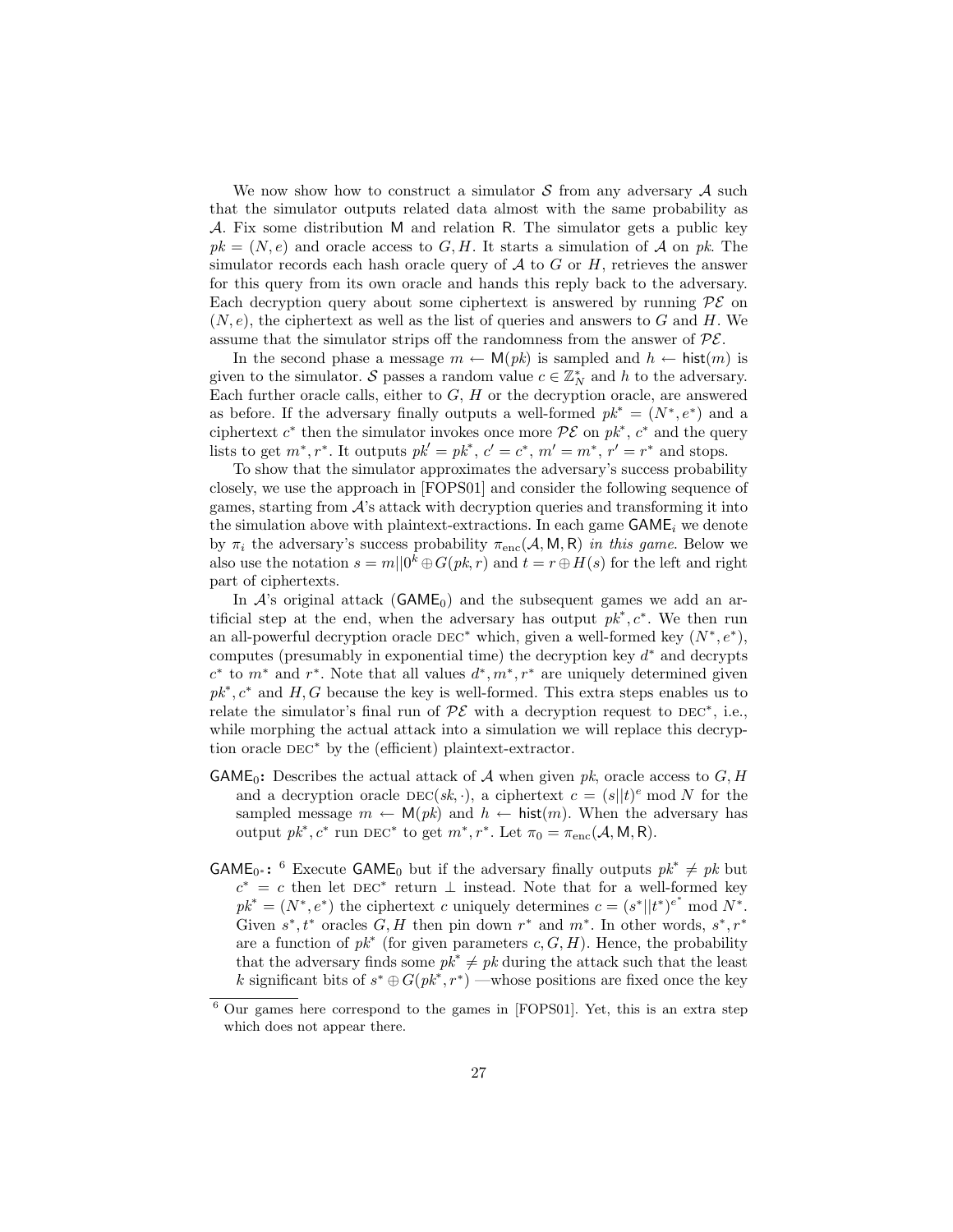is chosen— equal 0<sup>k</sup> for the given c, is negligible. Note that for  $pk^* = pk$  the bits are certainly  $0^k$ , but for  $pk^* \neq pk$  the value  $G(pk^*, r^*)$  is independently distributed. We derive that  $|\pi_0 - \pi_{0^*}|$  is negligible, too.

- **GAME<sub>1</sub>:** Run **GAME**<sub>0</sub><sup>\*</sup> with one exception: Preselect a value r and answer  $G_r =$  $G(pk, r)$  at the outset of the execution, use them for creating the ciphertext c and substitute each further query to G about  $(pk, r)$  by the answer  $G_r$ . Note that  $\pi_1 = \pi_{0^*}$  because r and  $G_r$  are still random.
- $GAME_2$ : Run  $GAME_1$ , only this time do *not* replace further queries to G about r by the preselected value  $G_r$  but answer with the true value  $G(pk, r)$  instead. Still, we use  $G_r$  to compute the ciphertext. Then, unless the adversary or the decryption oracles query oracle G about  $pk, r$  during the execution (event AskG<sub>2</sub>), we have  $\pi_1 = \pi_2$ . Therefore,  $|\pi_1 - \pi_2| \leq \text{Prob}[\text{AskG}_2]$ . Note that if the adversary was allowed to submit the challenge ciphertext  $c$  to the decryption oracle or if we ran DEC<sup>\*</sup> on c, then the Prob[AskG<sub>2</sub>] could be 1.
- $GAME_3$ : Execute  $GAME_2$ . But this time preselect independent random values s and  $H_s$  at the beginning and a substitute each query to  $H$  about s by answering with  $H_s$ . It follows that, since  $G(pk, r) = s \oplus m||0^k$  is also chosen at random,  $Prob[AskG_2] = Prob[AskG_3]$  and  $\pi_2 = \pi_3$ .
- GAME4: This game is almost identical to the previous one, only drop the requirement about answering  $H(s)$  consistently, i.e., if the decryption algorithm or the adversary at some point query H about s (event  $\mathsf{AskH}_4$ ) return the genuine value  $H(s)$  instead of  $H_s$ . Given that  $\mathsf{AskH}_4$  does not occur we have Prob[AskG<sub>3</sub>] = Prob[AskG<sub>4</sub>] and  $\pi_3 = \pi_4$ , and thus |Prob[AskG<sub>4</sub>] –  $\text{Prob}[\text{AskG}_3] |, |\pi_3 - \pi_4| \leq \text{Prob}[\text{AskH}_4].$ Also, the value  $r = t \oplus H_s$  is uniformly distributed an independent of the adversary's view. Hence, the probability Prob[AskG4] that the adversary or the decryption oracle queries  $G$  about  $r$  among the at most polynomial number of queries is negligible.
- $GAME_5$ : Replace the ciphertext c by an independent and randomly selected value in  $\mathbb{Z}_N^*$ . Clearly, Prob[AskH<sub>4</sub>] = Prob[AskH<sub>5</sub>] and  $\pi_4 = \pi_5$ .
- $GAME<sub>6</sub>$ : Run  $GAME<sub>5</sub>$  but slightly modify the decryption oracles (i.e., the original decryption oracle and the special oracle DEC<sup>∗</sup>). Each time a ciphertext  $\overline{c}$  is submitted (for key  $\overline{pk} \in \{pk, pk^*\}$ ) that would decrypt to message  $\overline{m}$ for randomness  $\bar{r}$ , reject this ciphertext with output  $\bot$  if the adversary has not queried  $G(\overline{pk}, \overline{r})$  before. Note that  $G(\overline{pk}, \overline{r})$  is uniformly and independently distributed and hence, if  $G(\overline{pk}, \overline{r})$  has not been queried before, then only with probability  $2^{-k}$  the least significant bits of  $\overline{s} \oplus G(\overline{pk}, \overline{r})$  equal  $0^k$ . Hence, except with negligible probability, none of these at most polynomially many submitted ciphertexts would have been decrypted correctly by the decryption oracle. Therefore,  $|Prob[AskH_5] - Prob[AskH_6]|$  and  $|\pi_5 - \pi_6|$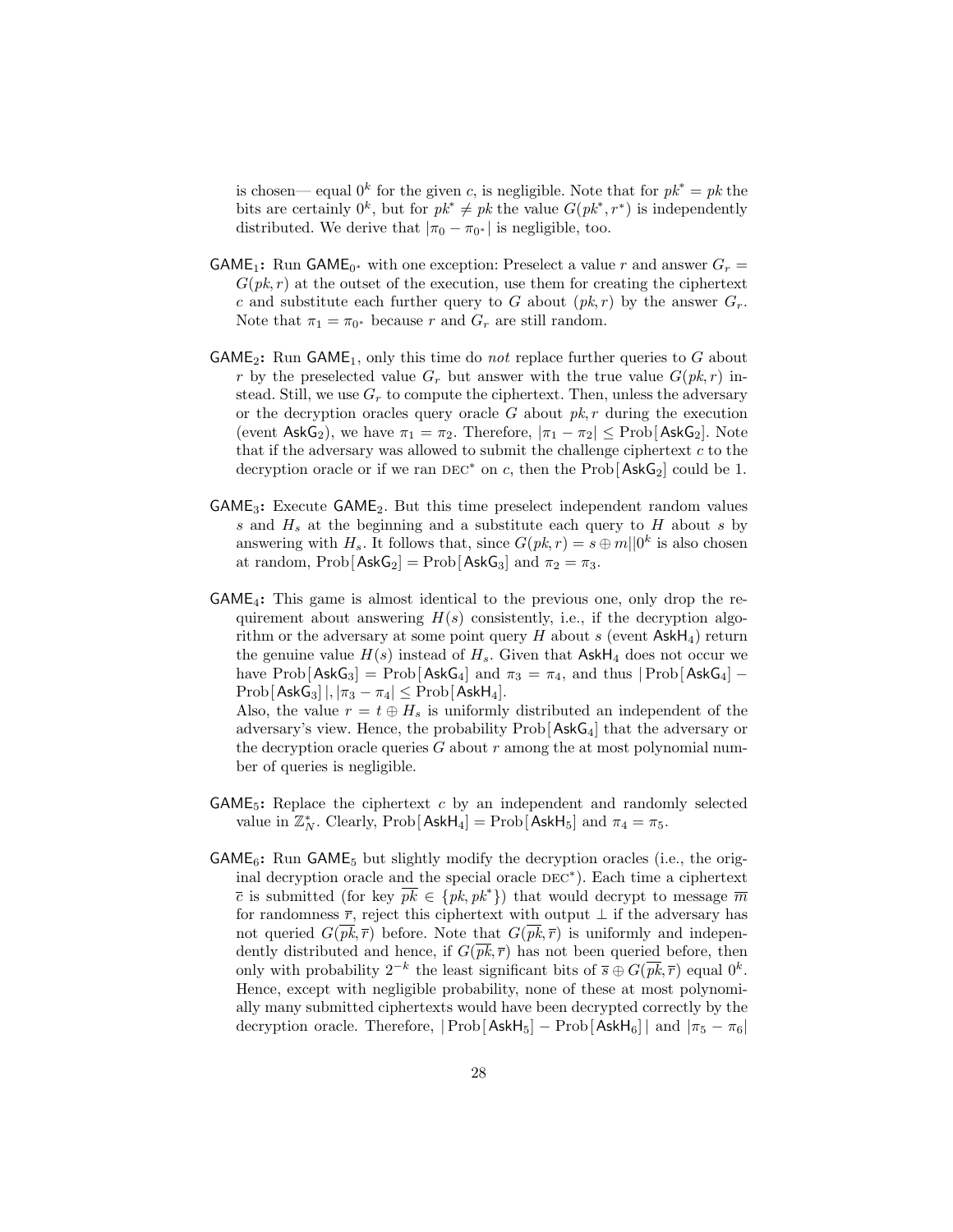are negligible.

- $GAME_7:$  Again, run  $GAME_6$  but this time let the decryption oracles also reject ciphertexts  $(\bar{s}||\bar{t})^{\bar{e}}$  mod  $\bar{N}$  where the encrypted part  $\bar{s}$  has not been obtained previously from oracle  $H$ . The only difference to the previous game stems from submitted ciphertexts such that  $G(\overline{pk}, \overline{r})$  has been queried but  $H(\overline{s})$ has not. For the ciphertext it must hold  $\bar{r} = \bar{t} \oplus H(\bar{s})$ . But  $H(\bar{s})$  is independently and uniformly distributed, and the probability that  $\bar{t} \oplus H(\bar{s})$  equals one of the at most polynomially many queries before is negligible, and so are  $|Prob[AskH_6] - Prob[AskH_7]|$  and  $|\pi_6 - \pi_7|$ .
- GAME<sub>8</sub>: Replace the decryption oracles by  $\mathcal{PE}$ . In GAME<sub>7</sub> only decryption request with previously queried values  $\bar{r}, \bar{s}$  are decrypted. For such queries the plaintext-extractor simulates the oracles perfectly, i.e.,  $Prob[AskH_7] =$ Prob[AskH<sub>8</sub>] and  $\pi_7 = \pi_8$ .

We claim that  $Prob[AskH_8]$  is negligible. For this, note that it is easy to modify the adversary  $\mathcal A$  for  $GAME_8$  into an attacker  $A$  on the partial-domain one-wayness of RSA. Algorithm A gets as input  $(N, e)$  and a value  $c \in \mathbb{Z}_N^*$ and simulates  $\mathcal A$  by running  $GAME_8$ , providing and recording random but consistent answers to  $A$ 's oracle queries  $G, H$  and applying the plaintextextractor. A also uses c as the fake challenge ciphertext. Algorithm A finally outputs the list of queries to oracle  $H$ . Recall that  $\mathsf{AskH}_8$  is the event that the value s encrypted in the value c given to  $A$  is passed to  $H$  in  $GAME_8$ . Hence, Prob[AskH<sub>8</sub>]  $\leq$  Succ<sup>s-pd-ow</sup>(A).

Putting all probabilities together we obtain for a negligible function  $\nu(k)$ :

$$
|\pi_0 - \pi_8| \le |\pi_0 - \pi_{0^*}| + |\pi_{0^*} - \pi_1| + \sum_{i=1}^7 |\pi_i - \pi_{i+1}|
$$
  
=  $\nu(k) + |\pi_1 - \pi_2| + |\pi_5 - \pi_6| + |\pi_6 - \pi_7|$   
 $\le |\pi_1 - \pi_2| + 3\nu(k)$ 

where

$$
|\pi_1 - \pi_2| \leq \text{Prob}[\text{AskG}_2] = \text{Prob}[\text{AskG}_3]
$$
  
\n
$$
\leq \text{Prob}[\text{AskG}_4] + \text{Prob}[\text{AskH}_4] = \nu(k) + \text{Prob}[\text{AskH}_4]
$$
  
\n
$$
= \nu(k) + \text{Prob}[\text{AskH}_5] \leq = 2\nu(k) + \text{Prob}[\text{AskH}_6]
$$
  
\n
$$
\leq 3\nu(k) + \text{Prob}[\text{AskH}_7]
$$
  
\n
$$
= 3\nu(k) + \text{Prob}[\text{AskH}_8]
$$
  
\n
$$
\leq 3\nu(k) + \text{Succ}^{s-pd-ow}(A)
$$

is negligible.

Hence, the probability of  $\mathcal A$  outputting related data in  $\mathsf{GAME}_8$  is negligibly close to the one in the actual attack. But  $GAME_8$  perfectly describes the simulation of  $\mathcal A$  by  $\mathcal S$ , including the final step where  $\mathcal S$  runs the plaintext-extractor once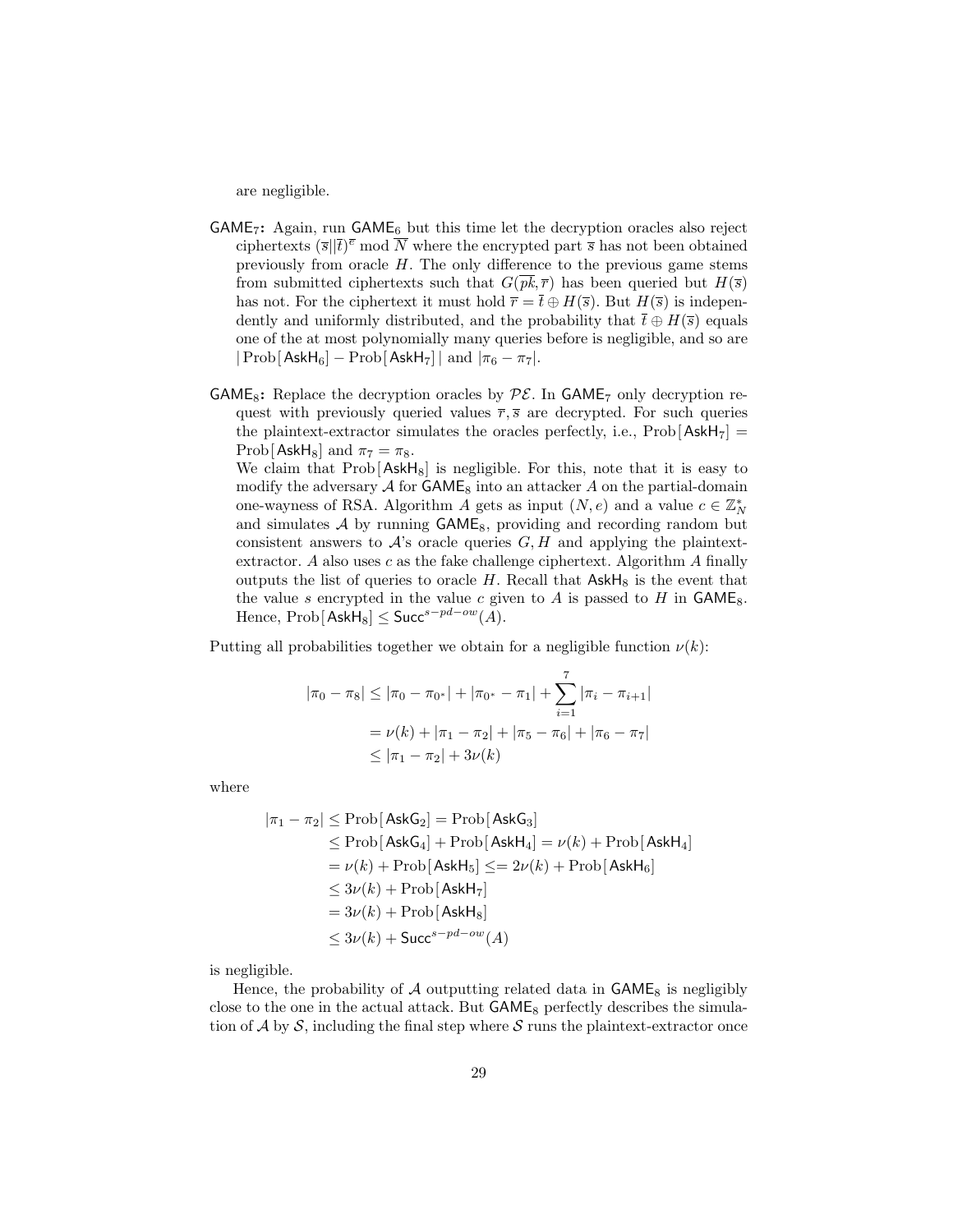more, but on the adversary's output  $pk^*, c^*$ . Note that if  $ENC(pk^*, m^*; r^*) = c^*$ then the all-powerful decryption oracle DEC<sup>\*</sup> would recover  $m^*$  and  $r^*$  for the well-formed key  $pk^* = (N^*, e^*)$ . So does the plaintext-extractor in  $\mathsf{GAME}_8$ , and the simulator approximates therefore  $\pi_0$  closely.

#### 7.2 Signatures

We consider the classical Fiat-Shamir like signature schemes in the random oracle model. Recall that we have presented the Schnorr signatures as a concrete instantiation of such signatures in Section 2.3. More formally, we require the following common properties of the underlying identification schemes:

**Definition 3.** A canonical Fiat-Shamir identification scheme is a tuple (KGEN<sub>id</sub>,  $COM_{id}, \text{RESP}_{id}, \text{VF}_{id}$  of efficient algorithms such that

- (Completeness). For any security parameter k, any keys  $(vk, sk) \in [KGEN(1<sup>k</sup>)],$ any commitment  $(com, r) \in [COM_{id}(vk, sk)],$  any challenge  $c \in \{0, 1\}^t$ , any response  $resp \in [resp_{id}(vk, sk, r, c)], we have \n $\nabla F_{id}(vk, com, c, resp) = 1.$$
- (Passive Security). For any pair of probabilistic polynomial-time algorithms  $(\mathcal{A}_0, \mathcal{A}_1)$  the probability that  $\text{VF}_{id}(vk, com, c, resp) = 1$  for  $(vk, sk) \leftarrow \text{KGEN}(1^k)$ ,  $(\textit{com}, \alpha) \leftarrow \mathcal{A}_0(\textit{vk}), \textit{c} \leftarrow \{0, 1\}^t, \textit{resp} \leftarrow \mathcal{A}_1(\alpha, c), \textit{is negligible.}$
- (Entropy of Commitment). For any value com<sub>0</sub> the probability that  $(com, r)$  ←  $COM_{id}(vk, sk)$  yields a collision com = com<sub>0</sub> is negligible.
- (Recovery of Commitment). For any security parameter k, any keys (vk, sk) ∈ [KGEN( $1^k$ ], any commitment  $(com, r) \in [COM_{id}(vk, sk)],$  any challenge  $c \in$  ${0,1}^t$ , any response resp  $\in$  [RESP<sub>id</sub>(vk, sk, r, c)], one can recover com from  $(vk, c, resp)$  in polynomial time.
- $-$  (Special Zero-Knowledge). There exists an efficient algorithm  $\mathcal{Z}$ , the zeroknowledge simulator, such that for any vk, for  $c \leftarrow \{0,1\}^t$  the output resp  $\leftarrow$  $\mathcal{Z}(vk, c)$  is identically distributed<sup>7</sup> to resp  $\leftarrow \text{RESP}_{id}(vk, sk, r, c)$  for  $(com, r) \leftarrow$  $COM_{id}(vk, sk)$ .
- $-$  (Quasi Unique Responses). For any efficient adversary  $A$  the probability that  $for (vk, sk) \leftarrow \text{KGEN}_{id}(1^k), (com, r) \leftarrow \text{COM}_{id}(vk, sk), c \leftarrow \{0, 1\}^t, resp \leftarrow$  $\text{RESP}_{id}(vk, sk, r, c), \; resp^* \leftarrow \mathcal{A}(vk, com, c, resp),$

$$
resp \neq resp^* \qquad and \qquad \mathrm{VF}_{id}(vk, com, c, resp^*) = 1
$$

#### is negligible.

The original Fiat-Shamir transformation [FS86] turns the interactive identification scheme into a non-interactive signature scheme by replacing the challenge  $c$  by the hash value over  $com$  and the message  $m$ . Here, we slightly change this by hashing the verification key  $vk$  in addition to *com* and m. That is, the challenge is given by  $c = H(wk, com, m)$ ; all other steps remain. We call this the Fiat-Shamir signature protocol with public-key hashing.

<sup>7</sup> Computational indistinguishability actually suffices for our result. But most schemes indeed achieve perfect indistinguishability and this simplifies the proof of complete non-malleability.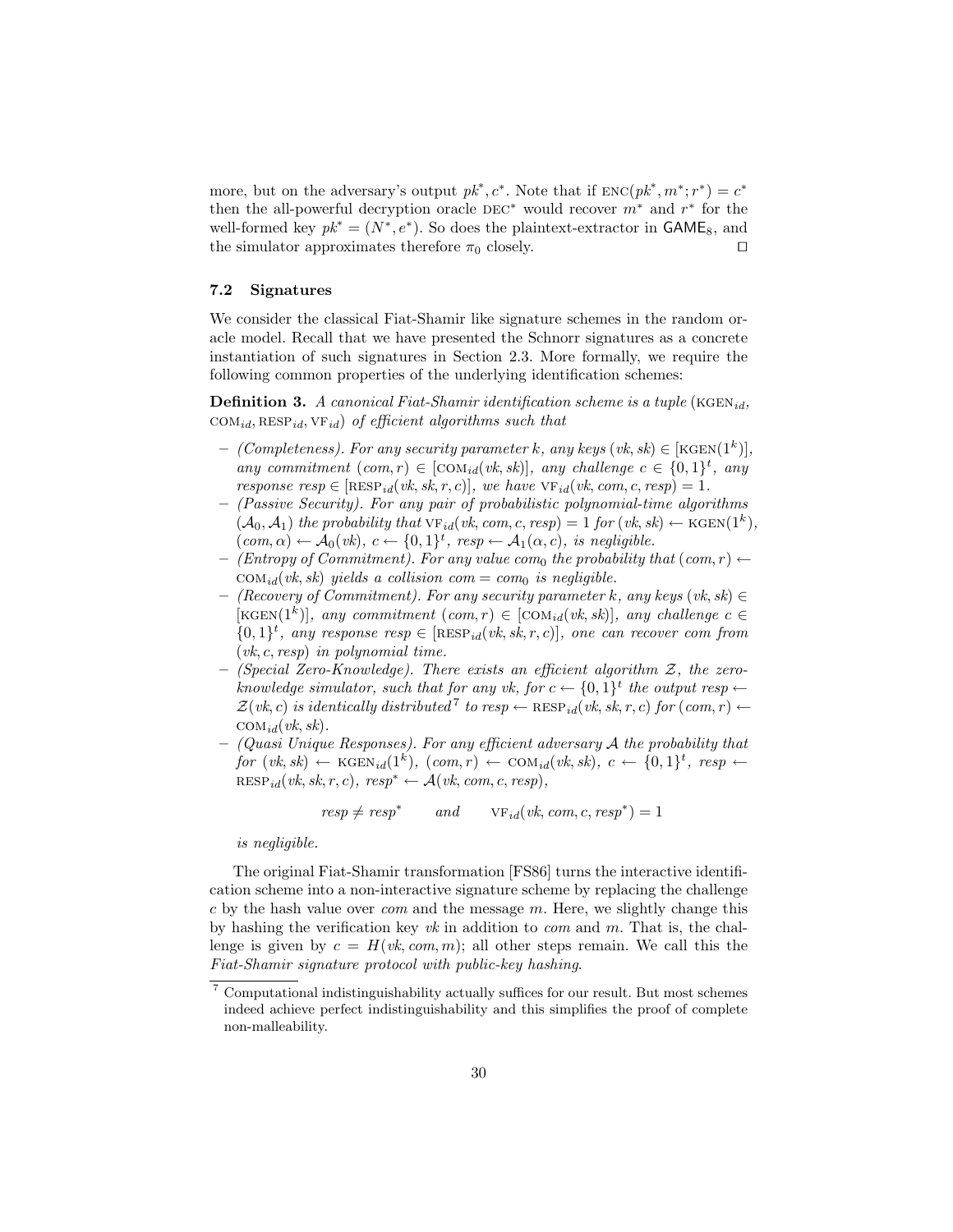**Definition 4.** Let (KGEN<sub>id</sub>, COM<sub>id</sub>, RESP<sub>id</sub>, VF<sub>id</sub>) be a canonical Fiat-Shamir identification scheme. Then the derived Fiat-Shamir signature scheme  $(KGEN, SIG, VF)$ with public-key hashing is described by the following algorithms in the random oracle model:

**Key Generation:** Algorithm  $\text{KGEN}^H(1^k)$  runs  $\text{KGEN}_{id}(1^k)$  to get keys (sk, vk).

- Signing: Algorithm  $\text{SIG}^H$  on input the signing key sk and a message  $m \in$  ${0,1}^*$  computes  $(com, r) \leftarrow \text{COM}_{id}(sk), c \leftarrow H(vk, com, m)$  and resp  $\leftarrow$ RESP<sub>id</sub>(sk, r, c). It outputs the signature  $s = (c, resp)$ .
- **Verifying:** Algorithm  $VF<sup>H</sup>$  on input the verification key vk, a message m and a signature  $s = (c, resp)$  first recovers com, then compares  $c=H(vk, com, m)$ and, in case of equality, finally returns  $VF_{id}(vk, com, c, resp)$ .

The class  $\mathcal{R}_{\rm ro,sig}$  for which show complete non-malleability consists of relations of the form

$$
R^H(vk, vk^*,m^*,s^*)
$$
  
= 
$$
[VF^H(vk,m^*,s^*) \wedge R_0^H(vk,vk^*,m^*,s^*)] \vee R_1^{H_{vk}}(vk,vk^*,m^*,s^*)
$$

where  $H_{vk}(x)$  is a restricted oracle which returns  $\perp$  if vk is a prefix of x, and  $H(x)$  else. In particular, relation  $R_1$  cannot include verification checks  $VF<sup>H</sup>$  with respect to the random oracle and the given key vk, and the only possible verification step is to verify  $m^*$ , s<sup>\*</sup> under vk and via relation  $R_0$ .

Proposition 9. Fiat-Shamir signature protocols with public-key hashing are completely non-malleable with respect to class  $\mathcal{R}_{ro,siq}$ .

Note that the class  $\mathcal{R}_{\text{ro,sig}}$  is comprehensive enough to include the relations  $R_{str-unf}$  and  $R_{key-sub}$  for thwarting strong-unforgeability and key-substitution attacks. Hence, before giving the proof of Proposition 9 we conclude:

Corollary 1. Fiat-Shamir signature schemes with public-key hashing are strongly unforgeable and secure under key-substitution attacks, both under adaptive chosenmessage attacks.

Proof. (of Proposition 9) It has been shown in [PS00] that Fiat-Shamir signature schemes are secure against adaptive chosen-message attacks and, in particular, under key-only attacks. This easily transfers to the case of public-key hashing. It remains to prove the "actual" property of complete non-malleability.

Assume that there is an adversary  $A$  that mounts a complete non-malleability attack on input vk and access to a signature oracle  $\text{sig}^{\hat{H}}(sk, \cdot)$  and a random oracle H. We construct a simulator  $S$  which gets vk as input and access to random oracle H. It runs an execution of  $A$  on input vk and also simulates a random oracle  $H'$  for  $A$  which we define next.

To define oracle  $H'$  we first specify how to deal with signature requests m of the adversary. For such a query the simulator  $S$  picks c at random, runs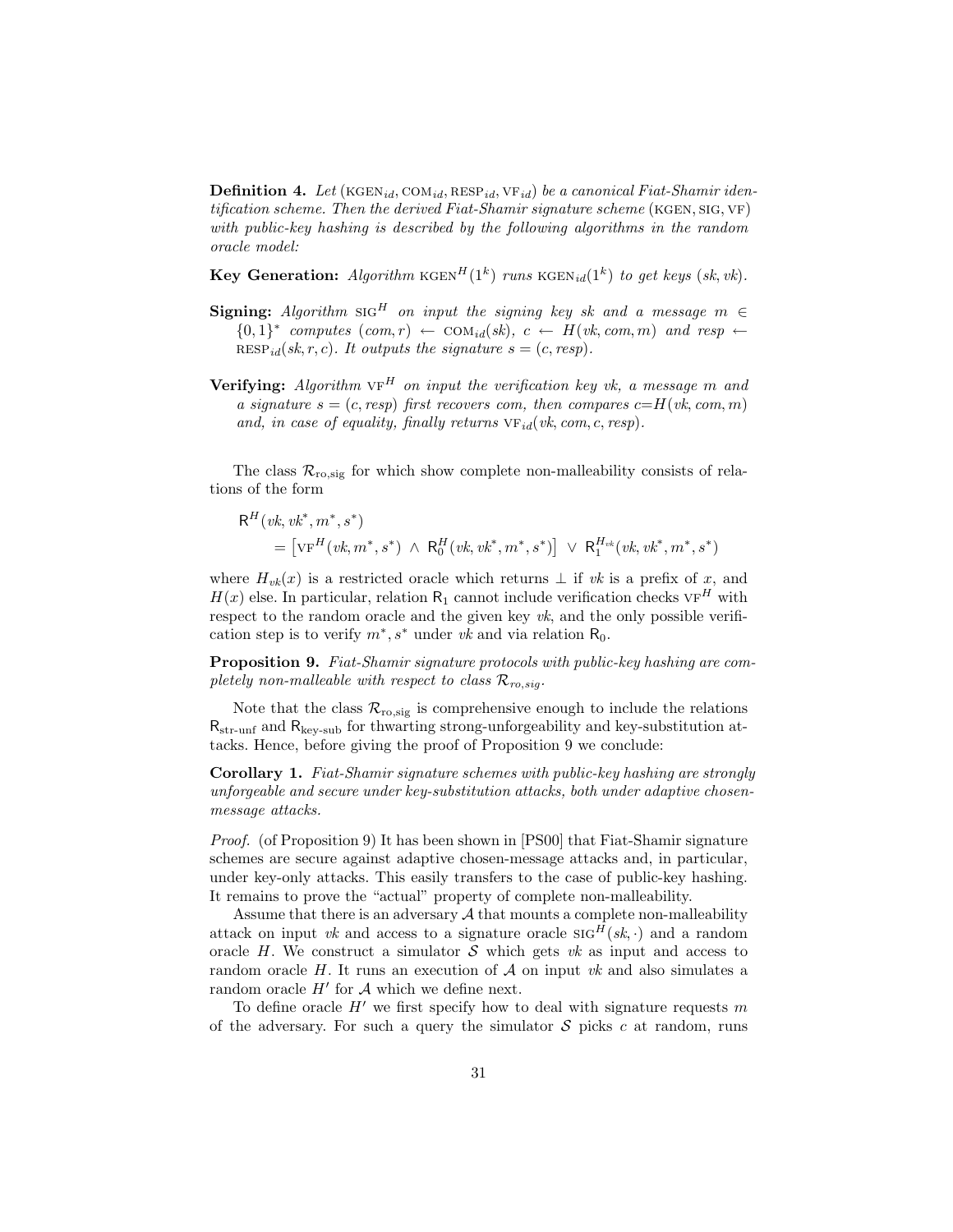the special zero-knowledge simulator  $\mathcal Z$  for the underlying Fiat-Shamir protocol to derive resp matching this challenge. S replies with  $s = (c, resp)$  and sets  $H'(vk, com, m) \leftarrow c$ , i.e., if the adversary later submits a query  $(vk, com, m)$  to  $H'$  then S answers with c on behalf of  $H'$ . Analogously, any direct query to oracle  $H'$  involving prefix  $vk$  is answered by picking a random value  $c$  and reusing this value  $c$  (if either the adversary later resubmits this value to  $H'$ , or if this value appears during a signature simulation). The simulator answers any other query x of  $A$  to  $H'$  by forwarding x to H and handing the oracle reply back to A. When the adversary finally outputs  $vk^*, m^*$  and  $s^*$  the simulator too returns these values if they have never been answered by the simulated signature oracle, and the simulator returns ⊥ otherwise.

Fix some relation  $R \in \mathcal{R}_{\text{ro,sig}}$ . Recall that

$$
\begin{aligned} \mathsf{R}^{H}(vk,vk^{*},m^{*},s^{*}) \\ & = \left[\mathsf{v}\mathsf{F}^{H}(vk,m^{*},s^{*})~\wedge~\mathsf{R}_{0}^{H}(vk,vk^{*},m^{*},s^{*})\right]~\vee~\mathsf{R}_{1}^{H_{vk}}(vk,vk^{*},m^{*},s^{*}) \end{aligned}
$$

Let  $(vk, m_i, s_i)$  with  $s_i = (c_i, resp_i)$  be the sequence of answers of the simulated signature oracle. We show that, compared to the adversary, the simulator only fails to generate a good output with very small probability.

The first observation is that the simulator perfectly simulates a random oracle from the adversary's viewpoint, unless the simulator preselects some hash value c for some query  $(vk, com, m)$  such that the same tuple appears later in one of the signature queries. In this case, the simulation above yields some inconsistent answer. By the entropy of the commitment the probability that this occurs during an attack is negligible, though, and we will from now on neglect executions with such inconsistencies.

We have to ensure that the adversary hardly outputs a key  $vk^*$ , a message  $m^*$  and a signature  $s^* = (c^*, resp^*)$  such that the relation holds with respect to the simulated oracle  $H'$  but not for the given oracle  $H$ . But the only difference between the two functions originates from hash values with prefix  $vk$ . Such values, however, do not affect  $R_1^{H_{vk}} \equiv R_1^{H'_{vk}}$ ; only the outcome of the first part of the relation may depend on them.

Assume that the adversary runs a successful attack and outputs  $vk^*, m^*, s^* =$  $(c^*, resp^*)$  such that  $\text{VF}^{H'}(vk, m^*, s^*)$  holds. Let  $com^*$  and  $\overline{com}$  be the recovered commitments from  $(vk^*, c^*, resp^*)$  and from  $(vk, c^*, resp^*)$ , respectively. Since the attack is successful  $s^*$  must by definition be a valid signature for  $m^*$  under  $vk^*$  and  $(vk^*, m^*, s^*)$  has never been returned by the signature oracle (which, otherwise, would have been the only case in which the simulator does not copy the adversary's output). Below we distinguish between four cases, depending on  $vk, vk^*, m^*$  and the signature queries  $m_i$ .

Case 1. Suppose first that  $vk^* \neq vk$ . The hash value  $c^*$  in  $s^* = (c^*, resp^*)$  must be valid for both  $(vk^*, com^*, m^*)$  and  $(vk, \overline{com}, m^*)$ , i.e,

$$
\begin{aligned} \text{Prob}_{H'} \left[ H'(vk^*, com^*, m^*) = H'(vk, \overline{com}, m^*) \right] \\ &= \text{Prob}_{H} \left[ H(vk^*, com^*, m^*) = H'(vk, \overline{com}, m^*) \right]. \end{aligned}
$$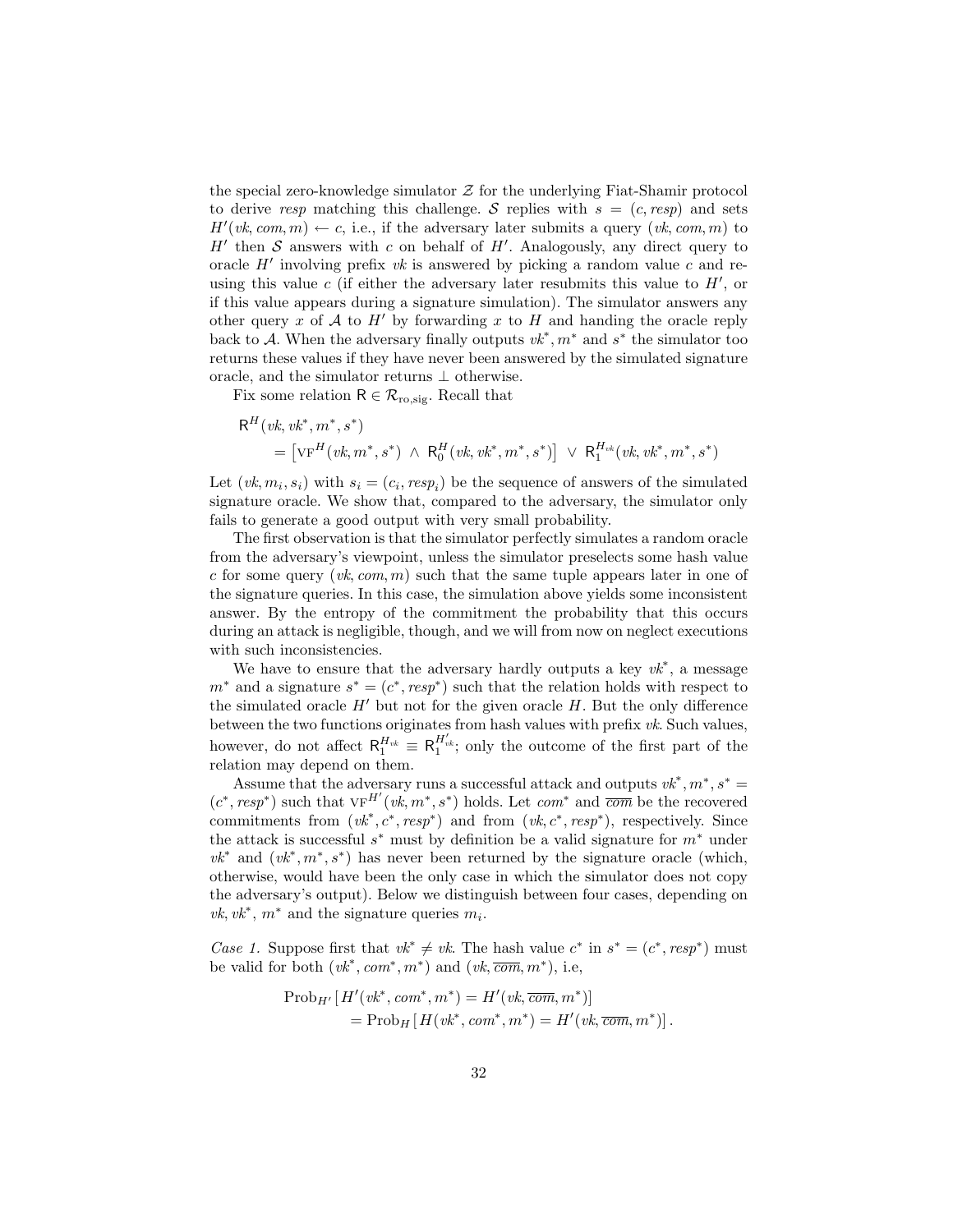The latter probability is negligible, and the probability of finding such a tuple among the polynomial number of hash queries during the attack is therefore negligible, too. We can therefore assume that  $vk^* = vk$ .

Case 2. If  $vk^* = vk$  and  $m^* \neq m_i$  for all signature replies then the adversary can only output a valid signature under  $vk$  with negligible probability. If this were not the case then it would be straightforward to construct a successful attacker forging signatures under adaptive chosen-message attacks on the basic Fiat-Shamir scheme (without public key hashing). Namely, the forger is given a public key  $vk$ , a signature oracle and a random oracle  $H$  and runs the adversary by relaying all messages between the oracles, except if the adversary submits a message  $m$  to the signature oracle; then the forger first modifies it to a message  $vk||m$ . Note that the given random oracle H has the same distribution as the simulated one H' and the adversary therefore would also succeed for  $vk^* = vk$  and  $m^* \neq m_i$  here with noticeable probability, as in the simulation. The constructed forger, though, would contradict the unforgeability of the underlying scheme against adaptive chosen-message attacks [PS00].

Case 3. The case  $vk^* = vk, m^* = m_i$  for one signature query  $m_i$  (or even some queries), implies that  $s^* = (c^*, resp^*) \neq s_i = (c_i, resp_i)$  for all such indices; else the adversary would merely duplicate a signature. Denote by com<sup>∗</sup> and  $com_i$  the commitments recovered from  $vk^*, c^*, resp^*$  and  $vk, c_i, resp_i$ , respectively. If  $com^* \neq com_i$  for one of these indices i with noticeable probability then we construct an impersonater successfully attacking the passive security of the underlying identification scheme, as explained next.

For deriving the impersonater we presume that the adversary never queries the random oracle twice about a value, and that the adversary queries the random oracle about the about the final output  $(vk, com^*, m^*)$  at some point; if not, the probability that this tuple is sent to  $c^*$  by  $H'$  is negligible. We presume that the impersonater correctly guesses the corresponding query among the polynomial number of hash queries.

The impersonater is given a public key  $vk$  and starts an emulation of the adversary. This emulation perfectly mimics the simulator's behavior. Each hash oracle query with prefix  $vk^* \neq vk$  is answered by returning a random value. Furthermore, except for the guessed query  $(vk, com^*, m^*)$ , the impersonater simulates signature requests like the simulator by picking the challenges in advance and running the zero-knowledge simulator. For the query  $(vk, com^*, m^*)$  the impersonater invokes into an execution with the verifier  $VF_{id}$  on key vk. It sends  $com^*$ to this verifier and receives a challenge  $c^*$  as reply. The impersonater returns  $c^*$ as the hash function value to the adversary. We remark that, if  $com^* \neq com_i$ , the impersonater never has to give a signature for this commitment and does not have to pick the value ahead of the commitment.

At the end of the execution, the impersonater gets a valid signature  $s^*$  =  $(c^*, resp^*)$  with noticeable probability. It forwards  $resp^*$  to the verifier. The verifier accepts this answer with noticeable probability, and this refutes the passive security of the identification scheme.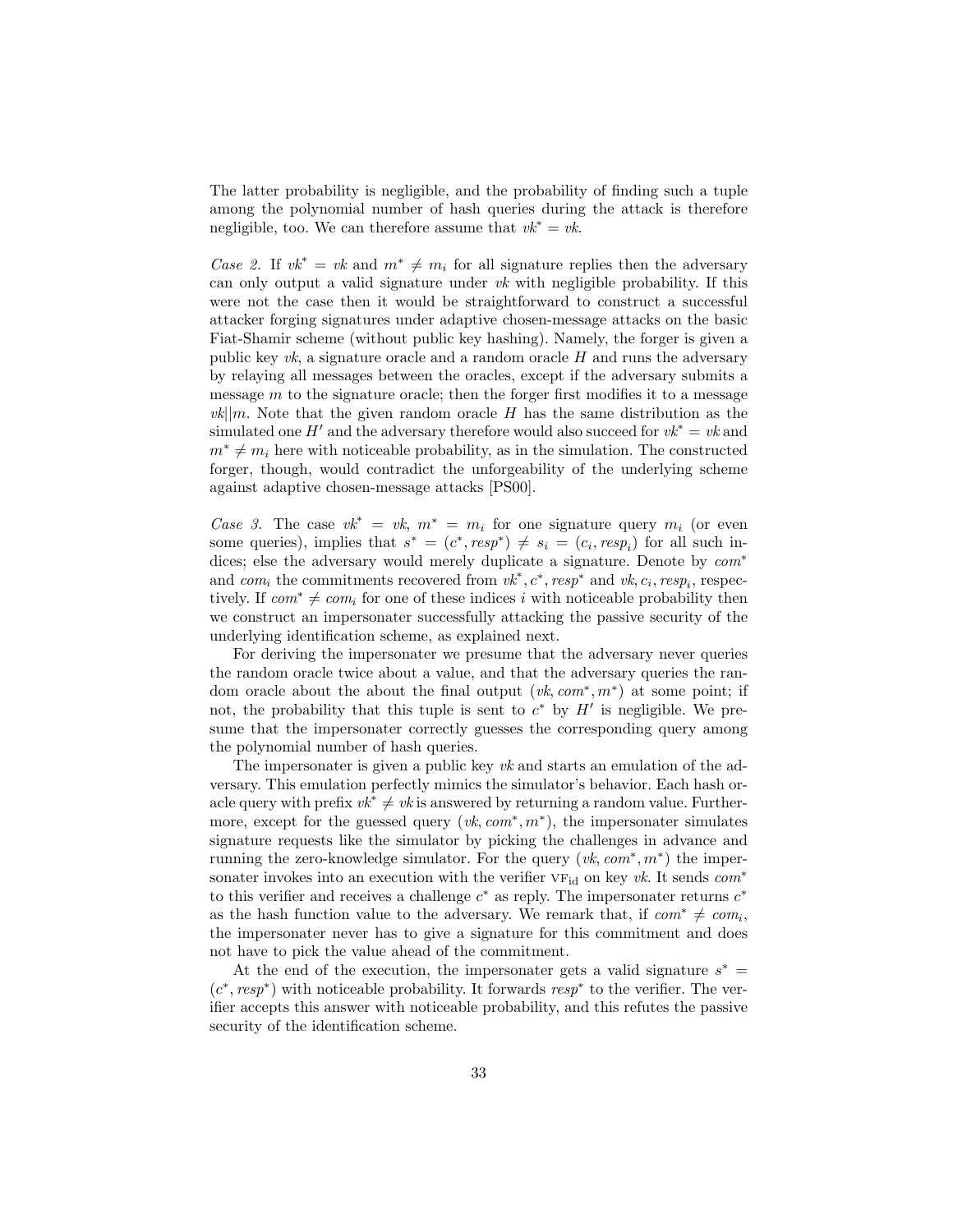Case 4. Finally, suppose  $vk^* = vk, m^* = m_i$  for some i,  $com^* = com_i$  and thus  $c^* = c_i$ , but  $resp^* \neq resp_i$ . By the property of quasi unique responses of the underlying identification protocol the probability of finding such a valid response  $resp^* \neq resp$  for  $(vk, com_i, c_i)$  is negligible.

Altogether, the simulator's success probability is negligibly close to the adversary's success probability, and the scheme with public-key hashing is therefore completely non-malleable.  $\Box$ 

It is interesting of course to pin down the step in the proof where we escape the negative result from the previous section. In the case of black-box simulations, the simulator essentially cannot run the adversary on the given public key  $vk$  because it is necessary to provide a valid signature under  $vk$  for this. Here, the simulator can indeed provide such a valid signature by modifying the random oracle. The unconditional impossibility result is bypassed by restricting the relations such that altering the hash values does not affect the outcome.

# Acknowledgments

We would like to thank Yevgeniy Dodis, Alejandro Hevia, Bogdan Warinschi and the reviewers for helpful input.

# References

- [Bar02] Boaz Barak. Constant-Round Coin-Tossing With a Man in the Middle or Realizing the Shared Random String Model. Proceedings of the Annual Symposium on Foundations of Computer Science (FOCS) 2002. IEEE Computer Society Press, 2002.
- [BR95] Mihir Bellare and Phillip Rogaway. Optimal Asymmetric Encryption How to Encrypt with RSA. Advances in Cryptology — Eurocrypt'94, Volume 950 of Lecture Notes in Computer Science, pages 92–111. Springer-Verlag, 1995.
- [BWM99] Simon Blake-Wilson and Alfred Menezes. Unknown Key-Share Attacks on the Station-to-Station (STS) Protocol. Public-Key Cryptography (PKC)'99, Volume 1560 of Lecture Notes in Computer Science, pages 154–170. Springer-Verlag, 1999.
- [CIO98] G. Di Crescenzo, Y. Ishai, and R. Ostrovsky. Non-interactive and Non-Malleable Commitment. Proceedings of the Annual Symposium on the Theory of Computing (STOC) 1998, pages 141–150. ACM Press, 1998.
- [CKOS01] G. Di Crescenzo, J. Katz, R. Ostrovsky, and A. Smith. *Efficient And Non-*Interactive Non-Malleable Commitment. Advances in Cryptology — Eurocrypt 2001, Volume 2045 of Lecture Notes in Computer Science, pages 40–59. Springer-Verlag, 2001.
- [CS98] Ronald Cramer and Victor Shoup. A Practical Public Key Cryptosystem Provably Secure Against Adaptive Chosen Ciphertext Attacks. Advances in Cryptology — Crypto'98, Volume 1462 of Lecture Notes in Computer Science, pages 13–25. Springer-Verlag, 1998.
- [DDN00] D. Dolev, C. Dwork, and M. Naor. Non-Malleable Cryptography. SIAM Journal on Computing, 30(2):391–437, 2000.